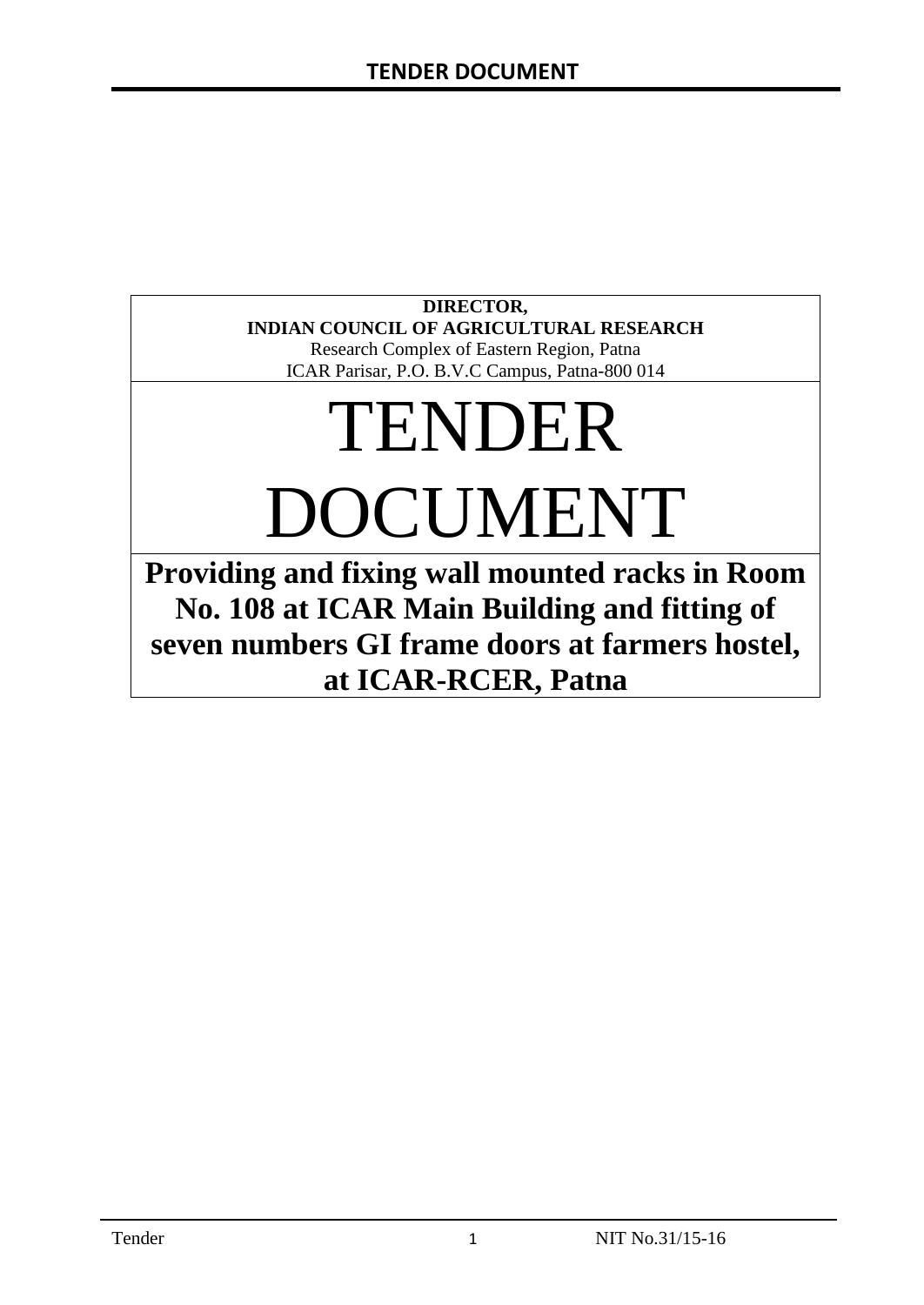# **INDIAN COUNCIL OF AGRICULTURAL RESEARCH RESEARCH COMPLEX OF EASTERN REGION PATNA**

# **TENDER DOCUMENT**

**Providing and fixing wall mounted racks in Room No. 108 at ICAR Main Building and fitting of seven numbers GI frame doors at farmers hostel, at ICAR-RCER, Patna**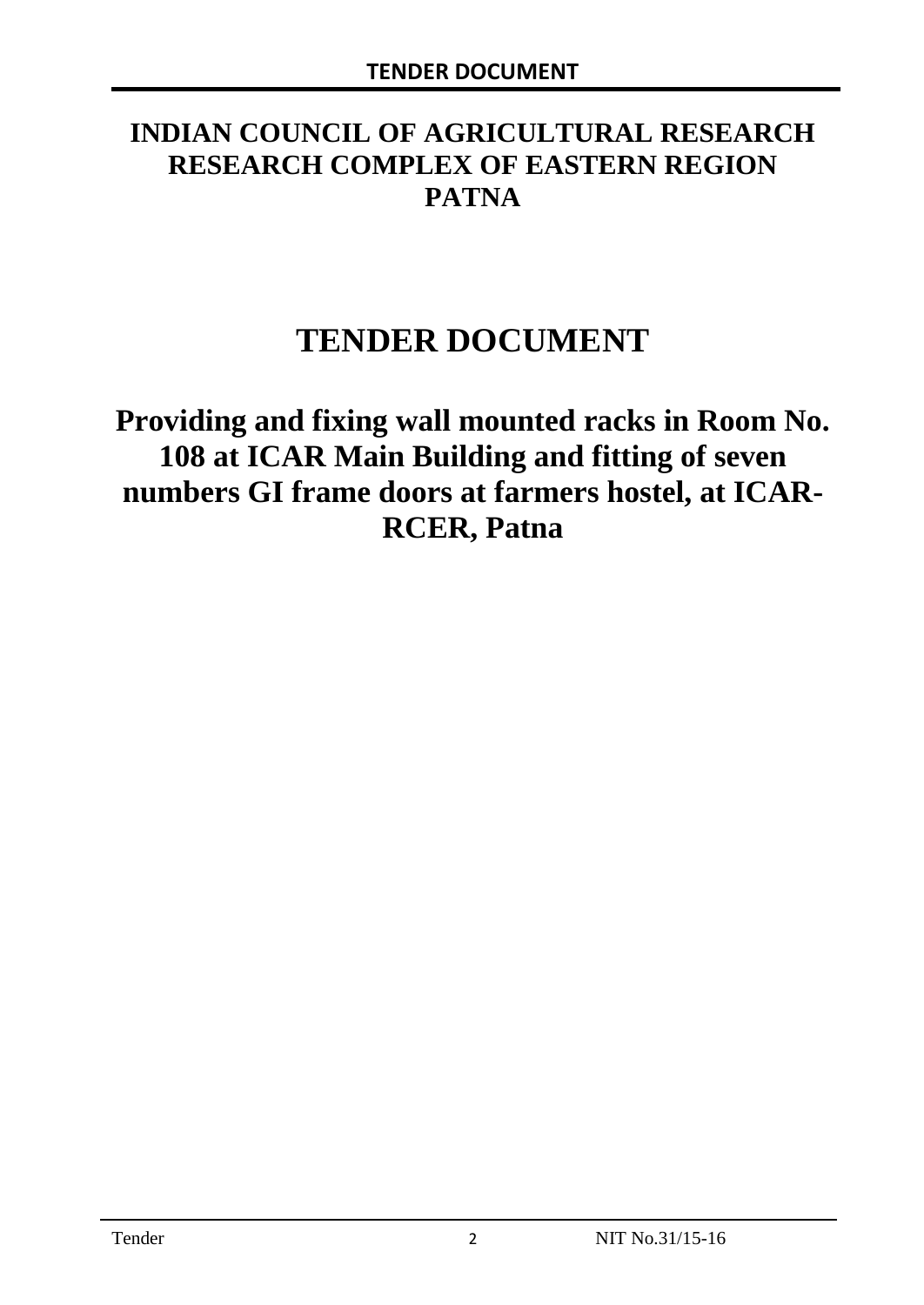# **INDEX**

| Sl. No.                 | <b>Details</b>                                    | Page no.       |
|-------------------------|---------------------------------------------------|----------------|
| 1.                      | <b>NOTICE INVITING TENDERS</b>                    | 5              |
| 2.                      | <b>INSTRUCTIONS TO TENDERERS</b>                  | 6              |
| A)                      | General                                           | 6              |
| B)                      | Tender document                                   | 7              |
| $\mathcal{C}$           | Preparation of tenders                            | $\overline{7}$ |
| D)                      | Submission of tenders                             | 9              |
| E)                      | Tender opening and evaluation                     | 10             |
| F)                      | Award of contract                                 | 11             |
| $\overline{\mathbf{3}}$ | <b>QUALIFICATION INFORMATION (ANNEXURE-I)</b>     | 12             |
|                         | <b>CHECKLIST TO ACOMPANY THE TENDER</b>           |                |
| 4                       | <b>CONDITIONS OF CONTRACT</b>                     | 13             |
|                         | <b>TENDER</b>                                     | 13             |
| $\overline{A}$          | General                                           | 16             |
| B                       | Time for completion                               | 19             |
| $\overline{C}$          | Quality control                                   | 21             |
| D                       | Cost control                                      | 22             |
| E                       | Finishing the contract                            | 25             |
| $\mathbf{F}$            | Special conditions                                | 26             |
| 5                       | <b>ADDITIONAL CONDITIONS TO TENDER NOTICE</b>     | 38             |
| 6                       | <b>GENERAL SPECIFICATIONS</b>                     | 39             |
| $\overline{7}$          | <b>DRAWINGS</b>                                   | 40             |
| 8                       | <b>BILL OF QUANTITIES</b>                         | 41             |
| 9                       | SCHEDULE - A: PRICE SCHEDULE & BILL OF QUANTITIES | 45             |
| A)                      | Price schedule of contract                        | 46             |
| B)                      | Price summary                                     | 48             |
| $\mathcal{C}$           | Price schedule and Plan/Layout                    | 49             |
| 10                      | <b>Contract Form</b>                              | 50             |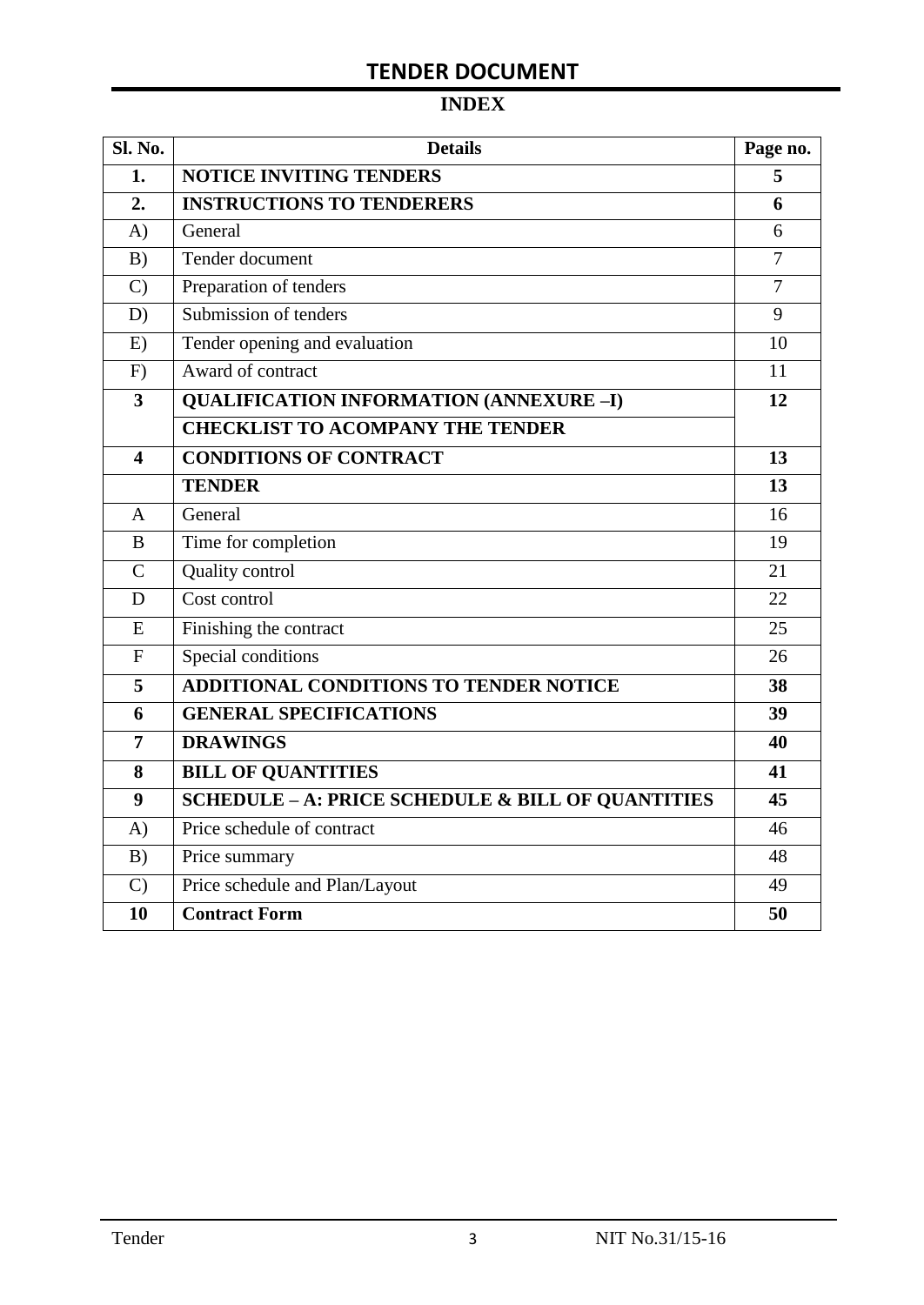# **NOTICE INVITING TENDERS**

# **No. 31/15-16**

# **INDIAN COUNCIL OF AGRICULTURAL RESEARCH RESEARCH COMPLEX OF EASTERN REGION PATNA**

**Name of Work: Providing and fixing wall mounted racks in Room No. 108 at ICAR Main Building and fitting of seven numbers GI frame doors at farmers hostel, at ICAR-RCER, Patna**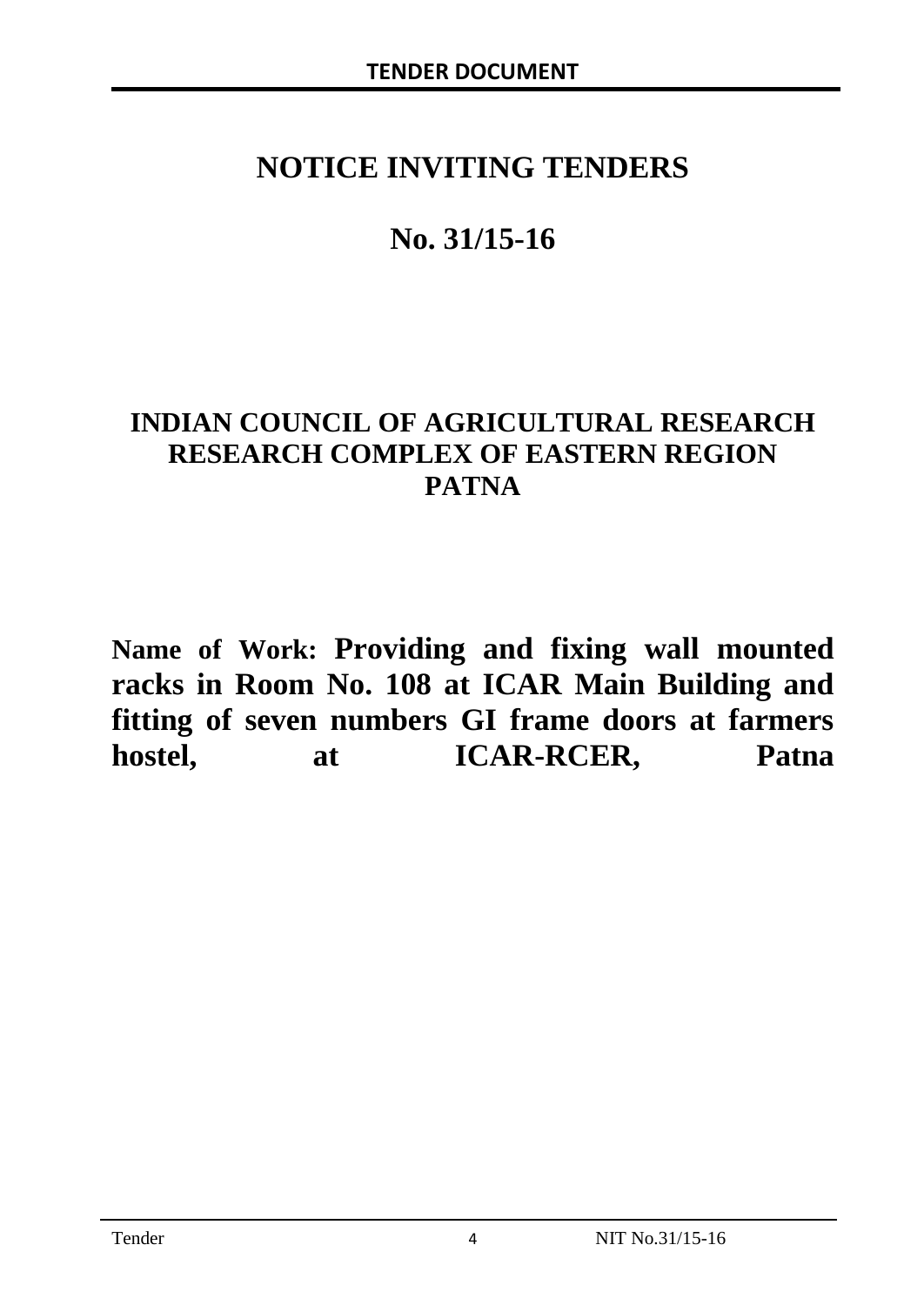# **Notice Inviting Tenders No. 31/15-16**

I) Tenders are invited from eligible Contractors for the work mentioned below:-

| 1.               | <b>Name of the Work</b>                        | Providing and fixing wall mounted racks in Room                                                                                             |  |  |  |  |
|------------------|------------------------------------------------|---------------------------------------------------------------------------------------------------------------------------------------------|--|--|--|--|
|                  |                                                | No. 108 at ICAR Main Building and fitting of seven                                                                                          |  |  |  |  |
|                  |                                                | numbers GI frame doors at farmers hostel, at                                                                                                |  |  |  |  |
|                  |                                                | <b>ICAR-RCER, Patna</b>                                                                                                                     |  |  |  |  |
| 2.               | <b>Estimated cost of the work</b>              | <b>Rs. 1.17 lakhs</b>                                                                                                                       |  |  |  |  |
| 3.               | Period of completion of work                   | 30 days from the award of the work                                                                                                          |  |  |  |  |
| $\overline{4}$ . | Form of contract / class of firms<br>eligible. | PWD/<br>CCW/<br>Registered<br>contractor<br>from<br>CPWD/RWD and similar govt. agencies undertaking<br>construction work of similar nature. |  |  |  |  |
| 5.               | E.M.D to be paid in the shape of               | Rs. 3000.00 (Rs. Three thousand only)                                                                                                       |  |  |  |  |
|                  | Demand Draft obtained from                     |                                                                                                                                             |  |  |  |  |
|                  | Nationalized Bank only.                        |                                                                                                                                             |  |  |  |  |
| 6.               | Issue of tender document                       | Tender documents can be purchased on payment of                                                                                             |  |  |  |  |
|                  |                                                | Rs.500/- for the work which estimated cost is less than                                                                                     |  |  |  |  |
|                  |                                                | Rs.3.0 lakhs and Rs. 1000/- for the work which                                                                                              |  |  |  |  |
|                  |                                                | estimated cost is higher than 3.0 lakhs) in shape of                                                                                        |  |  |  |  |
|                  |                                                | demand draft towards cost of tender document or                                                                                             |  |  |  |  |
|                  |                                                | down loaded from website: www.icarreer.in in which                                                                                          |  |  |  |  |
|                  |                                                | case, a demand draft for Rs.500/- or Rs.1000/- per                                                                                          |  |  |  |  |
|                  |                                                | work to be enclosed alongwith tender in favour of                                                                                           |  |  |  |  |
|                  |                                                | "ICAR Unit-ICAR-RCER, Patna", payable at Patna.                                                                                             |  |  |  |  |
| 7.               | time<br>Last<br>date<br>for<br>and             | 22.03.2016 up to 2.30 P.M.                                                                                                                  |  |  |  |  |
|                  | submission of tender.                          |                                                                                                                                             |  |  |  |  |
| 8.               | Date and time of opening of                    | 22.03.2016 at 3.00 P.M.                                                                                                                     |  |  |  |  |
|                  | tender.                                        |                                                                                                                                             |  |  |  |  |

#### II) **Eligibility criteria for tenderer.**

- a) Registered contractor from CCW/CPWD/ PWD/ RWD and similar govt. agencies undertaking construction work of similar nature.
- b) Any type of single civil work of not less than Rs.3.50 lakhs in preceding three years.
- c) Should have a net worth of at least Rs.3.50 lakhs
- d) Certificates in support of existing Commitments.
- e) Valid Labour license and Income Tax Clearance certificate for last Financial Year must be submitted alongwith tender document.
- III) To purchase tender documents by paying an amount of Rs. 500/- or Rs. 1000/- (as applicable) towards cost of tender document including VAT etc. Those not able to purchase tender document can down load the application from web site www.icarrcer.in and submit the D.D for Rs.500/- or Rs. 1000/- (as applicable) along with EMD in the shape of Demand Draft @ 2.5% on Tender Value issued by any Nationalized Bank/Scheduled Commercial bank in favour of "**ICAR Unit: ICAR-RCER, Patna**" to be valid for 3 months from the date of NIT along with bid. The tenderer shall invariably furnish original DD towards EMD to the tender inviting authority along with the Tender Document.
- IV) The tenders will be opened by the Tender Cum Works committee, ICAR-RCER, Patna in the presence of tenderers/or their authorized representatives on the date mentioned above.
- V) If the office happens to be closed on the dates specified above, the respective activity will be performed at the designated time on the next working day without any notification.
- VI) Any other details can be obtained from the Office of the **AAO, ICAR-RCER, Patna or www.icarrcer.in**.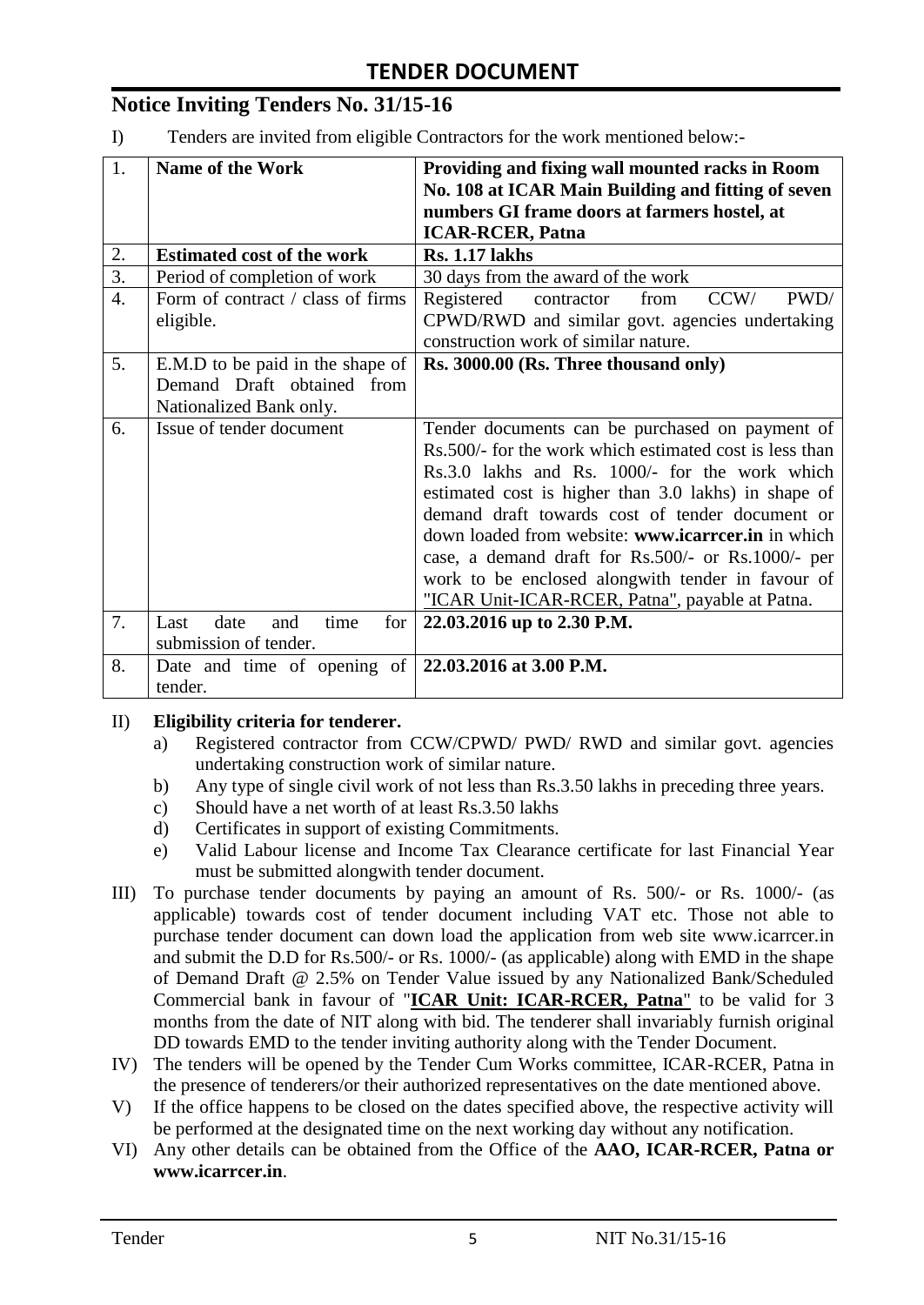#### **INSTRUCTIONS TO TENDERERS A – GENERAL**

#### **1. Name & Scope of work:**

1.1 Brief details of the work are as follows:

| location of work | A Brief description and <b>Providing and fixing wall mounted racks in Room No. 108 at</b><br>ICAR Main Building and fitting of seven numbers GI frame<br>doors at farmers hostel, at ICAR-RCER, Patna |
|------------------|-------------------------------------------------------------------------------------------------------------------------------------------------------------------------------------------------------|
| Scope of work:   | Civil work                                                                                                                                                                                            |
| Period           | of 30 days from the award of the work                                                                                                                                                                 |
| Completion       |                                                                                                                                                                                                       |

- **1.2** The Director, ICAR-RCER, Patna invites tenders along with EMD of Rs. 3000/- in the shape of Demand Draft issued by any Nationalized Bank**, Payable at Patna** to be valid for 3 months from the date of NIT along with bid. Bids without EMD will be summarily rejected.
- **1.3** The successful tenderer is expected to complete the work within the stipulated time period, as specified in 1.1 C.

#### **2. Firms Eligible to Tender:**

- 2.1 The Firms who are having;
	- a) Registered contractor from CCW/PWD/CPWD/RWD and similar govt. agencies undertaking construction work of similar nature.
	- b) Any type of single civil work of not less than **Rs.3.50** lakhs in preceding the years.
	- c) Should have net worth of at least **Rs.3.50** Lakhs.
	- d) Experience in any type of civil work.
	- e) Certificates in support of Existing Commitments.
	- f) Valid Labour license and Income Tax Clearance certificate for last Financial Year must be submitted alongwith tender document.

#### **3. Qualification data of the Tenderers:**

- 3.1 The tenderer shall furnish the following particulars in the formats enclosed, supported by documentary evidence as specified in the formats.
	- a) Check slip to accompany the tender **(in Annexure-I)**.
	- b) Attested copies of documents relating to experience in the similar type of works.
- 3.2 Even though the tenderers meet the above qualifying criteria, they are liable to be disqualified / debarred / suspended / blacklisted if they have
	- Furnished false / fabricated particulars in the forms, statements and /annexure submitted in proof of the qualification requirements and/or
	- Not turned up for entering into agreement, when called upon.
	- Record of poor progress such as abandoning the work, not properly completing the contract, inordinate delays in completion, litigation history or financial failures etc. and/or
	- Participated in the previous bidding for the same work and had quoted unreasonably high tender rate and
	- Even while execution of the work, if found that the work was awarded to the Contractor based on false / fake certificates of experience, the Contractor will be blacklisted and work will be taken over invoking relevant standard rules of GOI.
- 3.3 **A tenderer submitting a Tender which the tender accepting authority considers excessive and or indicative of insufficient knowledge of current prices or definite attempt of profiteering will render him liable to be debarred permanently from tendering or for such period as the tender accepting authority may decide. The tenderer overall quote should be based on the controlled prices for the materials, if**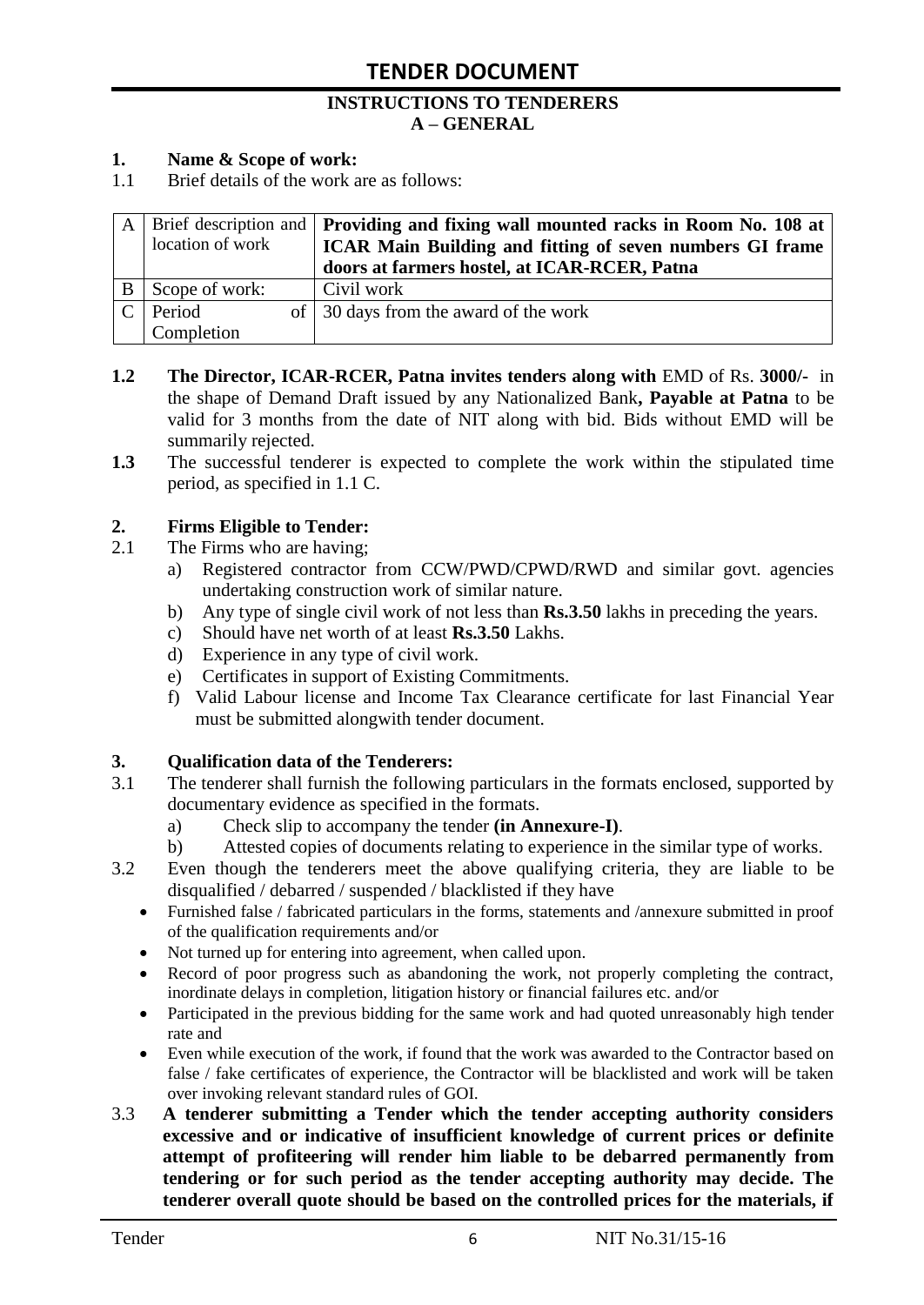**any, fixed by the Government or the reasonable prices permissible for the tenderer to charge a private purchaser under the provisions of clause-6 of the hoarding and profiteering prevention ordinance of 1943 as amended from time to time and on similar principle in regard to labour supervision on the construction.**

#### **4. One Tender per Tenderer:**

4.1 Each Tenderer shall submit only one Tender for the work. A Tenderer who submits more than one Tender will cause disqualification of all the Tenders submitted by the Tenderer.

#### **5. Cost of Tendering**

5.1 The Tenderer shall bear all costs associated with the preparation and submission of his Tender and the tender inviting authority will in no case be responsible and liable for those costs.

#### **6. Site Visit.**

6.1 The Tenderer, at the Tenderer"s own responsibility and risk is advised to visit and examine the Site of Work and its surroundings and obtain all information that may be necessary for preparing the Tender for entering into a contract, for construction of the work. The costs of visiting the site shall be at the Tenderer's own expenses.

# **B. TENDER DOCUMENT**

#### **7. Contents of Tender document.**

- 7.1 One set of Tender document, comprises of the following:
	- 1) **Notice Inviting Tenders (NIT)**
	- **2) Instruction to Tenderers**
	- **3) Forms of Tender and qualification information**
	- **4) Conditions of Contract.**
	- **5) Specifications.**
	- **6) Drawings.**
	- **7) Forms of Securities. i.e., EMD, Additional Security etc.**
	- **8) Bill of quantities and Price.**

#### **8. Clarification on Tender Documents.**

8.1 A prospective Tenderer requiring any clarification on Tender documents may contact the Administrative Officer at the address **indicated in the NIT**. The Administrative Officer will also respond to any request for clarification, received through post.

#### **9. Amendment to Tender Documents.**

- 9.1 Before the last date for submission of Tenders, the Tender Inviting Officer may modify any of the Contents of the Tender Notice, Tender documents by issuing amendment / Addendum.
- 9.2 Any addendum/amendments issued by the Tender Inviting Officer shall be part of the Tender Document and it shall either be communicated in writing to all the purchasers of the Tender documents or notified in the News Papers in which NIT was published.
- 9.3 To give prospective Tenderers reasonable time to take an addendum into account in preparing their bids, the Tender Inviting Officer may extend if necessary, the last date for submission of tenders.

## **C. PREPARATION OF TENDERS**

**10. Language of the Tender:** All documents relating to the tender shall be in the English Language only.

#### **11. Documents comprising of the Tender.**

11.1 The bidders are requested to submit a proposal as detail in this document.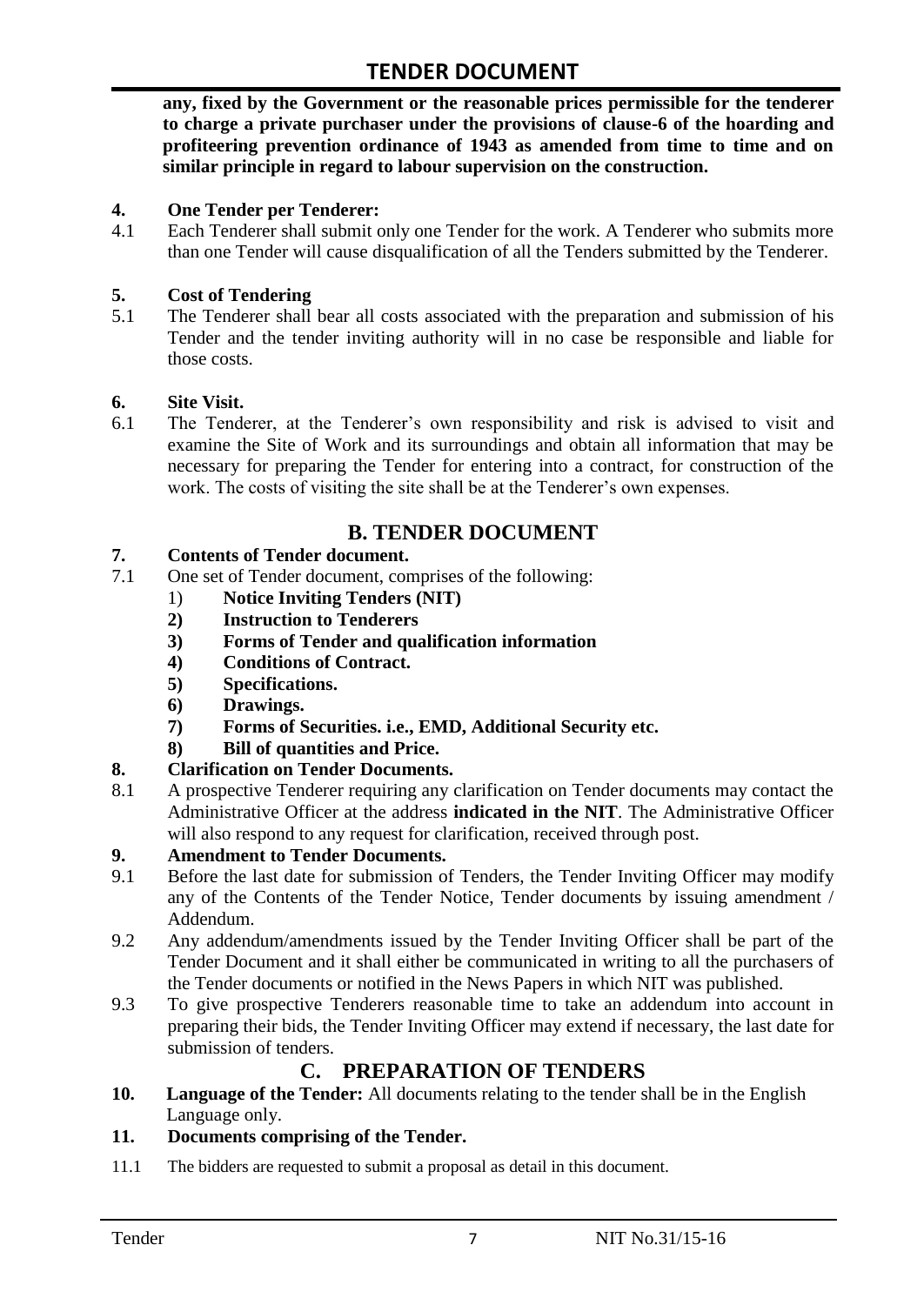- 11.2 The bidders, who are desirous of participating in the Tender, shall sign on all the statements, documents, certificates, tender document purchased by him, owning responsibility for their correctness/authenticity.
- 11.3 **Earnest Money Deposit (EMD):** The bidders shall submit EMD as indicated earlier along with the Proposal. The proposals without EMD are liable for rejection.
- **11.4 The tenderer should place two bids in separate envelopes namely;**
	- **a) Technical bid**
	- **b) Financial bid or Price bid Both the envelope should clearly mention the NIT No. and type of bid i.e. technical or financial or price bid.**

#### **11.5 Proposal of Technical Bid**

- a. In preparing the Technical bid, bidders are expected to examine the documents comprising this tender document in detail. Material deficiencies in providing the information requested may result in rejection of a Proposal.
- b. While preparing the Technical bid, bidders must give particular attention to the following:
	- I) If a bidder considers that they do not have all the expertise for the Assignment, it may obtain a full range of expertise by associating with other firms as appropriate.
	- II) The Technical Proposal should provide the following information using the attached Standard Forms, where ever applicable
	- III) A brief description of the bidder organization and an outline of recent experience on assignments of a similar nature. For each assignment, the outline should indicate, inter alia, duration of the assignment, contract amount, and bidder involvement.
	- IV) List of equipment make, model etc with technical brochures, if any equipment is to be supplied.
	- V) List of personnel who will be looking after the work execution.
	- VI) Any comments or suggestions on the proposed scope of work, list of services, and any facilities expected to be provided by the **ICAR-RCER, Patna**.
	- VII) Any additional comments/ remarks.
- c. The Technical Proposal shall not include any financial information.
- **11.6** The Technical proposal will be reviewed by Tender cum Works Monitoring Committee of the **ICAR-RCER, Patna** and the clarifications, particulars if any required from the bidders will be obtained or in the conventional method by addressing the bidders.
- **11.7 The Tender Document will be opened in front of Tender cum Works Monitoring Committee of the ICAR-RCER, Patna at the time and date as specified in the tender documents.**

#### **12. Price Offer:**

- 12.1 The tenderer should however quote his lump sum tender based on this schedule of quantities. He should quote his offer as an overall tender percentage. The over all tender percentage should be written both in words and figures. The bid offers i.e., percentage shall be written both in figures and words legibly and free from erasures, over writings or corrections of figures. Corrections where unavoidable should be made by crossing out, and rewriting duly initialising with date.
- 12.2 The Schedule A contains not only the quantities but also the rates worked out by the department and the amount for each item and total value of the estimated contract. The tenderer should workout his own rates keeping in view the work, site conditions and quote his overall tender percentage with which he intends to execute the work.
- 12.3 The bid offer shall be for the whole work and not for individual items / part of the work.
- 12.4 All duties, taxes, and other levies payable by the contractor as per State / Central Government rules, shall be included in the tender percentage quoted by the tenderer.
- 12.5 **The tendered contract amount as computed based on overall tender percentage is subject to variation during the performance of the Contract in accordance with variation in quantities etc.**
- **13. Validity of Tenders:**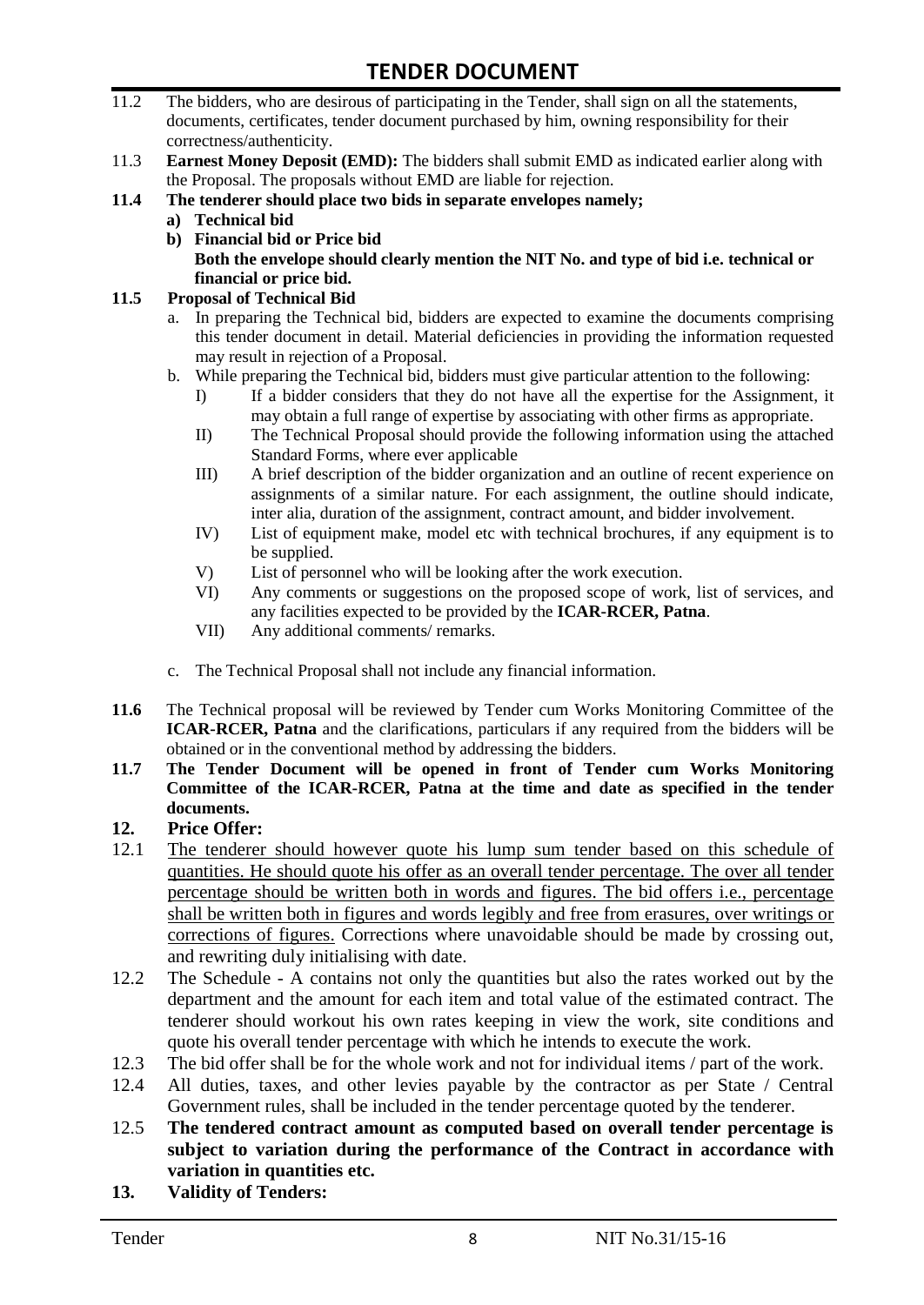- 13.1 Tenders shall remain valid for a period of not less than six months from the last date for receipt of Tender.
- 13.2 During the above mentioned period no plea by the tenderer for any sort of modification of the tender based upon or arising out of any alleged misunderstanding or misconceptions or mistake or for any reason will be entertained.
- 13.3 In exceptional circumstances, prior to expiry of the original time limit, the Tender Inviting Officer may request the bidders to extend the period of validity for a specified additional period. Such request to the Tenderers shall be made in writing. A Tenderer may refuse the request without forfeiting his E.M.D. A tenderer agreeing to the request will not be permitted to modify his Tender, but will be required to extend the validity of his E.M.D for a period of the extension.

# **14.** Signing of Tenders<br>14.1 If the tender is made

- If the tender is made by an individual, it shall be signed with his full name and his address shall be given. If it is made by a firm, it shall be signed with the co-partnership name by a member of the firm, who shall also sign his own name, and the name and address of each member of the firm shall be given, if the tender is made by a corporation it shall be signed by a duly authorized officer who shall produce with his tender satisfactory evidence of his authorization. Such tendering corporation may be required before the contract is executed, to furnish evidence of its corporate existence. Tenders signed on behalf of G.P.A holder will be rejected.
- 14.2 The tender shall contain no alterations or additions, except those to comply with instructions issued by the tender inviting officer, or as necessary to correct errors made by the tenderer, in which case all such corrections shall be initialled by the person signing the tender.
- 14.3 No alteration which is made by the tenderer in the contract form, the conditions of the contract, the drawings, specifications or statements / formats or quantities accompanying the same will be recognized, and, if any such alterations are made the tender will be void.

## **D. SUBMISSION OF TENDERS.**

#### **15. Submission of Tenders:**

- 15.1 The tenderer shall invariably ensure that the following are to be submitted along with tender document.
	- **a) Check slip**
	- **b) Copy of Experience Certificate in Similar type of Work.**
	- **c) Any type of single civil work of not less than Rs.3.50 lakhs in preceding three years.**
	- **d) DD towards EMD.**
	- **e) Declaration towards the genuineness of the certificates**
- 15.2 The successful tenderer shall furnish the original hard copies of all the documents/ EMD / certificates / statements by them before concluding the agreement.
- 15.3 Submit tenders in as explained above. The tender should be submitted in a water proof covers and duly sealed. The cover should clearly indicate the Tender Number, Name of work tendered, due date for opening, address of the bidder and the Bid schedule. The EMD should be enclosed prominently along with the BID.
- **16. Last date / time for submission of the tenders.**
- 16.1 Tenders must be submitted not later than the date and time specified in NIT. In the event of the specified date / time for the submission of bids declared as holiday, the bids will be received on the next working day.
- 16.2 The Director, ICAR-RCER may extend the dates for issue and receipt of Tenders by issuing an amendment in which case all rights and obligations of the Incharge and the Tenderers will remain same as previously.

#### **17. Late tenders**

17.1 Any tender received after the last date / time prescribed will be summarily rejected.

#### **18. Modification to the tender**

18.1 No tender shall be modified after the last date / time of submission of tenders.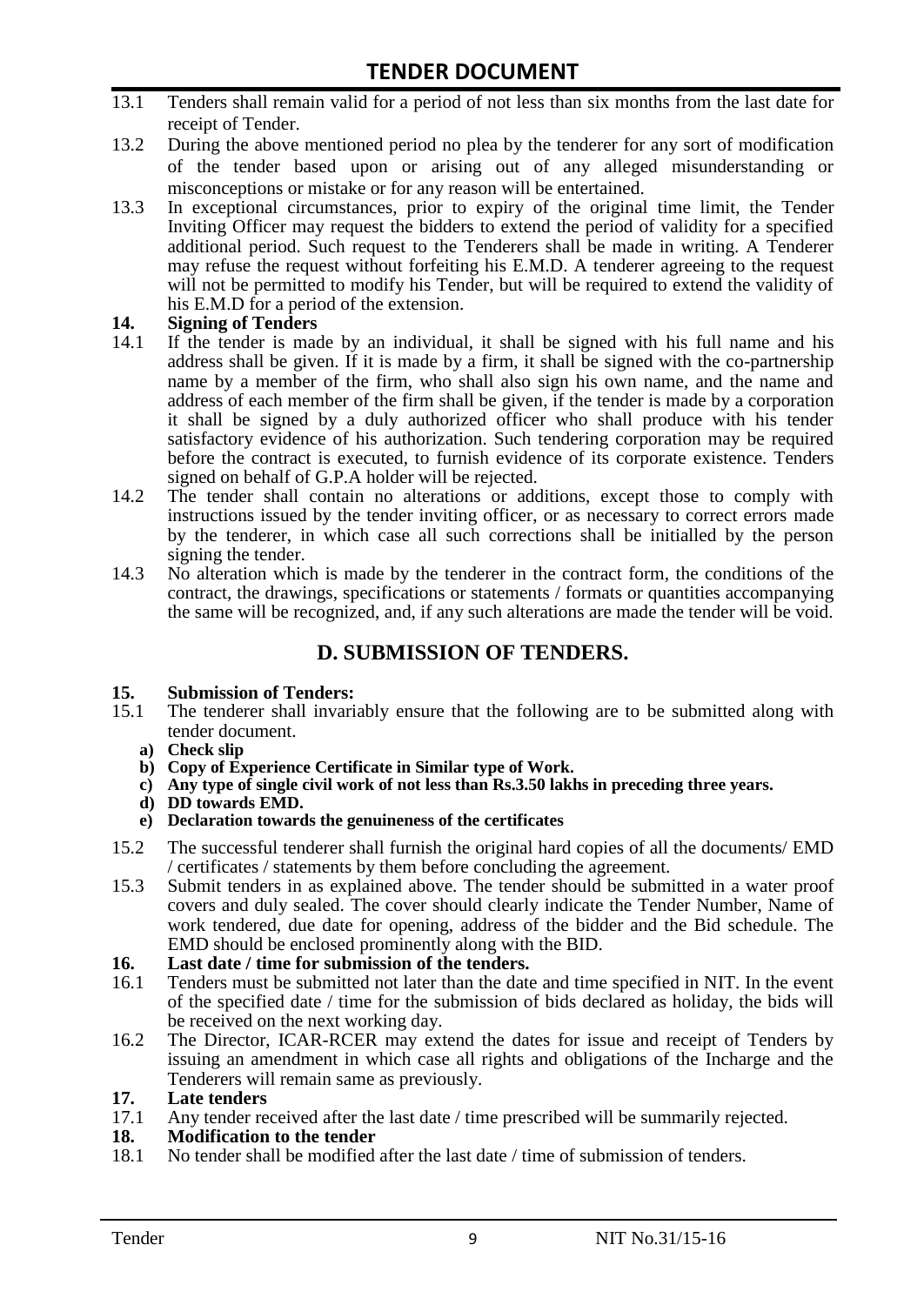## **E. TENDER OPENING AND EVALUATION**

- **19. Tender opening**
- 19.1 **The tenderers or their authorized representatives can be present at the time of opening of the tenders. Either the tenderer himself or one of his representative with proper authorization only will be allowed at the time of tender opening. If any of the tenderer is not present at the time of opening of tenders, the tender opening authority will, on opening the tender of the absentee tenderer, reads out and record the deficiencies if any, which shall be binding on the tenderer.**
- 19.2 **The technical bid containing qualification requirements as per Annexure: I and statement I to VII in 11:5 (b) will be evaluated by the tender opening authority and the minutes are recorded which will be signed by the tender opening authority as well as tenderers or their authorized representatives present.**

#### **20. Clarification of the Tender Document.**

- 20.1 The tender opening authority may call upon any tenderer for clarification on the statements, documentary proof relating to the Tender Document. The request for clarification and response thereto shall be in writing and it shall be only on the qualification information furnished by the tenderer. The clarification called for from the tenderers shall be furnished within the stipulated time, which shall not be more than a week.
- 20.2 The tenderer if so desirous, shall agree in writing to furnish the clarification called for within the stipulated time and, for disqualification and rejection of his tender in the event of failure to do so.

# **21. Examination of Tender Document and determination of responsiveness**

- 21.1 The Director, ICAR-RCER will evaluate whether each tenderer is satisfying the eligibility criteria prescribed in the tender document and declares them as a qualified tenderer.
- 21.2 If any alteration is made by the tenderer in the tender documents, the conditions of the contract, the drawings, specifications or statements / formats or quantities the tender will be rejected.
- 21.3 Tenders shall be scrutinized in accordance with the conditions stipulated in the Tender document. In case of any discrepancy of non-adherence conditions the tender accepting authority shall communicate the same which will be binding both on the tender opening authority and the tenderer. In case of any ambiguity, the decision taken by the tender accepting authority on tenders shall be final.
- 21.4 Those proposals which are found to meet the minimum standards as prescribed by the Director, ICAR-RCER will be treated as responsive bids.

# **22. Evaluation and comparison of price.**

- The committee will evaluate and compare the price of all the qualified tenderers.
- 22.2 Negotiations at any level are strictly prohibited. However, good gesture rebate, if offered by the lowest tenderer prior to finalization of tenders may be accepted by the tender accepting authority.
- 22.3 Selection of tenderer among the lowest and equally quoted tenderers will be in the following orders:
	- **a) The tenderer whose bid capacity is higher will be selected.**
	- **b) In case the bid capacity is also same the tenderer whose annual turnover is more will be preferred.**
	- **c) Even if the criteria incidentally become the same, the turnover on similar works and thereafter machinery available for the work and then the clean track record will be considered for selection.**

#### **23. Process to be confidential**

- 23.1 Information relating to the examination, clarification, evaluation and comparison of tenders and recommendations for the award of a contract shall not be disclosed to tenderers or any other persons not officially concerned with such process until the award to the successful tenderer has been announced by the tender accepting authority. Any effort by a tenderer to influence the processing of tenders or award decisions may result in the rejection of his tender.
- 23.2 No Tenderer shall contact the Director, ICAR-RCER or any authority concerned with finalisation of tenders on any matter relating to its Tender from the time of the Tender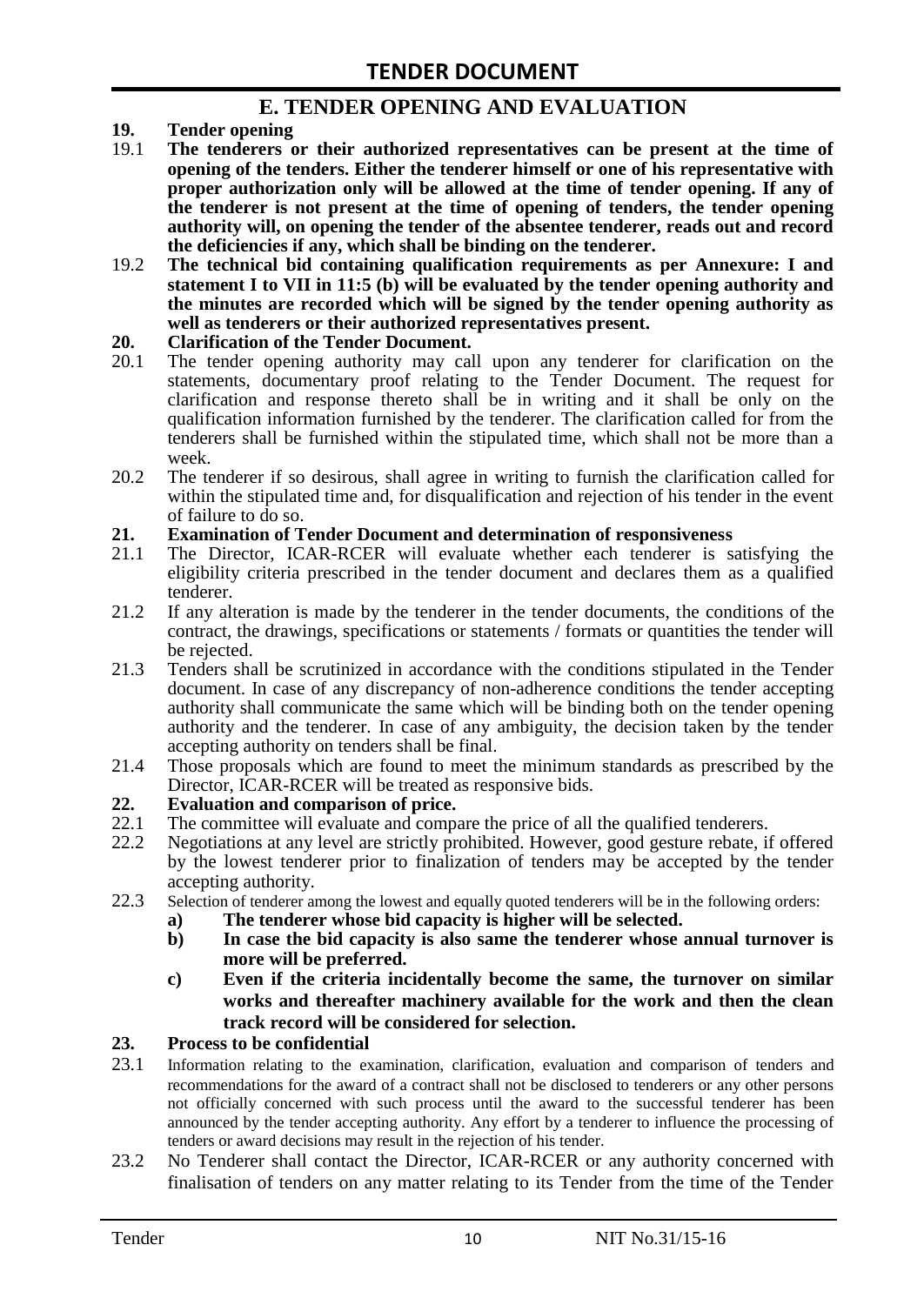opening to the time the Contract is awarded. If the Tenderer wishes to bring additional information to the notice of the Director, it should do so in writing.

23.3 Before recommending / accepting the tender, the tender recommending / accepting authority shall verify the correctness of certificates submitted to meet the eligibility criteria and specifically experience. The authenticated agreements of previous works executed by the lowest tenderer shall be called for.

# **F. AWARD OF CONTRACT**

#### **24. Award Criteria**

- 24.1 The Director, ICAR-RCER will award or recommend to the competent tender accepting authority for award of the contract to the tenderer who is found technically qualified as per the tender conditions and whose price is lowest.
- 24.2 The tender accepting authority reserves the right to accept or reject any tender or all tenders and to cancel the tendering process, at any time prior to the award of contract, without thereby incurring any liability to the affected tenderer or tenderers or any obligation to inform the affected tenderer or tenderers of the reasons for such action.
- 25. Notification of award and signing of agreement
- 25.1 **The Tenderer whose Tender has been accepted will be notified of the award of the work by The Director ICAR-RCER prior to expiration of the Tender validity period by registered letter. This letter (hereinafter and in the Conditions of Contract called "Letter of Acceptance") will indicate the sum that the Government will pay the Contractor in consideration of the execution, completion, and maintenance of the Works by the Contractor as prescribed by the Contract (hereinafter and in the Contract called the "Contract Amount").**
- 25.2 The successful tenderer has to sign an agreement within a period of 15 days from the date of receipt of communication of acceptance of his tender. On failure to do so his tender will be cancelled duly forfeiting the E.M.D., paid by him without issuing any further notice and action will be initiated for black listing the tenderer.

#### **26. Corrupt or fraudulent practices**

- 26.1 The Government requires that the bidders / suppliers / contractors under Government financed contracts, observe the highest standard of ethics during the procurement and execution of such contracts. In pursuance of this policy, the Government
- (a) Define for the purposes of the provision, the terms set forth below as follows:
- (i) "corrupt practices" means the offering, giving, receiving or soliciting of anything of value to influence the action of a Government official in procurement process or in contract execution: and
- (ii) "fraudulent practice" means a misrepresentation of facts in order to influence a procurement process or the execution of a contract to the detriment of the Government and includes collusive practice among Tenderers (prior to or after Tender submission) designed to establish in Tender prices at artificial noncompetitive levels and to deprive the Government of the benefits of free and open competition.
- (b) Will reject a proposal for award if it determines that the tenderer recommended for award has engaged in corrupt or fraudulent practices in competing for the contract in question.
- (c) Will blacklist / or debar a firm, either indefinitely or for a stated period of time, if at any time determines that the firm has engaged in corrupt or fraudulent practices in competing for, or in executing a Government contract.
- (d) Further more, tenderers shall be aware of the provisions stated in the general conditions of contract.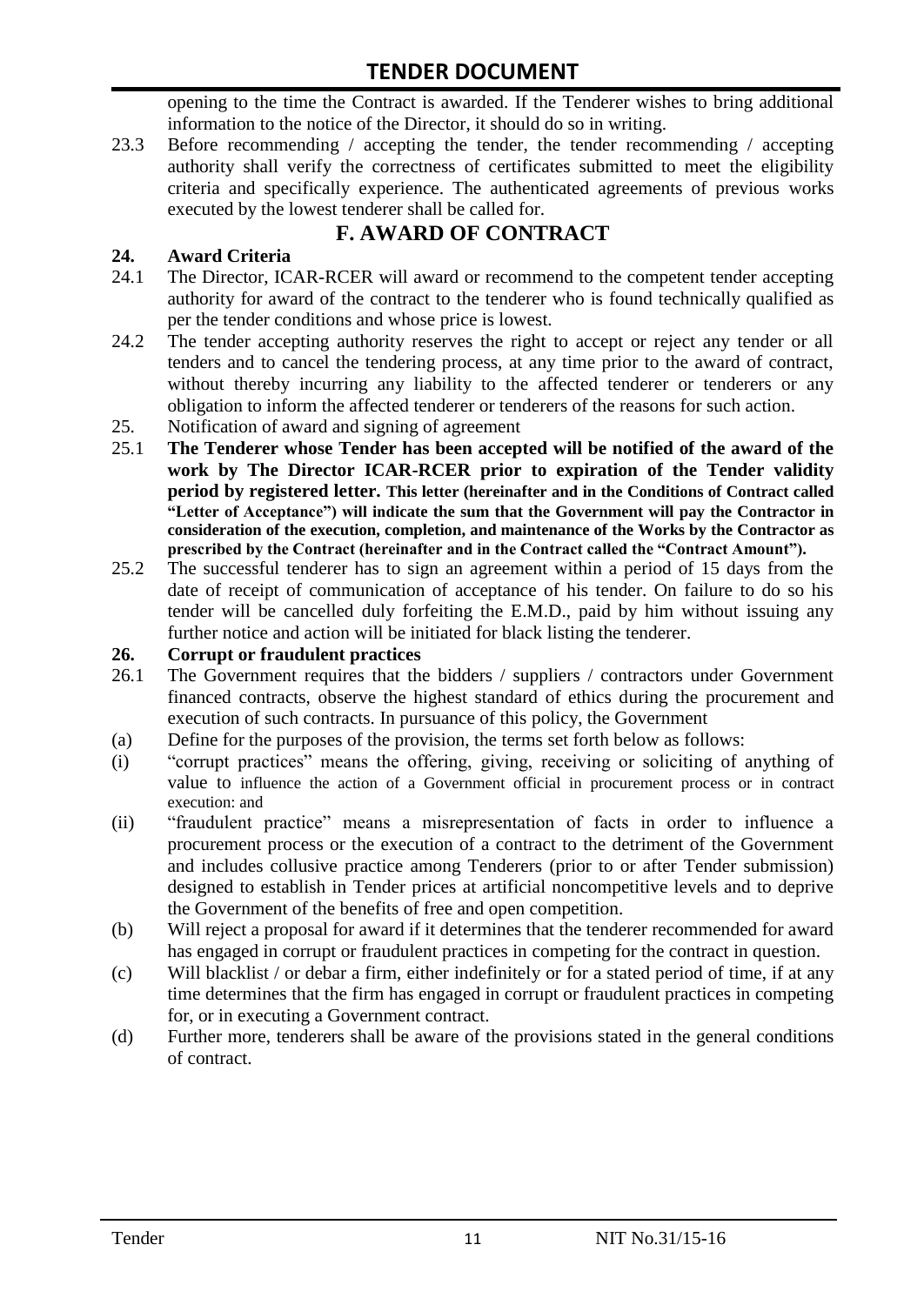# **QUALIFICATION INFORMATION Annexure –I**

| <b>CHECKLIST TO ACOMPANY THE TENDER</b> |  |  |  |  |
|-----------------------------------------|--|--|--|--|
|                                         |  |  |  |  |

| SI.    | <b>Description</b>                                       | <b>Submitted</b> | Page No.  |
|--------|----------------------------------------------------------|------------------|-----------|
| No.    |                                                          | Yes/No           | (see Note |
|        |                                                          |                  | below)    |
| 1      | $\mathbf{2}$                                             | 3                |           |
| 1      | Attested photocopy of Registered contractor from         | Yes / No         |           |
|        | CCW/CPWD/ PWD/ RWD and similar govt. agencies            |                  |           |
|        | undertaking construction work of similar nature.         |                  |           |
| 2      | Any type of single civil work of not less than Rs.3.50   | Yes / No         |           |
|        | lakhs in preceding three years.                          |                  |           |
| 3      | Certificates in support of Existing Commitments.         | Yes / No         |           |
| 4      | DD towards EMD.                                          | Yes / No         |           |
| 5      | Declaration towards the genuineness of the certificates  | Yes / No         |           |
| 6      | <b>Experience :</b> Experience in any type of civil work | Yes / No         |           |
| $\tau$ | Valid Labour license and Income Tax Clearance            | Yes / No         |           |
|        | certificate for last Financial Year must be submitted    |                  |           |
|        | alongwith tender document.                               |                  |           |

#### **Notes:-**

- 1) All the statements copies of the certificates, documents etc., enclosed to the Tender Document shall be given page numbers on the right corner of each certificate, which will be indicated in column (4) against each item. The statements furnished shall be in the formats appended to the tender document.
- 2) The information shall be filled-in by the Tenderer in the checklist and **statements VI & VII** of section 11.5 (b) and shall be enclosed to the Technical bid for the purposes of verification as well as evaluation of the tenderer"s Compliance to the qualification criteria as provided in the Tender document. All the Certificates, documents, statements as per check-list shall be submitted by the tenderer.
- 3) The bidder shall sign all the statements/documents/certificates received by him owing responsibility for their correctness/authenticity. The successful tenderer shall furnish the original hard copies of all the documents / certificates / statements received by them before concluding the Agreement.

#### **DECLARATION**

I / WE ………………………………………………………………. have gone through carefully all the Tender conditions and solemnly declare that the certificates or the documents uploaded by me/us are genuine and I/We will abide by any penal action such as disqualification or black listing or determination of contract or any other action deemed fit, taken by, the Institute against us, if it is found that the statements, documents, certificates produced by me/us are false/fabricated.

I / WE hereby declare that, I / WE have not been blacklisted / debarred / Suspended / demoted in any department in any State due to any reasons.

Signature of the Tenderer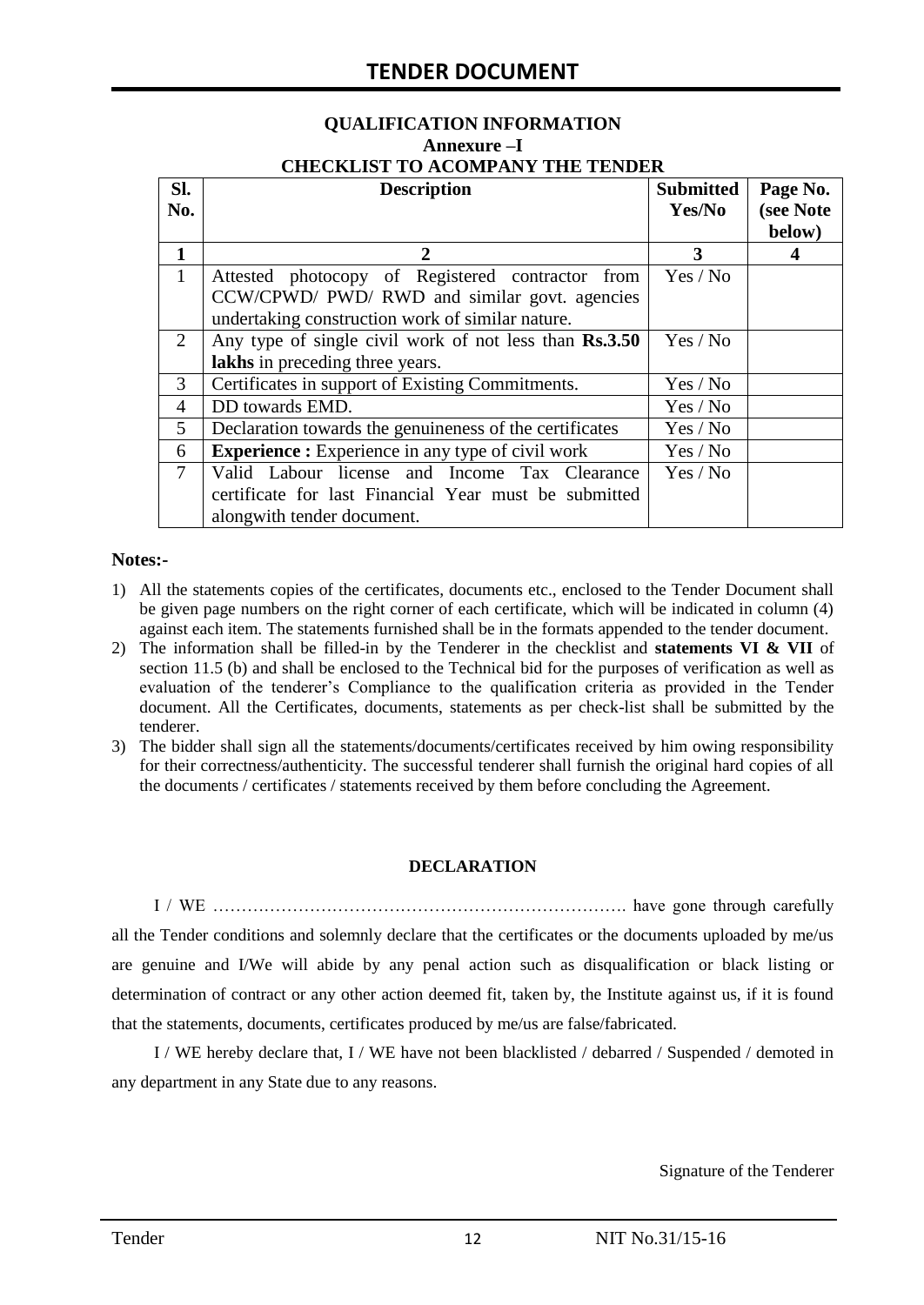### **CONDITIONS OF CONTRACT**

#### **TENDER**

Date: ……………

To The Director, ICAR-RCER, Patna

Sir,

I / We do hereby tender and if this tender be accepted, under take to execute the work entitled "**Providing and fixing wall mounted racks in Room No. 108 at ICAR Main Building and fitting of seven numbers GI frame doors at farmers hostel, at ICAR-RCER, Patna"** as shown in the drawings and as per specifications described in this document of ICAR-RCER, Patna for the sum of **Rs. 1.17 lakhs** or such other sum as may be arrived under the clause of the standard preliminary specifications relating to "Payment by final measurement at unit rates"

I/WE have also quoted rates in Schedule "A", annexed (in words and figures) for which I/We agree to execute the work when the lumpsum payment under the terms of the agreement is varied by payment on measurement quantities.

I/WE have quoted rates in Schedule "A" both in words & figures. In case of any discrepancy between the Percentage excess or less on E.C.V., in words and figures, the rates quoted words only shall prevail.

I/WE agreed to keep the offer in this tender valid a period of six month(s) mentioned in the tender notice and not to modify the whole or any part of it for any reason within above period. If the tender is withdrawn by me/us for any reasons whatsoever, the earnest money paid by me/us will be forfeited to Government

I/WE hereby distinctly and expressly, declare and acknowledge that, before the submission of my/our tender I/We have carefully followed the instructions in the tender notice and have read the preliminary specifications and that I/We have made such examination of the contract documents and the plans, specifications and quantities and of the location where the said work is to be done, and such investigation of the work required to be done, and in regard to the material required to be furnished as to enable me/us to thoroughly understand the intention of same and the requirements, covenants, agreements, stipulations and restrictions contained in the contract, and in the said plans and specifications and distinctly agree that I/We will not hereafter make any claim or demand upon the Government based upon or arising out of any alleged misunderstanding or misconception /or mistake on my/or our part of the said requirement, covenants, agreements, stipulations, restrictions and conditions.

I / WE enclosed to my/our application for tender schedule a crossed demand draft (No.

dated:  $\qquad \qquad$  ) for Rs:

as earnest money not to bear interest.

I / WE shall not assign the contractor or sublet any portion of the same. In case if it becomes necessary such subletting with the permission of the shall be limited to (1) Labour contract, (2) Material contract, (3) Transport contract and (4) Engaging specialists for special item of work.

IF MY / OUR tender is not accepted the sum shall be returned to me/us on application when intimation is sent to me/us of rejection or at the expiration of three months from last date of receipt of this tender, whichever is earlier. If my/our tender is accepted the earnest money shall be retained by the Government as security for the due fulfilment of this contract. If upon written intimation to me/us by the Office, I/We fail to attend the said office on the date herein fixed or if upon intimation being given to me/us or acceptance of my/our tender, and if I/We fail to make the additional security deposit or to enter into the required agreement as defined in tender document, then I/We agree the forfeiture of the earnest money. Any notice required to be served on me/us here under shall be sufficiently served on me/us if delivered to me/us hereunder shall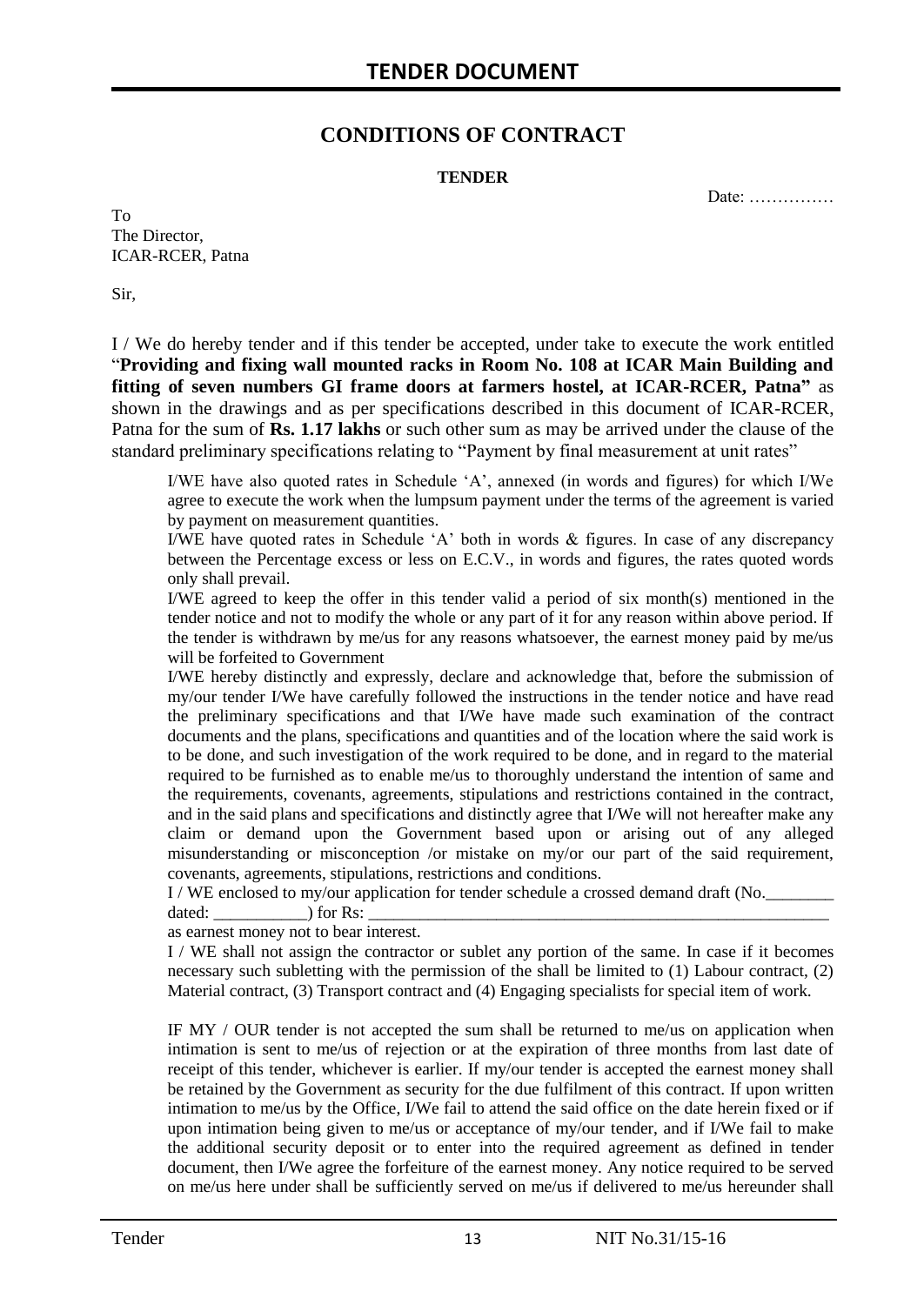be sufficiently served on me/us if delivered to me/us personally or forwarded to me/us by post to (registered or ordinary) or left at my/our address given herein. Such notice shall if sent by post be deemed to have been served on me/us at the time when in due course of post it would be delivered at the address to which it is sent.

I/WE fully understand that the written agreement to be entered into between me/us and Government shall be the foundation of the rights of the both the parties and the contract shall not be deemed to be complete until the agreement has first been signed by me/us and then by the proper officer authorized to enter into contract on behalf of Government.

I AM/WE ARE professionally qualified and my/our qualifications are given below:

| S. No. | Name | Qualification |
|--------|------|---------------|
|        |      |               |
|        |      |               |
|        |      |               |
|        |      |               |
|        |      |               |
|        |      |               |
|        |      |               |
|        |      |               |

I/WE will employ the following technical staff for supervising the work and will see that one of them is always at site during working hours, personally checking all items of works and paint extra attention to such works as required special attention (eg) Main panel boards, Cable connections etc.,

| S. No. | Name | Qualification |
|--------|------|---------------|
|        |      |               |
|        |      |               |
|        |      |               |
|        |      |               |
|        |      |               |
|        |      |               |

I / WE declare that I / WE agree to recover the salaries of the technical staff actually engaged on the work by the department, from the work bills, if I / We fail to employ technical staff as per the tender condition.

#### **TENDERERS / CONTRACTOR'S CERTIFICATE.**

- (1) I/WE hereby declare that I/We have perused in detail and examined closely the Indian Standard Specifications, all clauses of the preliminary specifications with all amendments and have either examined all the standards specifications or will examine all the standard specifications for items for which I/We tender, before I/We submit such tender and agree to be bound and comply with all such specifications for this agreement which I/We execute in the different Government Departments.
- (2)I/WE certify that I/We have inspected the site of the work before quoting my price, I /We have satisfied about the quality, availability and transport facilities for all the materials.
- (3)I / WE am/are prepared to furnish detailed data in support of all my quoted rates, if and when called upon to do so without any reservations.
- $(4)$  I / WE hereby declare that I / We will not claim any price escalation.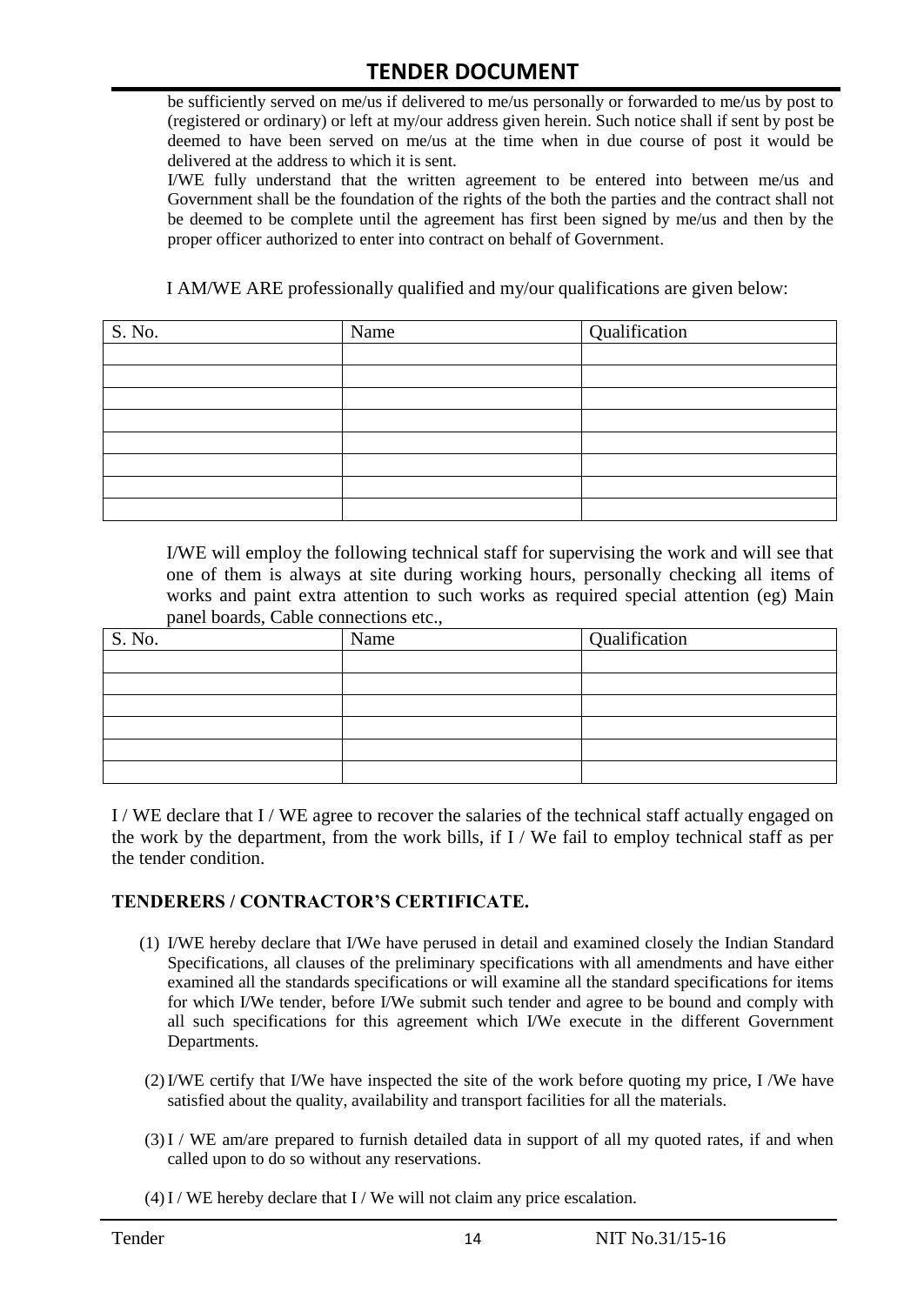- (5)I / WE hereby declare that I am / We are accepting for the defect liability period as 24 months.
- (6)I / WE declare that I / WE will not claim any extra amount towards any material used for the work other than the quoted works for respective schedule 'A' items.
- $(7)$ I / WE declare that I / WE will execute the work as per the mile stone programme, and if I / WE fail to complete the work as per the mile stone programme I abide by the condition to recover liquidated damages as per the tender conditions.
- $(8)$ I / WE declare that I / WE will abide for settlement of disputes as per the tender conditions.

#### **DECLARATION OF THE TENDERER**

- 1) I/WE have not been black listed in any department due to any reasons.
- 2) I/We declare that all the Certificates/Documents submitted by Me/US are Genuine.
- 3) I/WE agree to disqualify me/us for any wrong declaration in respect of the above and to summarily reject my/our tender.

Address of the Tenderer:

Phone No.: Fax No.: CONTRACTOR.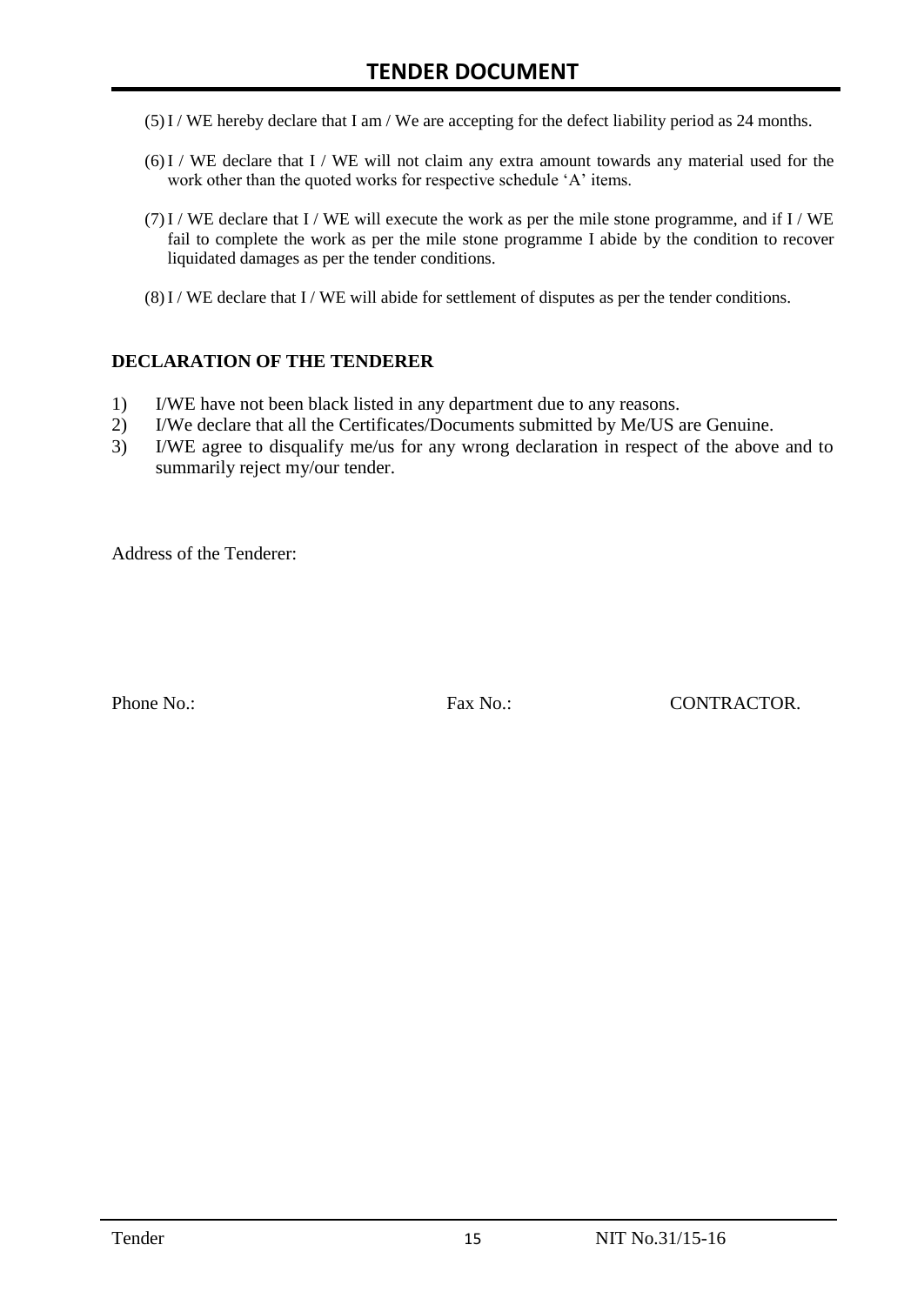# **CONDITIONS OF CONTRACT**

# **A. GENERAL**

#### **1. Interpretation:**

- 1.1 In interpreting these Conditions of Contract, singular also means plural, male also means female, and vice-versa. Headings have no significance. Works have their normal meaning under the language of the contract unless specifically defined. The Incharge will provide instructions clarifying queries about the conditions of Contract.
- 1.2 The documents forming the Contract shall be interpreted in the following order of priority:
- **1) Agreement**
- **2) Letter of Acceptance, notice to proceed with the works**
- **3) Contractor's Tender**
- **4) Conditions of contract**
- **5) Specifications**
- **6) Drawings**
- **7) Bill of quantities**
- **8) Any other document listed as forming part of the Contract.**

#### **2. Decisions:**

2.1 Except where otherwise specifically stated, the Director will decide the contractual matters between the Department and the Contractor in the role representing the Department.

#### **3. Delegation:**

3.1 The Director may delegate any of his duties and responsibilities to other officers and may cancel any delegation by an official order issued.

#### **4. Communications:**

4.1 Communications between parties, which are referred to in the conditions, are effective only when in writing. A notice shall be effective only when it is delivered **(in terms of Indian Contract Act)**

#### **5. Sub-contracting:**

**5.1 If the prime contractor desires to sub-let a part of the work, he should submit the same at the time of filing tenders itself or during execution, giving the name of the proposed Sub-contractor, along with details of his qualification and experience. The Tender Accepting Authority should verify the experience of the Sub-contractor and if the Sub-contractor satisfies the qualification criteria in proportion to the value of work proposed to be sub-let, he may permit the same. The total value of works to be awarded on sub-letting shall not exceed 50% of contract value. The extent of subletting shall be added to the experience of the sub-contractor and to that extent deducted from that of the main contractor.**

#### **6. Other Contractors:**

6.1 The Contractor shall cooperate and share the Site with other contractors, Public authorities, utilities, and the Department. The Contractor shall also provide facilities and services for them as directed by the Incharge.

#### **7. Personnel:**

- 7.1 The Contractor shall employ the required Key Personnel named in the Schedule of Key Personnel to carry out the functions stated in the Schedule or other personnel approved by the Incharge. The Incharge will approve any proposed replacement of Key Personnel only if their qualifications, abilities, and relevant experience are substantially equal to or better than those of the personnel listed in the Schedule.
- 7.2 Failure to employ the required technical personnel by the contractor the institute will depute its own technical person and expenditure of salary will be recovered from contractor.
- 7.3 The technical personnel should be on full time and available at site whenever required by Incharge to take instructions.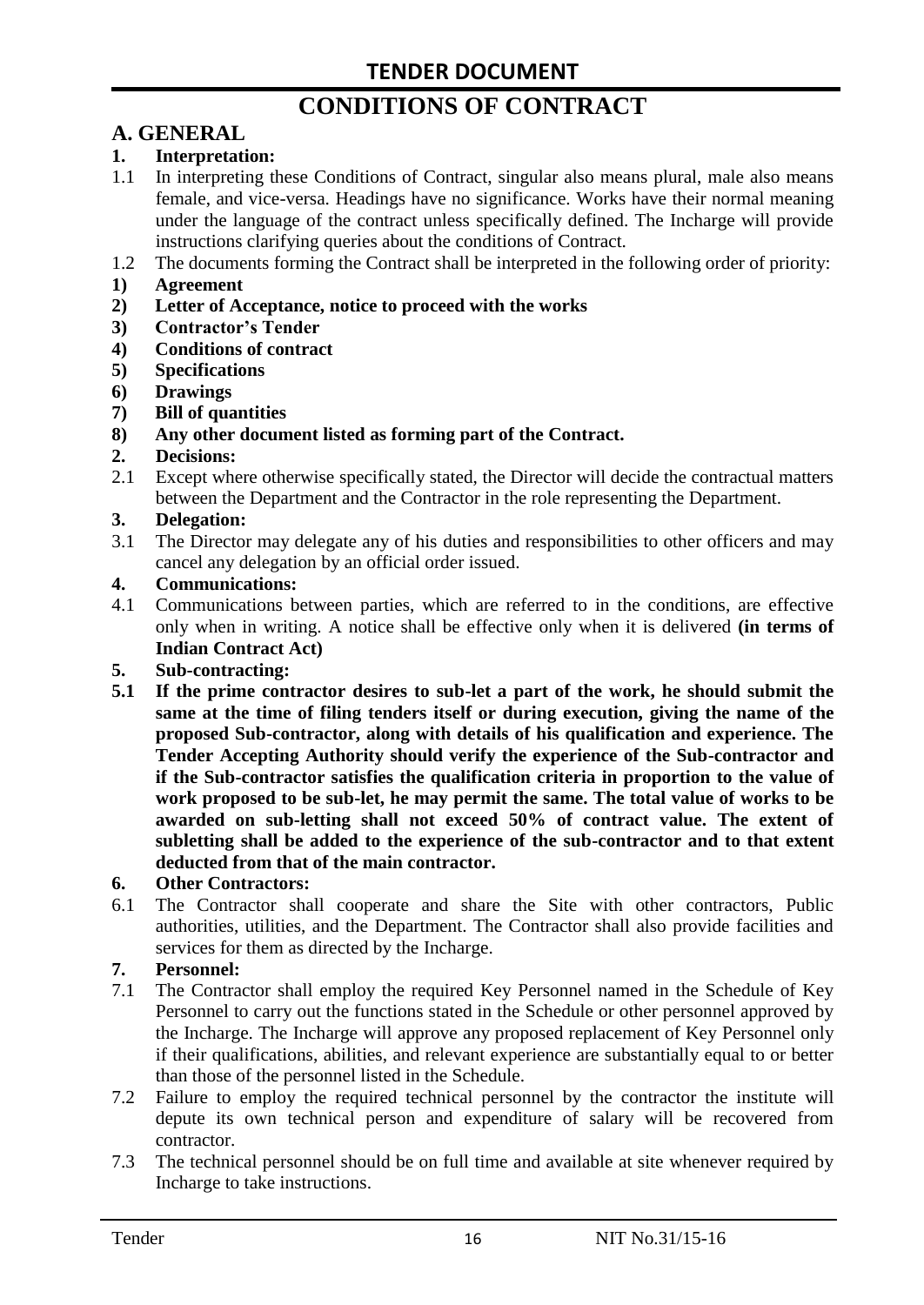- 7.4 The names of the technical personnel to be employed by the contractor should be furnished in the statement enclosed separately.
- 7.5 In case the contractor is already having more than one work on hand and has undertaken more than one work at the same time, he should employ separate technical personnel on each work.
- 7.6 If the contractor fails to employ technical personnel the work will be suspended or department will engage a technical personnel and recover the cost thereof from the contractor.
- 7.7 If the Incharge asks the Contractor to remove a person who is a member of Contractor"s staff or his work force stating the reasons the Contractor shall ensure that the person leaves the site forthwith and has no further connection with the work in the contract.

#### **8. Contractor's Risks:**

- 8.1 All risks of loss of or damage to physical property and of personnel injury and death, which arise during and in consequence of the performance of the Contract are the responsibility of the Contractor.
- **9. Insurance:**
- **9.1 The Contractor shall provide, in the joint names of the Department and the contractor, insurance cover from the Start Date to the end of the Defects Liability Period i.e., 24 months after completion for the following events which are due to the Contractor's risks.**
- **a) loss of or damage to the Works, Plant and Materials;**
- **b) loss of or damage to the Equipment;**
- **c) loss of or damage of property in connection with the Contract; and**
- **d) Personal injury or death of persons employed for construction.**
- **9.2 Policies and certificates of insurance shall be delivered by the Contractor to the Incharge at the time of concluding Agreement. All such insurance shall provide for compensation to be payable to rectify the loss or damage incurred.**
- **i) The contractor shall furnish insurance policy in force in accordance with proposal furnished in the Tender and approved by the Department for concluding the agreement.**
- **ii) The contractor shall also pay regularly the subsequent insurance premia and produce necessary receipt to the Incharge well in advance.**
- **iii) In case of failure to act in the above said manner the department will pay the premium and the same will be recovered from the Contractors payments.**
- **9.3 Alterations to the terms of insurance shall not be made without the approval of the Incharge.**

#### **10. Site Inspections:**

- 10.1 The contractor should inspect the site and also proposed quarries of choice for materials source of water and quote his rate including quarrying, conveyance and all other charges etc.
- 10.2 The responsibility for arranging the land for borrow area rests with the Contractor and no separate payment will be made for procurement or otherwise. The contractor's quoted rate will be inclusive of land cost.

#### **11. Contractor to Construct the Works:**

11.1 The Contractor shall construct and Commission the Work in accordance with the specifications and Drawings.

#### **12. Power Supply.**

- 12.1 The contractor shall make his own arrangements for obtaining power from the Electricity dept., at his own cost. The contractor will pay the bills of Electricity Department for the cost of power consumed by him till the **(Name of work**) is handed over to ICAR-RCER.
- 12.2 **The contractor shall satisfy all the conditions and rules required as per Indian Electricity Act 1910 and under Rule-45(I) of the Indian Electricity Rules, 1956 as amended from time to time and other pertinent rules.**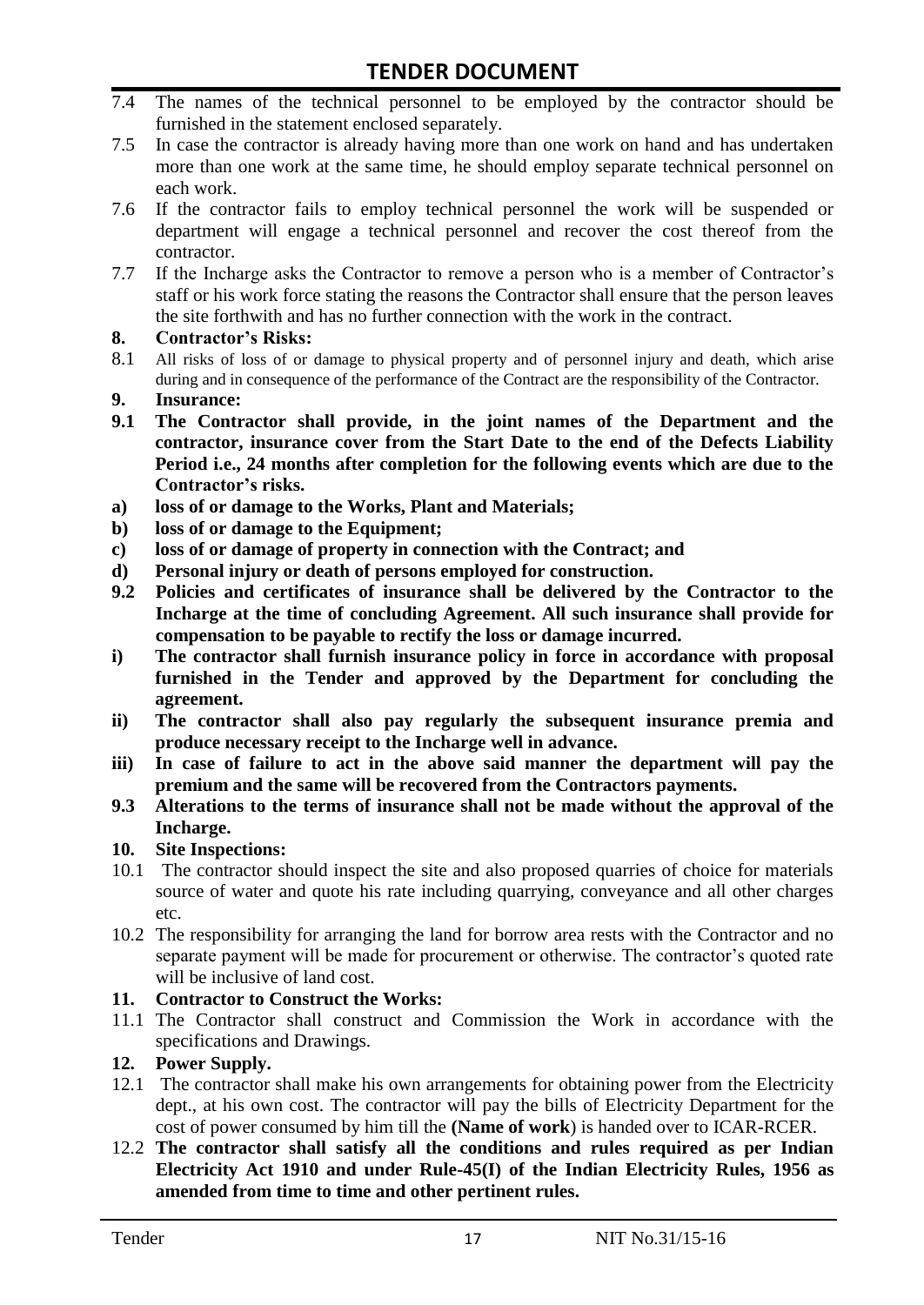12.3 The power shall be used for bonafide Departmental work only.

#### **13. Monsoon Damages:**

Damages due to rain or flood shall have to be made good by the contractor till the work is handed over to the Department. The responsibility of damages making good the damages due to rain or flood rests with the contractor. **No extra payment is payable** for such operations and the contractor shall therefore, have to take all necessary precautions to protect the work done during the construction period.

#### **14. The works to be Completed by the Intended Completion Date:**

14.1 The Contractor may commence execution of the Works on the Start Date and shall carry out the Works in accordance with the programme submitted by the Contractor, as updated with the approval of the Incharge, and complete the work by the Intended Completion Date.

#### **15. Safety:**

15.1 The Contractor shall be responsible for the safety of all activities on the Site.

#### **16. Discoveries:**

16.1 Anything of historical or other interest or of significant value unexpectedly discovered on the Site is the property of the Government. The Contractor is to notify the Incharge of such discoveries and carry out the Incharge instructions for dealing with them.

#### **17. Possession of the Site.**

17.1 The Department shall give possession of the site to the Contractor.

#### **18. Access to the Site:**

18.1 The Contractor shall provide the Incharge and any person authorised by the Incharge, access to the site and to any place where work in connection with the Contract is being carried out or is intended to be carried out.

#### **19. Instructions:**

- 19.1 The Contractor shall carry out all instructions of the Incharge and comply with all the applicable local laws where the Site is located.
- **20. Settlement of disputes:**
- 20.1 **If any dispute of difference of any kind whatsoever arises between the department and the Contractor in connection with, or arising out of the Contract, whether during the progress of the works or after their completion and whether before or after the termination, abandonment or breach of the Contract, it shall in the first place, be referred to and settled by the Incharge who shall, within a period of thirty days after being requested by the Contractor to do so, give written notice of his decision to the Contractor. Upon receipt of the written notice of the decision of the Incharge the Contractor shall promptly proceed without delay to comply with such notice of decision.**
- 20.2 **If the Incharge fails to give notice of his decision in writing within a period of thirty days after being requested or if the Contractor is dissatisfied with the notice of the decision of the Incharge the Contractor may within thirty days after receiving the notice of decision appeal to the Department who shall offer an opportunity to the contractor to be heard and to offer evidence in support of his appeal, the Department shall give notice of his decision within a period of thirty days after the Contractor has given the said evidence in support of his appeal, subject to arbitration, as hereinafter provided. Such decision of the Department in respect of every matter so referred shall be final and binding upon the Contractor and shall forthwith be given effect to by the Contractor, who shall proceed with the execution of the works with all due diligence whether he requires arbitration as hereinafter provided, or not. If the Department has given written notice of his decision to the Contractor and no claim to arbitration, has been communicated to him by the Contractor within a period of thirty days from receipt of such notice the said decision shall remain final and binding upon the Contractor. If the Department fail to give notice of his decision, as**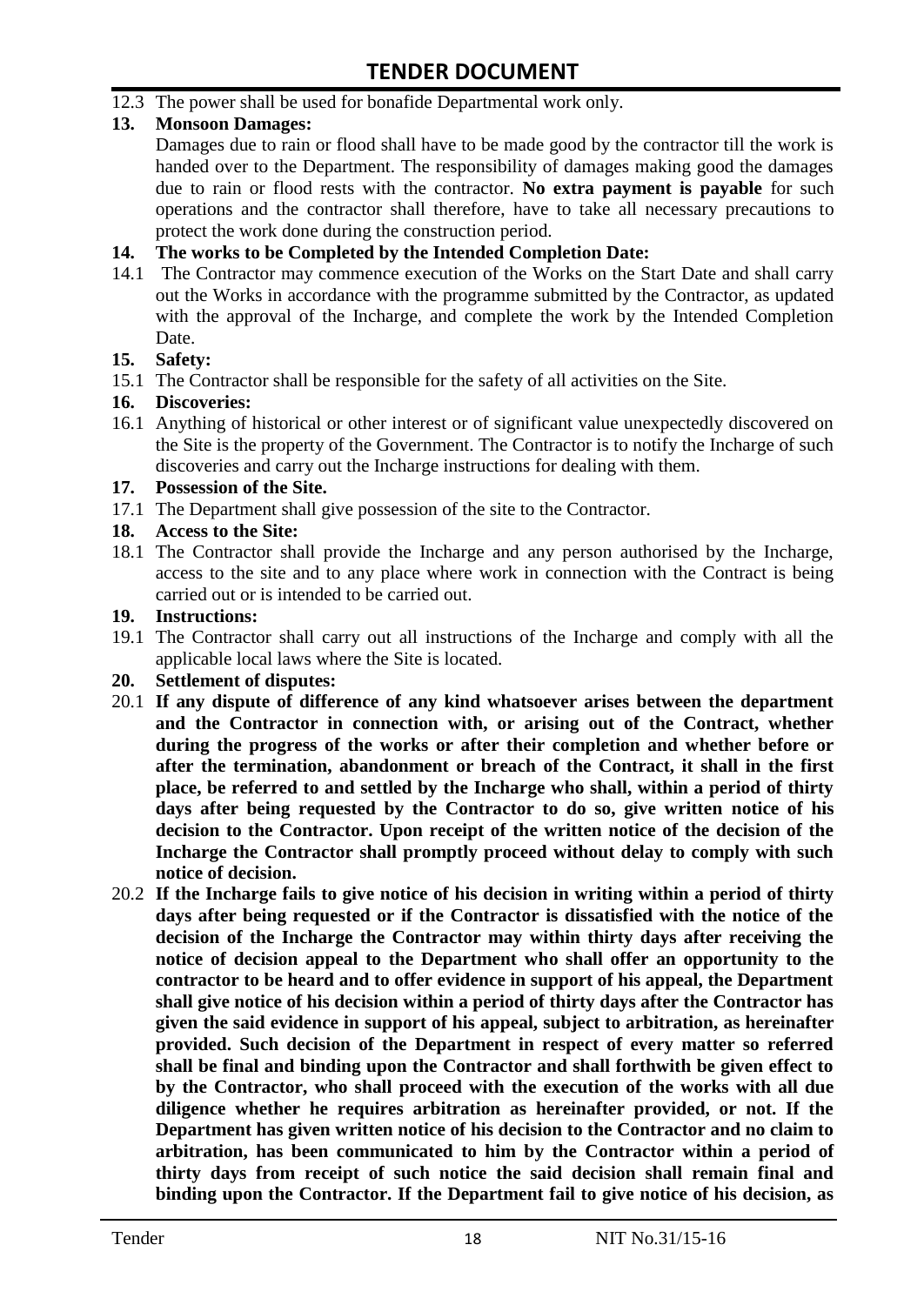**aforesaid within a period of thirty days after being requested as aforesaid, or if the Contractor be dissatisfied with any such decision, then and in any such case the contractor within thirty days after the expiration of the first named period of thirty days as the case may be, require that the matter or matters in dispute be referred to arbitration: jurisdiction of Patna limits.**

## **B. TIME FOR COMPLETION**

#### **21. Program:**

- 21.1 The total period of completion is (**duration of 30 days**) from the date of receipt of Work Order.
- 21.2 The attention of the tenderer is directed to the contract requirement at the time of beginning of the work. The rate of progress and proportionate value of work done from time to time as will be indicated by the Certificate for the value of work done will be required. Date of commencement of their programme will be the date for concluding agreement but not the date of handing over site.
- 21.3 After signing the agreement, the contractor shall forthwith begin the work, shall regularly and continuously proceed with them.
- 21.4 The contractor shall commence the works on site within the period specified under condition 23.1 to 23.2 after the receipt by him of a written order to this effect from the concerned authority and shall proceed with the same with due expedition and without delay, except as may be expressly sanctioned or ordered.
- 21.5 Save in so far as the contractor may prescribe, the extent of portions of the site of which the contractor is to be given possession from time to time and the order in which such portions shall be made available to him and, Subject to any requirement in the contract as to the order in which the works shall be executed, the "s written order to commence the works, give to the contractor possession of so much of the site as may be required to enable the contractor to commence proceed with the execution of the works in accordance with the programme if any, and otherwise in accordance with such reasonable proposals of the contractor as he shall by written notice to the Incharge, make and will from time to time as the works proceed, give to the contractor possession of such further portions of the site as may be required to enable the contractor to proceed with the execution of the works with due dispatch in accordance with the said programme or proposals as the case maybe; if the contractor suffers delay or incurs cost from failure on the part of the Concerned authority to give possession in accordance with the terms of this clause, the Concerned authority shall grant an extension of time for the completion of works.
- 21.6 The contractor shall bear all costs and charges for special or temporary way leases required by him in connection with access to the site. The contractor shall also provide at his own cost any additional accommodation outside the site required by him for the purposes of the work.
- 21.7 Subject to any requirement in the contract as to completion of any section of the works before completion of the whole of the works shall be completed in accordance with provisions of clauses in the Schedule within the time stated in the contract calculated from the last day of the period named in the statement to the tender as that within which the works are to be commenced or such extended time as may be allowed.

#### 21.8 **Delays and extension of time:**

No claim for compensation on account of delays or hindrances to the work from any cause whatever shall lie, except as hereafter defined. Reasonable extension of time will be allowed by the or by the office competent to sanction the extension, for unavoidable delays, such as may result from causes, which in the opinion of the , are undoubtedly beyond the control of the contractor. The shall assess the period of delay or hindrance caused by any written instructions issued by him, at twenty five per cent in excess or the actual working period so lost.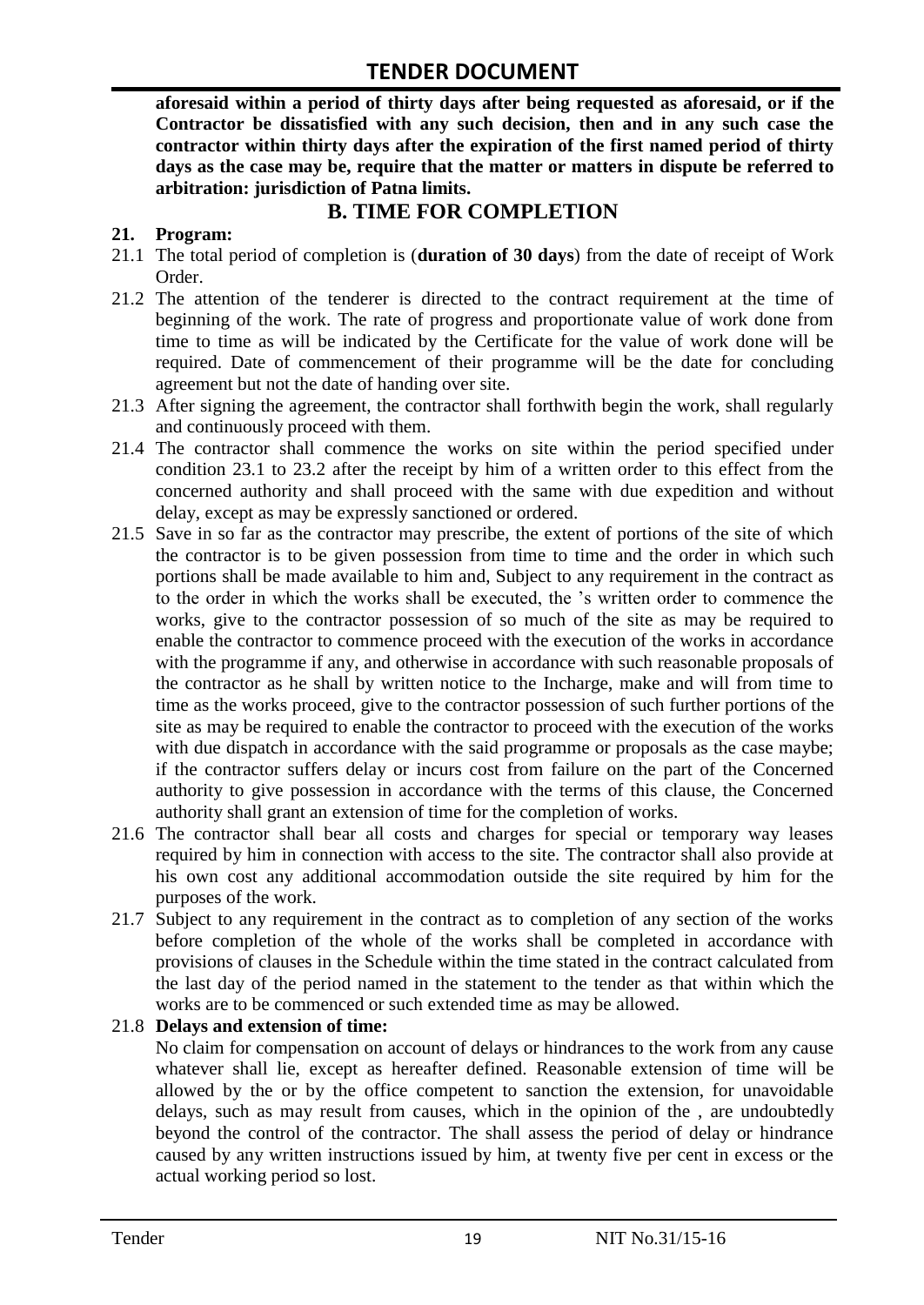In the event of the failing to issue necessary instructions and thereby causing delay and hindrance to the contractor, the latter shall have the right to claim an assessment of such delay by the Director, ICAR-RCER whose decision will be final and binding. The contractor shall lodge in writing with the statement of claim for any delay or hindrance referred to above, within fourteen days from its commencement, otherwise no extension of time will be allowed.

Whenever authorised alterations or additions made during the progress of the work are of such a nature in the opinion of the as to justify an extension of time in consequence thereof, such extension will be granted in writing by the or other competent authority when ordering such alterations or additions.

#### **22. Construction Programme:**

- 22.1 The Contractor shall furnish within 15 days of the order of the work a programme showing the sequence in which he proposed to carry out the work, monthly progress expected to be achieved, also indicating date of procurement of materials plant and machinery. The schedule should be such that it is practicable to achieve completion of the whole work within the time limit fixed and shall obtain the approval of the Incharge. Further rate of the progress as in the program shall be kept up to date. In case it is subsequently found necessary to alter this program, the contractor shall submit sufficiently in advance the revised program incorporating necessary modifications and get the same approved by the Incharge. No revised program shall be operative with out approval of Incharge.
- 22.2 The Director, ICAR-RCER shall have all times the right, without any way violating this contract, or forming grounds for any claim, to alter the order of progress of the works or any part thereof and the contractor shall after receiving such directions proceed in the order directed. The contractor shall also report the progress to the Director, ICAR-RCER within 7 days of the Incharge direction to alter the order of progress of works.
- 22.3 The Contractor shall give written notice to the Incharge whenever planning or progress of the works is likely to be delayed or disrupted unless any further drawings or order including a direction, instruction or approval is issued by the Incharge within a reasonable time. The notice shall include details of the drawing or order required and of why and by when it is required and of any delay or disruption likely to be suffered if it is late.
- 22.4 Rate of progress/percentage of work:

#### i) **(30 days) 100% of contract value**

#### **23. Speed of Work**

- 23.1 The Contractor shall at all times maintain the progress of work to conform to the latest operative progress schedule approved by the Incharge. The contractor should furnish progress report indicating the programme and progress once in a month. The Incharge may at any time in writing direct the contractor to slow down any part or whole of the work for any reason (which shall not be questioned) whatsoever, and the contractor shall comply with such orders of the Incharge. The compliance of such orders shall not entitle the contractor to any claim of compensation. Such orders of the Incharge for slowing down the work will however be duly taken into account while granting extension of time if asked by the contractor for which no extra payment will be entertained.
- 23.2 Delays in Commencement or progress or neglect of work and forfeiture of earnest money, Security deposit and withheld amounts:

If, at any time, the Incharge shall be of the opinion that the Contractor is delaying Commencement of the work or violating any of the provisions of the Contractor is neglecting or delaying the progress of the work as defined by the tabular statement. "Rate of progress" in the Articles of Agreement", he shall so advise the Contractors in writing and at the same time demand compliance in accordance with conditions of Tender notice. If the Contractor neglects to comply with such demand within seven days after receipt of such notice, it shall then or at any time there after, be lawful for the Director, ICAR-RCER to take suitable action in accordance with relevant Clauses.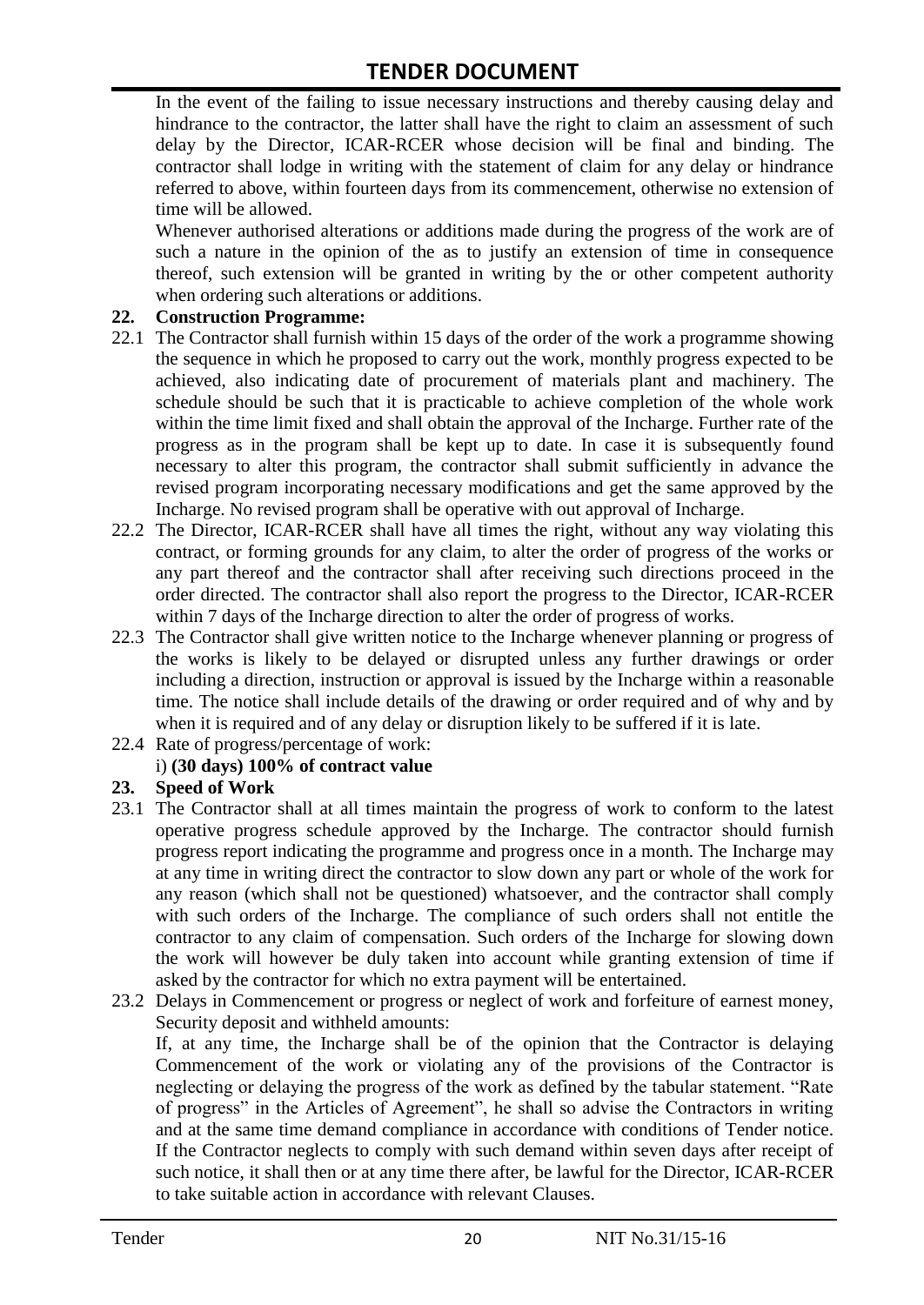#### **24. Suspension of works by the Contractor:**

- 24.1 If the Contractor shall suspend the works, or sublet the work without sanction of the Incharge, or in the opinion of the Incharge shall neglect or fail to proceed with due diligence in the performance of his part of the Contract as laid down in the Schedule rate of progress, or if he shall continue to default or repeat such default in the respects mentioned in relevant rules of GOI, Incharge shall take action in accordance with related Clauses.
- 24.2 If the Contractor stops work for 28 days and the Stoppage has not been authorised by the Incharge the Contract will be terminated as per the law.
- 24.3 If the Contractor has delayed the completion of works the Contract will be terminated under relavant Clauses.

#### **25. Extension of the Intended Completion Date:**

- 25.1 The Incharge shall extend or recommend for extension, in accordance with the Government orders in force, the Intended Completion Date if a Variation is issued which makes it impossible for Completion to be achieved by the Intended Completion Date.
- 25.2 The Incharge shall decide whether and by how much to extend the Intended Completion Date within 21 days of the Contractor asking the Engineer for a decision upon the effect of a Variation and submitting full supporting information. If the Contractor has failed to give early warning of a delay or has failed to cooperate in dealing with a delay, the delay by this failure shall not be considered in assessing the new Intended Completion Date.

#### **26. Delays Ordered by the Incharge**

26.1 The Incharge may instruct the Contractor to delay the start or progress of any activity within the Work.

#### **27. Early Warning:**

- 27.1 The contractor is to warn the Incharge at the earliest opportunity of specific likely future events or circumstances that may adversely affect the Execution of Works.
- 27.2 The Contractor shall cooperate with the Incharge in making and considering proposals for how the effect of such an event or circumstance can be avoided or reduced by anyone involved in the work and in carrying out any resulting instruction of the Incharge.

#### **28. Management Meetings:**

28.1 **The Incharge may require the Contractor to attend a management meeting. The business of a management meeting shall be to review the progress work.**

## **C. QUALITY CONTROL**

#### **29. Identifying Defects:**

29.1 The Incharge shall check the Contractor's work and notify the Contractor of any Defects that are found. Such checking shall not affect the Contractor"s responsibilities. The Incharge may instruct the Contractor to verify the Defect and to uncover and test any work that the Engineer considers may be a Defect.

#### **30. Tests:**

30.1 If the Incharge instructs the Contractor to carry out a test not specified in the Specification to check whether any work has a Defect and the Contractor shall pay for the test and any samples.

#### **31. Correction of Defects:**

- 31.1 The Incharge shall give notice to the Contractor of any Defects before the end of the Defects Liability Period, which begins on Completion. The defects liability period shall be extended for as long as defects remain to be corrected by the Contractor.
- 31.2 Every time notice of a Defect is given, the Contractor shall correct the notified defect within the length of time specified by the Incharge's notice.

#### **32. Uncorrected defects**

32.1 If the contractor has not corrected the defect within the time specified in the Incharge"s notice, the Incharge will assess the cost of having the defect corrected and the contractor will pay this amount.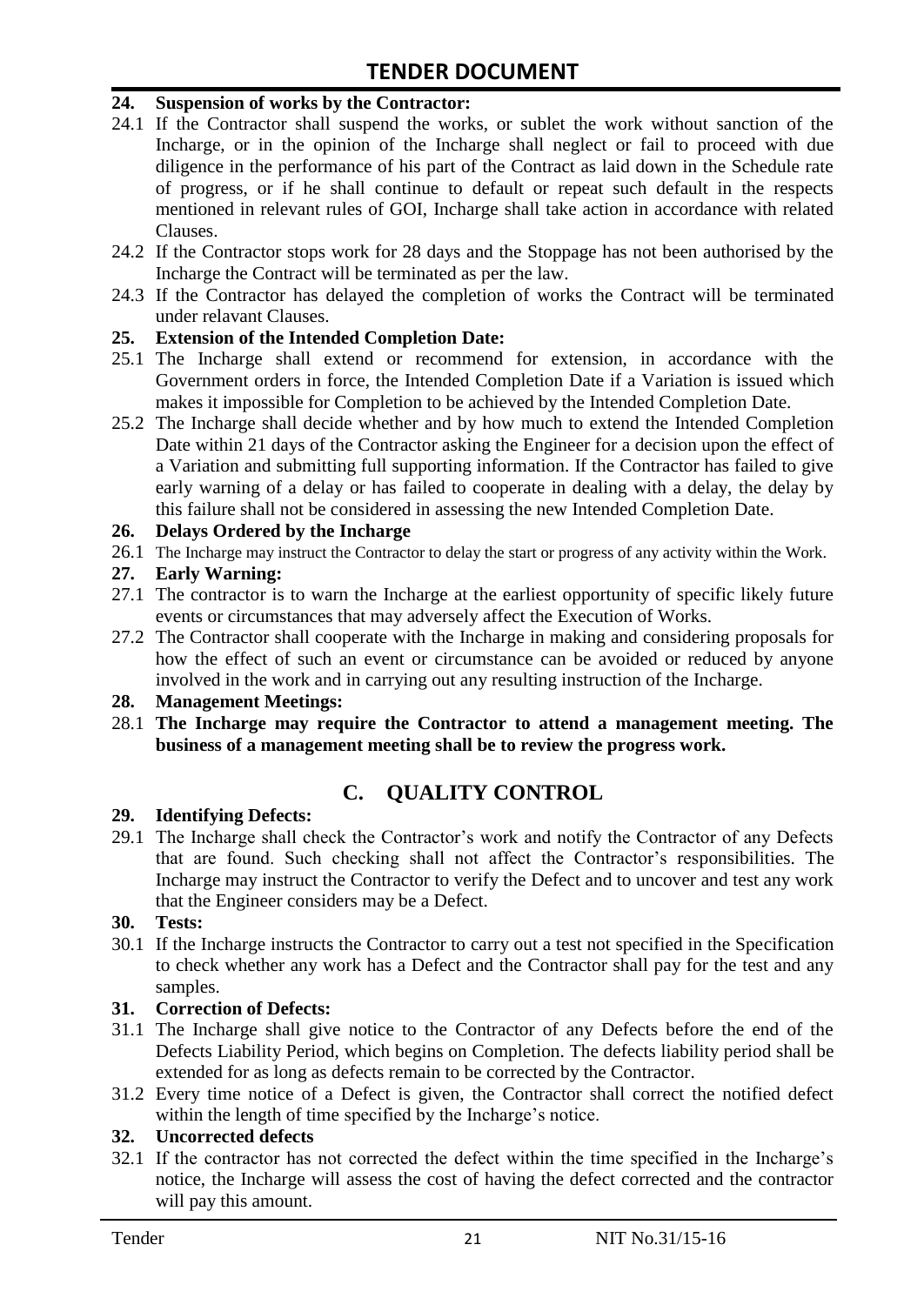#### **33. Quality Control:**

In addition to the normal inspection by the regular staff in charge of the execution of work, the work may also be inspected by the, Quality control Circle or by the State or District level Vigilance Cell Unit and any other authorised external Agency if any sub-standard work or excess payments are noticed with reference to measurement books etc., during inspection, action will be taken based on their observations and these will be effected by the Incharge of the execution of the work.

# **D. COST CONTROL**

#### **34. Bill of Quantities:**

- 34.1 The Bill Quantities shall contain items for the construction work to be done by the Contractor.
- 34.2 The Contractor is paid for the quantity of the work done as per quoted rate in the Bill of Quantities for each item.

#### **35. Changes in the Quantities:**

- 35.1 The contractor is bound to execute all supplemental works that are found essential, incidental and inevitable during execution of main work.
- 35.2 The payment of rates for such supplemental items of work will be regulated as under; Supplemental items directly deducible from similar items in the original agreement.
- 35.2.1 The rates shall be derived by adding to or subtracting from the agreement rate of such similar item the cost of the difference in the quantity of materials labour between the new items and similar items in the agreement worked out with reference to the Standard Schedule of Rates adopted in the sanctioned estimate with which the tenders are accepted.
- 35.2.2 (a) Similar items but the rates of which cannot be directly deduced from the original agreement.

(b) Purely new items which do not correspond to any item in the agreement.

35.2.3 The rates of all such items shall be Estimated Rates plus or minus overall Tender premium.

#### **36. Extra Items:**

- 36.1 Extra items of work shall not vitiate the contract. The contractor shall be bound to execute extra items of work as directed by the Incharge. The rates for extra items shall be worked out by the as per the conditions of the Contract and the same are binding on the Contractor.
- 36.2 The contractor shall before the 15th day of each month, submit in writing to the a statement of extra items if any that they have executed during the preceding month failing which the contractor shall not be entitled to claim any.

#### **36.3 Entrustment of additional items:**

- 36.3.1 Where ever additional items not contingent on the main work and outside the scope of original agreement are to be entrusted to the original contractor dispensing with bids and if the value of such items exceeds the limits up to which the officer is empowered to entrust works initially to contractor without calling for tenders, approval of next higher authority shall be obtained. Entrustment of such items on nomination shall be at rates not exceeding the estimated rates.
- 36.3.2 Entrustment of the additional items contingent on the main work will be authorised by the officers upto the monetary limits upto which they themselves are competent to accept items in the original agreement so long as the total amounts upto which they are competent to accept in an original agreement rates for such items shall be worked out in accordance with the procedure (I) For all items of work in excess of the quantities shown in the Bill of Quantities of the Tenders, the rate payable for such items shall be estimate rates for the items accepted by the competent authority.
- 36.3.3 Entrustment of either the additional or supplemental items shall be subject to the provisions of the agreement entered into by a Competent Authority after the tender is accepted. The Director being the authority next higher to the Director, who entered into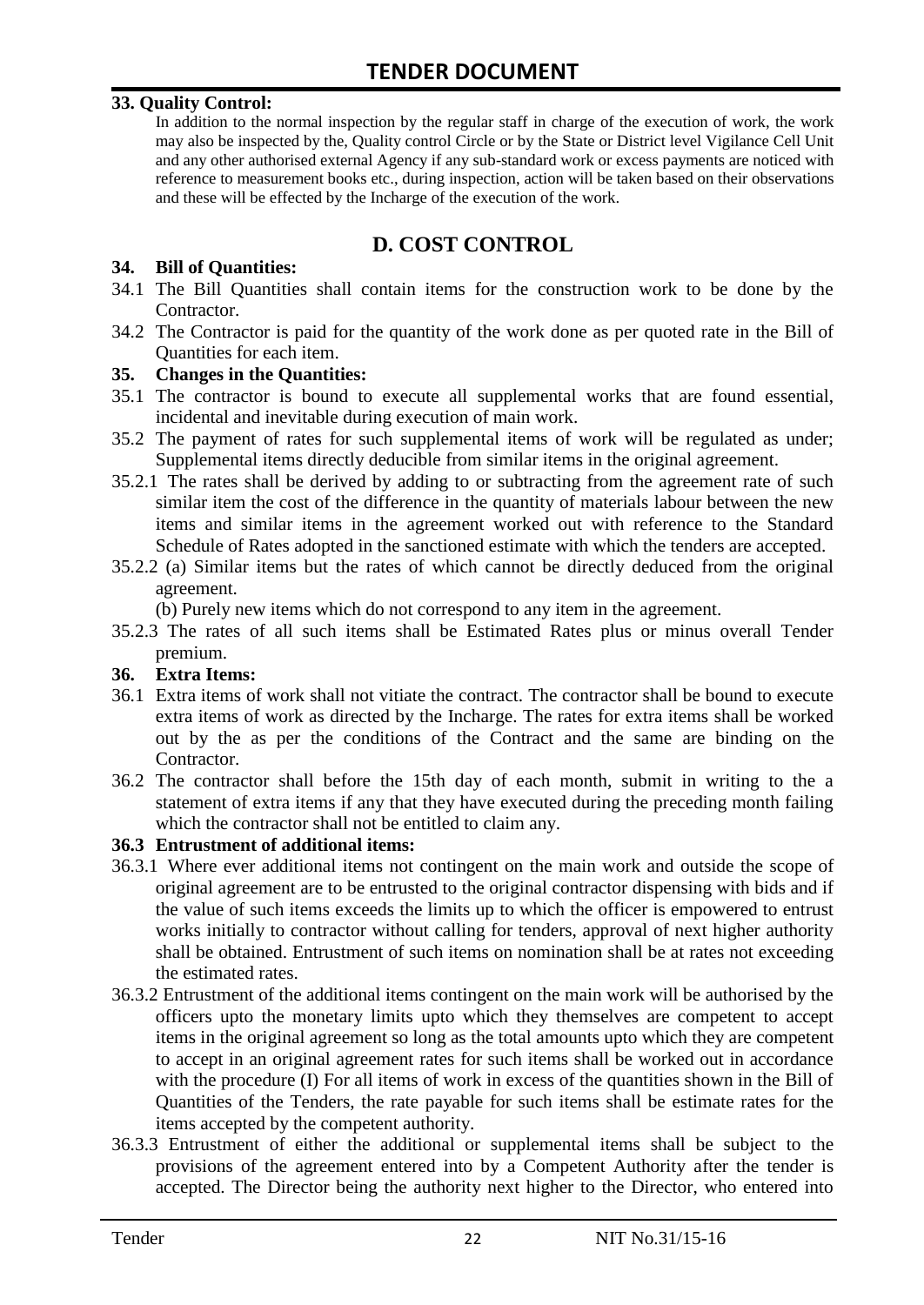the agreement approves the rate for the items / variation in quantity in the current agreement. The items shall not be ordered by an officer on his own responsibility if the revised estimate or deviation statement providing for the same requires the sanction of Director.

- Note:It may be noted that the term Estimate Rate used above means the rate in the sanctioned estimate with which the tenders are accepted, or if no such rates is available in the estimate, the rate derived will be with reference to the Standard Schedule of Rates adopted in the sanctioned estimate with which tenders are accepted.
- **37. Cash flow forecasts:**
- **37.1 When the program is updated, the contractor is to provide the Incharge with an updated cash flow forecast.**
- **38. Payment Certificates:**
- **38.1 The Contractor shall submit to the Incharge monthly statements of the estimated value of the work completed less the cumulative amount certified previously.**
- **38.2 The Incharge shall check the Contractor's monthly statement within 14 days.**
- **38.3 The value of work executed shall be determined by the Incharge.**
- **38.4 The value of work executed shall comprise the value of the quantities of the items in the Bill of Quantities completed.**
- **38.5 The Incharge may exclude any item certified in a previous certificate or reduce the proportion of any item previously certified in any certificate in the light of later information.**
- **39. Payments:**
- **39.1 Payment will be made after satisfactory completion of the work.**
- 39.2 Part Payment if any will be consider as per Govt. of India norms.
- 39.3 Part payment if any will be adjusted against the final payment
- **39.3 Payments and Certificates:**
- 39.3.1 In case of over payments or wrong payment if any made to the contractor due to wrong interpretation of the provisions of the contract a n d c ontract conditions etc., such unauthorized payment will be deducted in the subsequent bills or final bill for the work or from the bills under any other contracts with the Government or at any time there after from the deposits available with the Government.
- 39.3.2 Any recovery or recoveries advised by the Government Department either state or central, due to non-fulfilment of any contract entered into with them by the contractor shall be recovered from any bill or deposits of the contractor.
- 39.3.3 No claim shall be entertained, if the same is not represented in writing to the Incharge within 15 days of its occurrence.
- 39.3.4 The contractor is not eligible for any compensation for inevitable delay in handing over the site or for any other reason. In such case, suitable extensions of time will be granted after considering the merits of the case.

#### **40. Interest on Money due to the Contractor:**

- 40.1 No omission by the or the sub-divisional officer to pay the amount due upon certificates shall vitiate or make void the contract, nor shall the contractor be entitled to interest upon any guarantee fund or payments in arrear, nor upon any balance which may, on the final settlement of his accounts, found to be due to him.
- **41. Certificate of Completion of works:**
- **41.1 Certificate of Completion of works:**
- **41.1.1 When the whole of the work has been completed and has satisfactory passed any final test that may be prescribed by the Contract, the Contractor may give a notice to that effect to the Incharge accompanied by an undertaking to carryout any rectification work during the period of maintenance, such notice and undertaking shall be in writing and shall be deemed to be request by the Contractor for the Incharge to issue a Certificate of completion in respect of the Works. The Incharge**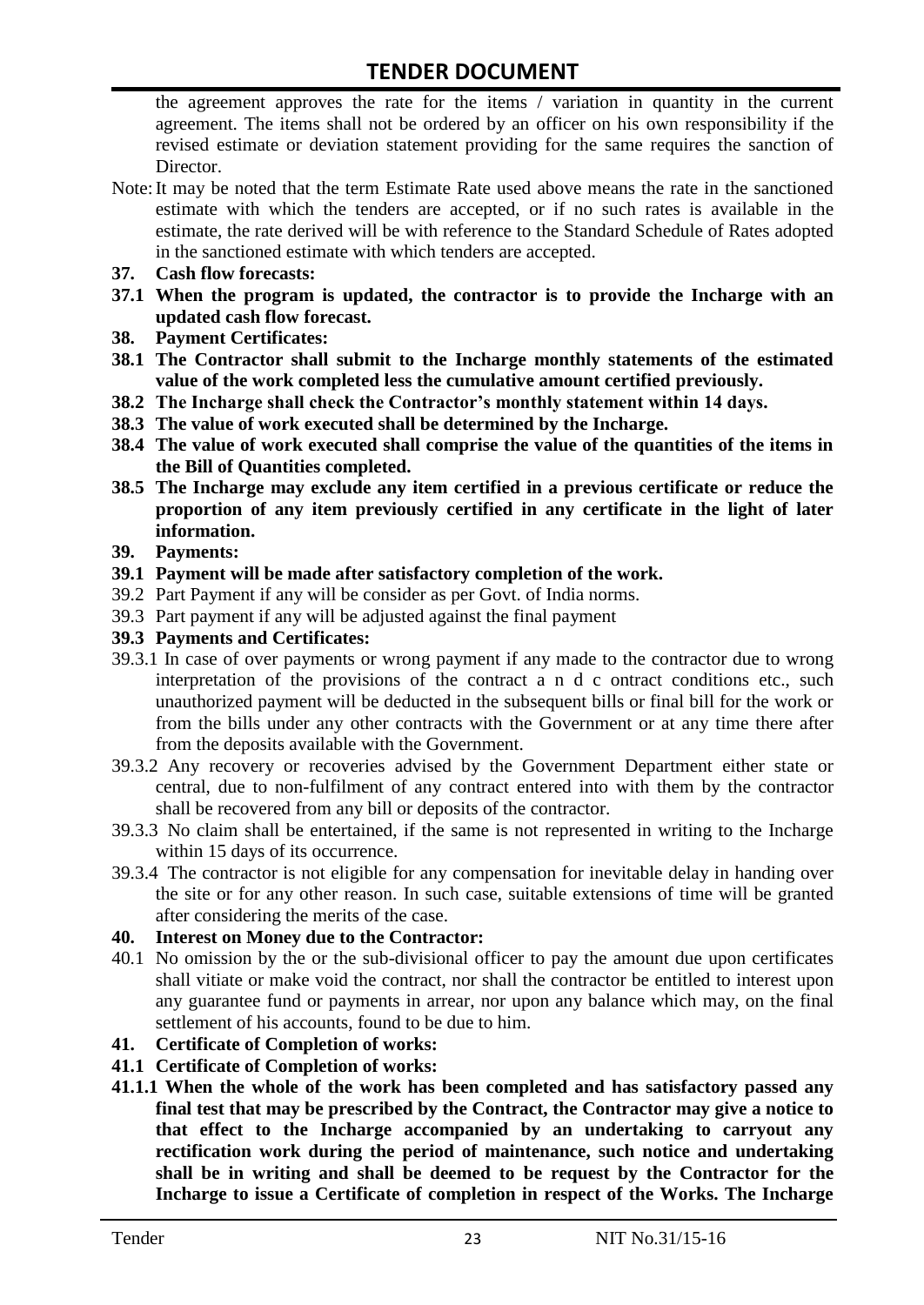**shall, within twenty one days of the date of delivery of such notice either issue to the Contractor, a certificate of completion stating the date on which, in his opinion, the works were completed in accordance with the Contract or give instructions in writing to the Contractor specifying all the Works which, in the Incharge'' opinion, required to be done by the Contractor before the issue of such Certificate.**

- **41.1.2 Incharge shall also notify the Contractor of any defects in the Works affecting completion that may appear after such instructions and before completion of the Works specified there in. The Contractor shall be entitled to receive such Certificate of the Completion within twenty one days of completion to the satisfaction of the Incharge of the Works so specified and making good of any defects so notified.**
- **41.1.3 Similarly, the Contractor may request and the Incharge shall issue a Certificate of Completion in respect of:**
- **a) Any section of the Permanent works in respect of which a separate time for completion is provided in the Contract, and**
- **b) Any substantial part of the Permanent Works which has been both completed to the satisfaction of the Incharge and occupied or used by the Department.**
- **41.1.4 If any part of the Permanent Works shall have been completed and shall have satisfactorily passed any final test that may be prescribed by the Contract, the Incharge may issue such certificate, and the Contractor shall be deemed to have undertaken to complete any outstanding work in that part of the Works during the period of Maintenance.**

#### **42. Taxes included in the Price:**

42.1 The rates quoted by the contractor shall be deemed to be inclusive of the sales Tax and other taxes on all materials that the contractor will have to purchase for performance of this contract.

#### **43. Liquidated Damages:**

- 43.1 If for any reason, which does not entitle the contractor to an extension of item, the rate of progress of works, or any section is at any time, in the opinion of the Director, ICAR-RCER too slow to ensure completion by the prescribed time or extended time for completion Director, ICAR-RCER shall so notify the contractor in writing and the contractor shall there upon take such steps as are necessary and the Director, ICAR-RCER may approve to expedite progress so as to complete the works or such section by the prescribed time or extended time. The contractor shall not be entitled to any additional payment for taking such steps. If as a result of any notice given by the Director, ICAR-RCER under this clause the contractor shall seek the Director, ICAR-RCER permission to do any work at night or on Sundays, if locally recognised as days or rest, or their locally recognised equivalent, such permission shall not be unreasonably refused.
- 43.2 If the contractor fails to complete whole of the works or any part thereof or section of the works within the stipulated periods of individual mile stones (including any bonafide extensions allowed by the competent authority without levying liquidated damages), the Director, ICAR-RCER may without prejudice to any other method of recovery will deduct one hundreds of one percent of contract value per calendar day or part of the day for the period of delays subject to a maximum of 10% of the contract value not as a penalty from any monies in his hands due or which may become due to the contractor. The payment or deductions of such damages shall not relieve the contractor from his obligation to complete the works, or from any other of his obligations and liabilities under the contract
- 43.3 The liquidated damages for the whole of the work are @0.05% of value of contract per day for delay. The maximum amount of liquidated damages for the whole of the works is ten percent of final contract price.

The effective date will be from the date of handing over of the site after agreement and after obtaining a Program of the work.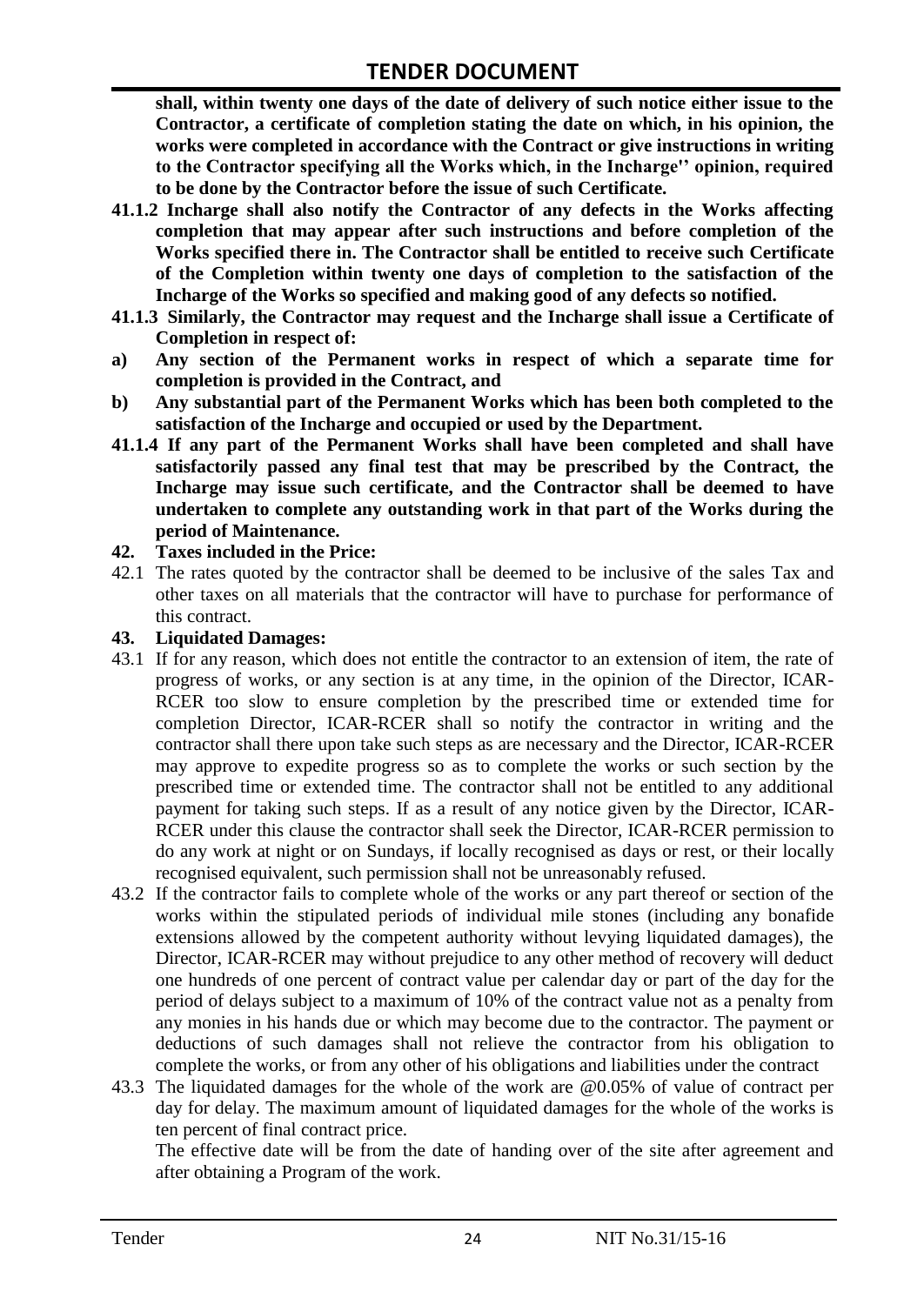#### **44. Cost of Repairs:**

44.1 Loss or damage to the works or materials to the works between the start date and the end of the defects correction periods shall be remedied by the contractor at the contractor"s cost if the loss or damage arises from the contractor's acts or omissions.

# **E. FINISHING THE CONTRACT**

#### **45. Completion:**

45.1 The Contractor shall request the Incharge to issue a Certificate of completion of the Works and the Incharge will do so upon deciding that the work is completed.

#### **46. Taking Over:**

- 46.1 The Department shall takes over the Site and the Works within seven days of the Incharge issuing a certificate of Completion based on the report given by the Consultant.
- *47. Final Account:*
- **47.1 The Contractor shall supply to the Incharge a detailed account of the total amount that the Contractor considers payable under the Contract before the end of the Defects Liability Period. The Incharge shall issue a Defects Liability Certificate and certify any final payment that is due to the Contractor within 56 days of receiving the Contractor's account if it is correct and complete. If it is not, the Incharge shall issue within 56 days a schedule that states the scope of the corrections or additions that are necessary. If the final Account is still unsatisfactory after it has been resubmitted, the Incharge shall decide on the amount payable to the Contractor and issue a payment certificate with in 56 days of receiving the Contractor's revised account.**

#### **48. Termination:**

- 48.1 The Department may terminate the Contract if the contractor causes a fundamental breach of the Contract.
- 48.2 Fundamental breaches of Contract include, but shall not be limited to the following.
- a) The Contractor stops work for 28 days when no stoppage of work is shown on the current program and the stoppage has not been authorised by the Incharge.
- b) The Contractor is made bankrupt or goes into liquidation other than for a reconstruction or amalgamation.
- c) The Incharge gives Notice that failure to correct a particular Defect is a fundamental breach of Contract and the Contractor fails to correct it within a reasonable period of time determined by the Incharge; and
- d) The Contractor does not maintain a security which is required and
- e) The Contractor has delayed the completion of works by the number of days for which the maximum amount of liquidated damages can be paid as defined.
- f) If the contractor, in the judgement of the Department has engaged in corrupt or fraudulent practices in competing for or in the executing the contract.

For the purpose of this paragraph: "corrupt practice" means the offering, giving, receiving or soliciting of any thing of value to influence the action of a public official in the procurement process or in contract execution. "Fraudulent practice" means a misrepresentation of facts in order to influence a procurement process or the execution of a contract to the detriment o the Government and includes collusive practice among Tenderers (prior to or after Tender submission) designed to establish Tender prices at artificial non-competitive levels and to deprive the Government of the benefits of free and open competition.

- 48.3 Notwithstanding the above the Department may terminate the contract for convenience.
- 48.4 If the Contract is terminated, the Contractor shall stop work immediately, make the Site safe and secured leave the Site as soon as reasonably possible.

#### **49. Payment upon Termination:**

**49.1 If the Contract is terminated because of a fundamental breach of Contract by the Contractor, the Incharge shall issue a certificate for the value of the work done less**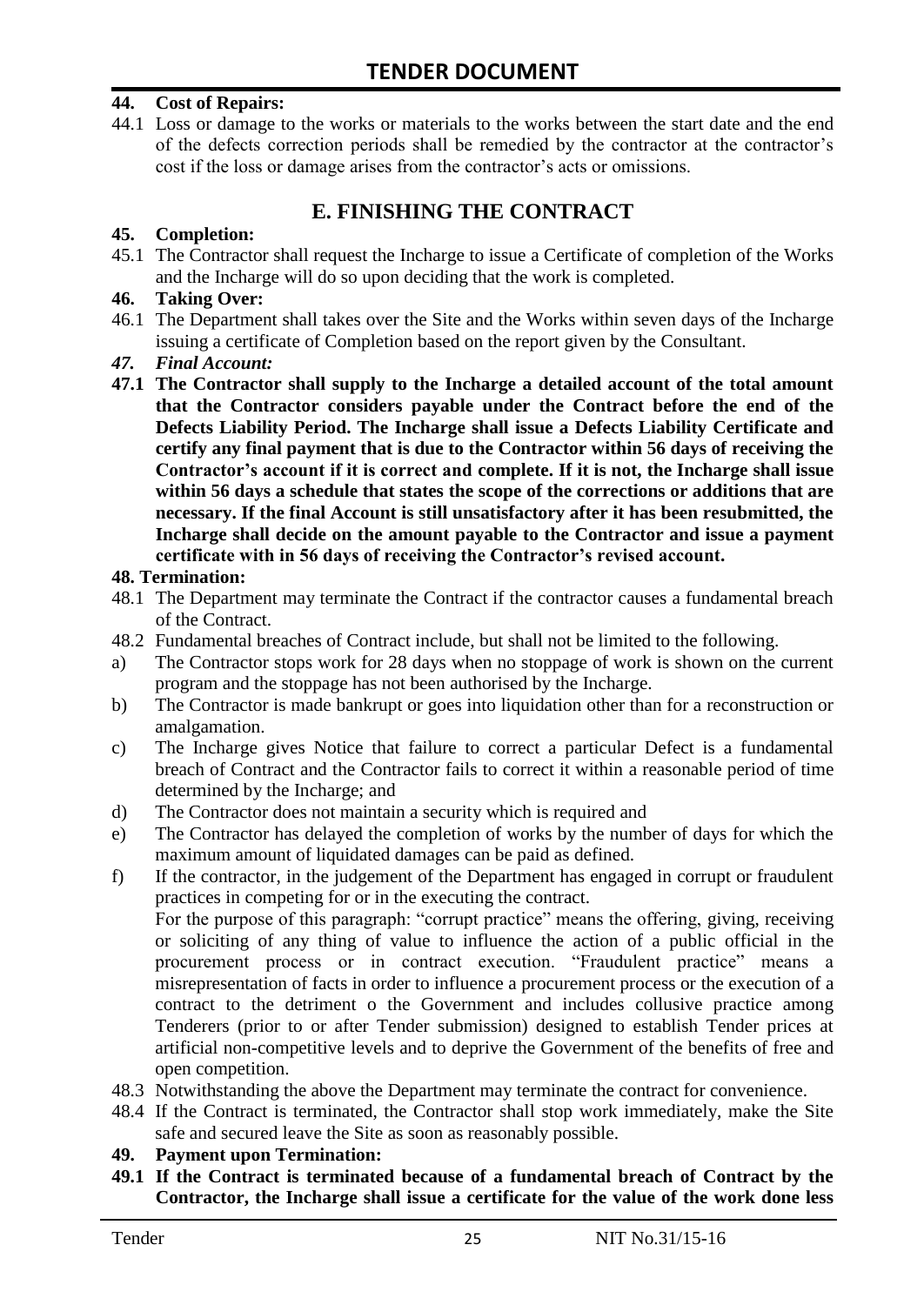**advance payments received upon the date of the issue of the certificate, less other recoveries due in terms of the Contract, less taxes due to be deducted at source as per applicable law and less the rate to apply to the work not completed.. If the total amount due to the Department exceeds any payment due to the Contractor the difference shall be a debt payable to the Department.**

- **50. Property:**
- 50.1 All materials on the Site, Plant, Equipment, Temporary Works and Works are deemed to be the property of the Department if the Contract is terminated because of Contractor's default.
- **51. Release from Performance:**
- 51.1 **If the Contract is frustrated by the outbreak of war or by any other event entirely outside the control of either the Department or the Contractor the Incharge shall certify that the contract has been frustrated. The Contractor shall make the site safe and stop work as quickly as possible after receiving this certificate and shall be paid for all works carried out before receiving it and for any work carried out after wards to which commitment was made.**

# **F. Special Conditions**

#### **52. Water Supply:**

The Contractor has to make his own arrangements for water required for the work and to the colonies and work sites, which are to be established by the Contractor.

#### **53. Electrical Power:**

The Contractors will have to make their own arrangements for drawing electric power from the nearest power line after obtaining permission from the PESU at his own cost. In case of failure of electricity, the Contractor has to make alternative arrangements for supply of electricity by Diesel Generator sets of suitable capacity at place of work. If the supply is arranged by the Department, necessary Tariff rates shall have to be paid based on the prevailing rates.

The contractor will pay the bills of Electricity Board for the cost of power consumed by him.

**The contractor shall satisfy all the conditions and rules required as per Indian Electricity Act 1910 and under rule –45(I) of the Indian Electricity Rules, 1956 as amended from time to time and other pertinent rules.**

The power shall be used for bonafide Departmental works only.

#### **53.1 Electric Power for Domestic Supply:**

- a) The contractor has to make his own arrangements for the supply of electric power for domestic purposes and the charges for this purpose have to be paid by him at the rates as fixed by the Bihar State Electricity Board from time to time.
- b) The contractor will have to make his own arrangements to lay and maintain the necessary distribution lines and wiring for the camp at his own cost. The layout and the methods of laying the lines and wiring shall have the prior approval of the Incharge. All camp area shall be properly electrified. All lines, streets, approaches for the camp etc., shall be sufficiently lighted for the safety of staff and labour of the contractor, at the cost of the Contractor and it will be subject to the approval of the Incharge.

#### **54. Land:**

#### **54.1 Land for Contractor's use:**

The contractor will be permitted to use Government land for execution of work. The contractor shall have to make his own arrangements for acquiring and clearing the site, leveling, providing drainage and other facilities for labour staff colonies, site office, workshop or stores and for related activities. The Contractor shall apply to the Department within a reasonable time after the award of the contract and atleast 30 days in advance of its use, the details of land required by him for the work at site and the land required for his camp and should any private land which has not been acquired, be required by the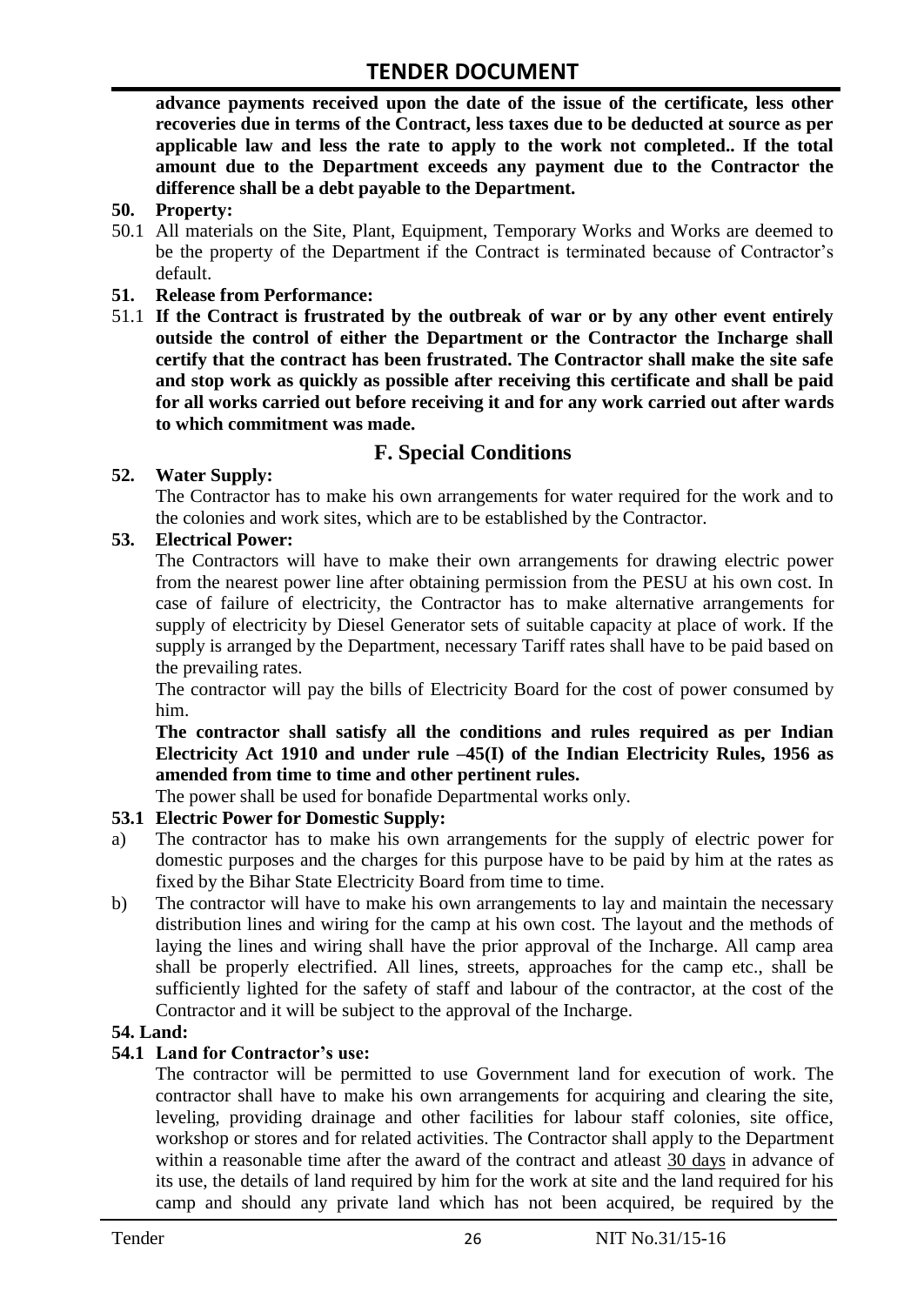contractor for his use. The same may be acquired by the contractor at his own cost by private negotiations and no claim shall be admissible to him on this account. The Incharge reserves the right to refuse permission for use of any government land for which no claim or compensation shall be admissible to the contractor. The contractor shall, however, not be required to pay cost or any rent for the Government land given to him.

#### **54.2 Surrender of occupied land**

- a) The Government land as here in before mentioned shall be surrendered to the Incharge within seven days, after issue of completion certificate. Also no land shall be held by the contractor longer than the Incharge shall deem necessary and the contractor shall on the receipt of due notice from the Incharge, vacate and surrender the land which the Incharge may certify as no longer required by the Contractor for the purpose of the work.
- b) The contractor shall make good to the satisfaction of the Incharge any damage to areas, which he has to return or to other property or land handed over to him for purpose of this work. Temporary structures may be erected by the contractor for storage sheds, offices, residences etc., for non-commercial use, with the permission of the on the land handed over to him at his own cost. At the completion of the work these structures shall be dismantled site cleared and handed over to the. The land required for providing amenities will be given free of cost from Government lands if available otherwise the contractor shall have to make his own arrangements.

#### **54.3 Contractor not to dispose off Spoil etc.,**

The contractor shall not dispose off or remove except for the purpose of fulfilment of this contract, sand, stone, clay ballast, earth, trees and shrubs or other materials obtained in the excavation made or lying on the site of the work, and all such materials and produce shall remain property of the Government. The Department may upon request from the contractor, or if so stipulated in the conditions of the contract allow the contractor to use any of the above materials for the works either free of cost or after payment as may be specifically mentioned or considered necessary during the execution of the work.

#### **55. Roads:**

In addition to existing public roads and roads Constructed by Government, if any, in work area all additional approach roads inside work area and camp required by the Contractor shall be constructed and maintained by him at his own cost. The layout design, construction and maintenance etc. of the roads shall be subject to the approval of the Incharge. The contractor shall permit the use of these roads by the Government free of charge.

It is possible that work at, or in the vicinity of the work site will be performed by the Government or by other contractors engaged in work for the Government during the contract period. The contractor shall without charge permit the government and such other contractor and other workmen to use the access facilities including roads and other facilities, constructed and acquired by the contractor for use in the performance of the works.

The contractor's heavy construction traffic or tracked equipment shall not traverse any public roads or bridges unless the contractor has made arrangement with the authority concerned. In case contractor"s heavy construction traffic or tracked equipment is not allowed to traverse any public roads or bridges and the contractor is required to make some alternative arrangements, no claim on this account shall be entertained. The contractor is cautioned to take necessary precautions in transportation of construction materials to avoid accidents.

#### **56. Payment for Camp Construction**

No payment will be made to the contractor for construction, operation and maintenance of camp and other camp facilities and the entire cost of such work shall be deemed to have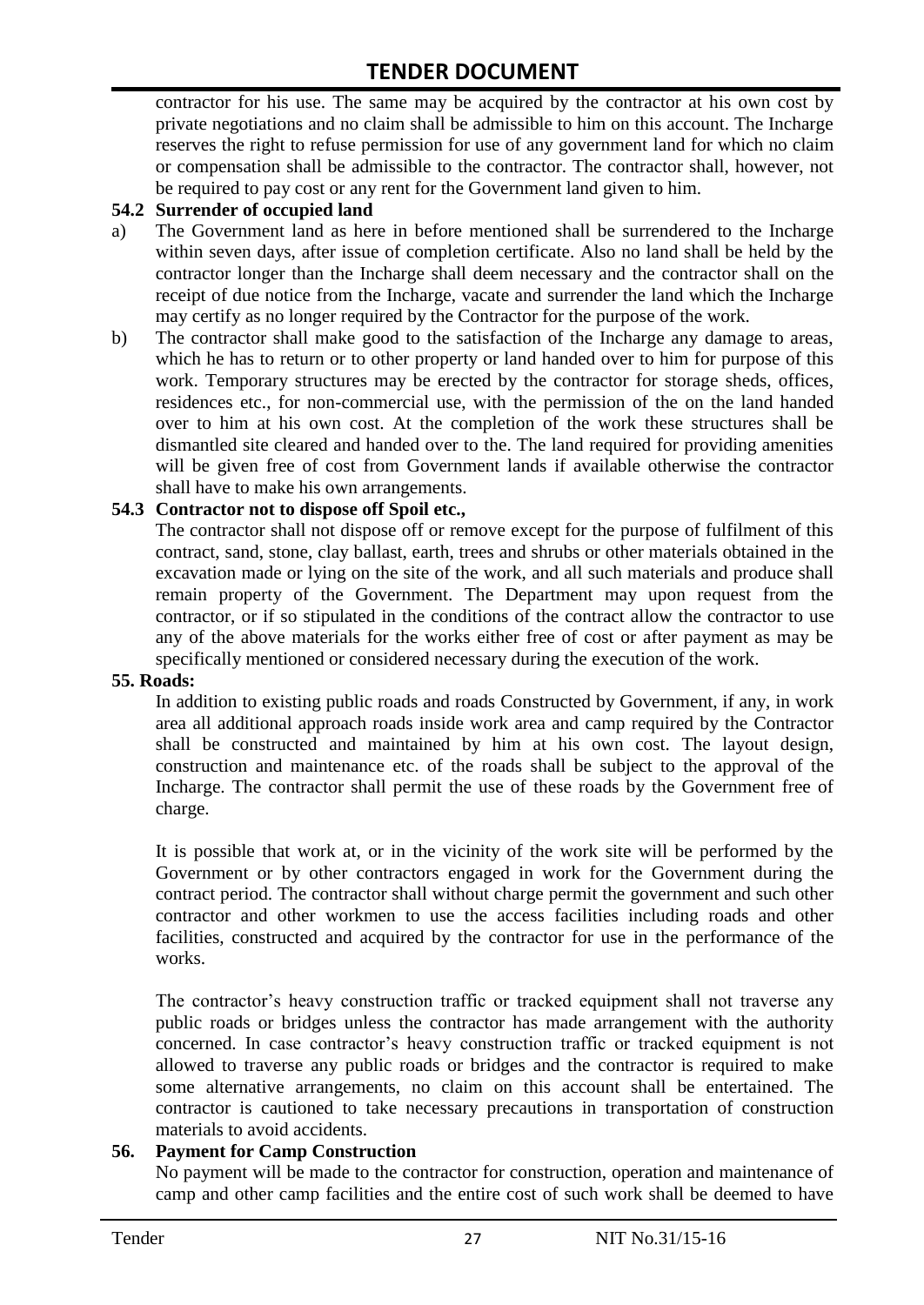been included in the tendered rate for the various items of work in the schedule of quantities and bids.

#### **57. Explosive And Fuel Storage Tanks**

No explosive shall be stored within  $\frac{1}{2}$  (half) KM of the limit of the camp sites. The storage of gasoline and other fuel oils or of Butane, Propane and other liquefied petroleum gases, shall confirm to the regulations of Andhra Pradesh State Government and Government of India. The tanks, above ground and having capacity in excess of 2000 liters, shall not be located within the camp area, nor within 200m, of any building.

#### **58. Labour:**

The contractor shall, make his own arrangements for the engagement of all staff and labour, local or other, and for their payment, housing, feeding and transport.

Labour importation and amenities to labour and contractor's staff shall be to the contractor's account. His quoted rate shall include the expenditure towards importation of labour amenities to labour and staff;

The contractor shall, if required by the Incharge deliver to the Incharge a written in detail, is such form and at such intervals as the Incharge may prescribe, showing the staff and the numbers of the several classes of labour from time to time employed by the contractor on the Site and such information respecting Contractor"s Equipment as the Incharge may require.

#### **58.1 Transportation of Labour:**

- I. The contractor shall make his own arrangement for the daily transportation of the labour and staff from labour camps colonies to the work spot and no labour or staff of the contractor shall stay at the work spot. No extra payment will be made to the contractor for the above transportation of the labour and his quoted rate to the work shall include the transportation charges of labour from colonies to work spot and back.
- **II. The contractor will at all times duly observe the provisions of employment of children Act XXVI of 1938 and any enactment or modification of the same and will not employ or permit any person to do any work for the purpose under the provisions of this agreement in contravention of said Act. The contractor here by agrees to indemnify the department from and against all claims, penalties which may be suffered by the department or any person employed by the department by any default on the part of the contractor in the observance and performance of the provisions of the employment of children Act. XXVI of 1938 or any enactment or modification of the same.**

**The contractor shall obtain the insurance at his own cost to cover the risk on the works to labour engaged by him during period of execution against fire and other usual risks and produce the same to the concerned before commencement of work as per govt. guidelines.**

#### **59. Safety Measures:**

- 1. The contractor shall take necessary precautions for safety of the workers and preserving their health while working in such jobs, which require special protection and precautions. The following are some of the measures listed but they are not exhaustive and contractor shall add to and augment these precautions on his own initiative where necessary and shall comply with directions issued by the or on his behalf from time to time and at all times.
- 2. Providing protective foot wear to workers situations like mixing and placing of mortar or concrete sand in quarries and places where the work is done under much wet conditions.
- 3. Providing protective head wear to workers at places like under ground excavations to protect them against rock falls.
- 4. Providing masks to workers at granulates or at other locations where too much fine dust is floating about and sprinkling water at frequent intervals by water hoses on all stone crushing area and storage bins abate to dust.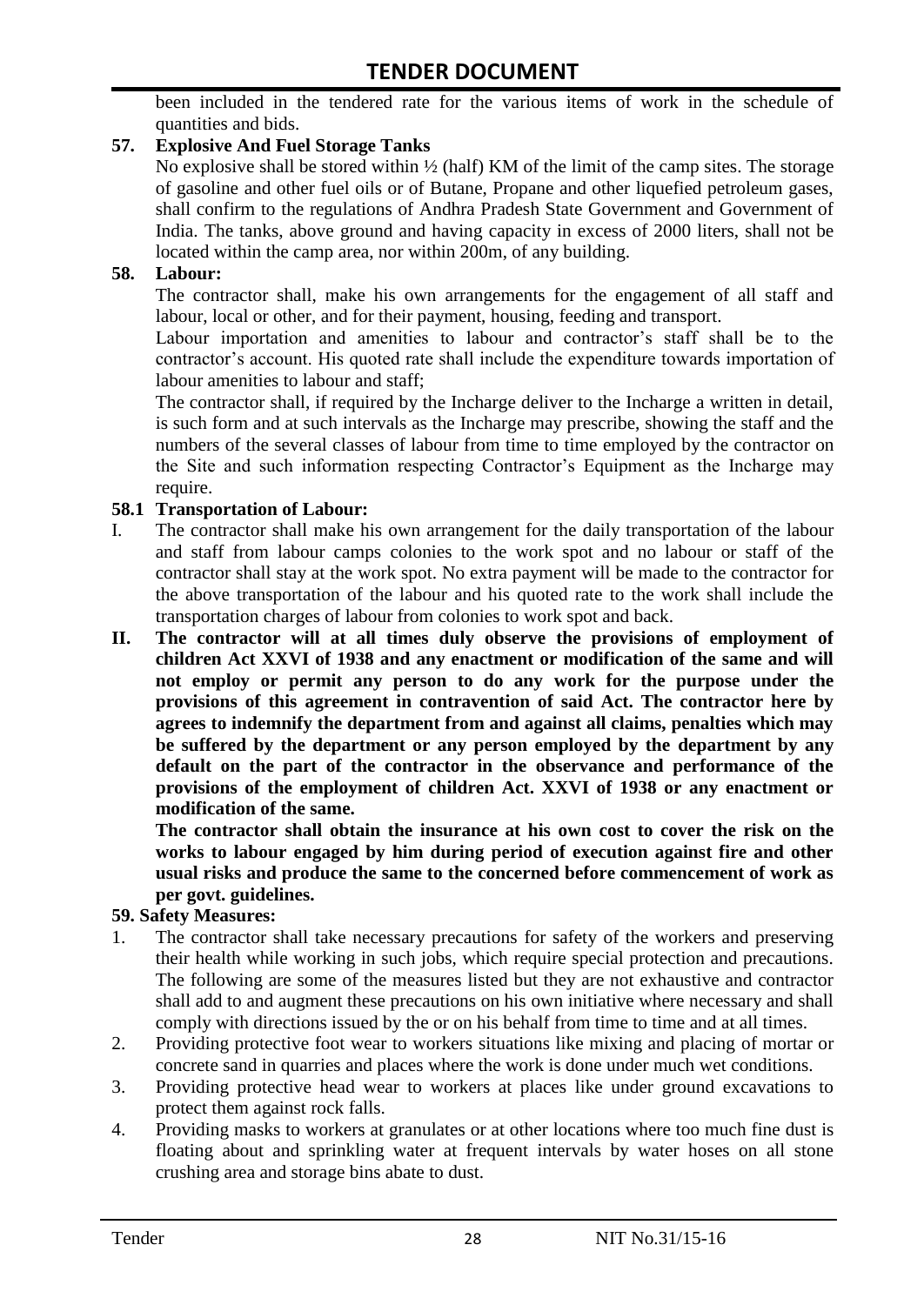- 5. Getting the workers in such jobs periodically examined for chest trouble due to too much breathing in to fine dust.
- 6. Taking such normal precautions like fencing and lightening in excavation of trenches, not allowing rolls and metal parts of useless timber spread around, making danger areas for blasting providing whistles etc.
- 7. Supply work men with proper belts, ropes etc., when working in precarious slopes etc.
- 8. Avoiding named electrical wire etc., as they would electrocute the works.
- 9. Taking necessary steps towards training the workers concerned on the machinery before they are allowed to handle them independently and taking all necessary precautions in around the areas where machines hoists and similar units are working.

#### **60. Fair Wage Clause:**

- 1. The contractor shall pay not less than fair wages to labourers engaged by him on the work.
- 2. "Fair" wages means wages whether for time of piecework notified by the Government from time in the area in which the work is situated.
- 3. The contractor shall not with-standing the revisions of any contract to the contrary cause to be paid to the labour, in directly engaged on the work including any labour engaged by the sub-contractor in connection with the said work, as if the laborers had been directly employed by him.
- 4. In respect of labour directly or indirectly employed in the works for the purpose of the contractors part of the agreement the contractor shall comply with the rules and regulations on the maintenance of suitable records prescribed for this purpose from time to time by the Government. He shall maintain his accounts and vouchers on the payment of wages to the laborers to the satisfaction of the Incharge.
- 5. The shall have the right to call for such record as required to satisfy himself on the payment of fair wages to the labourers and shall have the right to deduct from the contract amount a suitable amount for making good the loss suffered by the worker or workers by reason of the "fair wages" clause to the workers.
- 6. The contractor shall be primarily liable for all payments to be made and for the observance of the regulations framed by the Govt. from time to time without prejudice to his right to claim indemnity from his sub-contractors.
- **7. As per contract labour (Regulation and abolition) Act. 1970 the contractor has to produce the license obtained from the licensing officers of the labour department along with the tender or at the time of agreement.**
- 8. Any violation of the conditions above shall be deemed to be a breach of his contract.
- 9. Equal wages are to be paid for both men and women if the nature of work is same and similar.
- 10. The contractor shall arrange for the recruitment of skilled and unskilled labour local and imported to the extent necessary to complete the work within the agreed period as directed by the Engineer-in-charge in writing.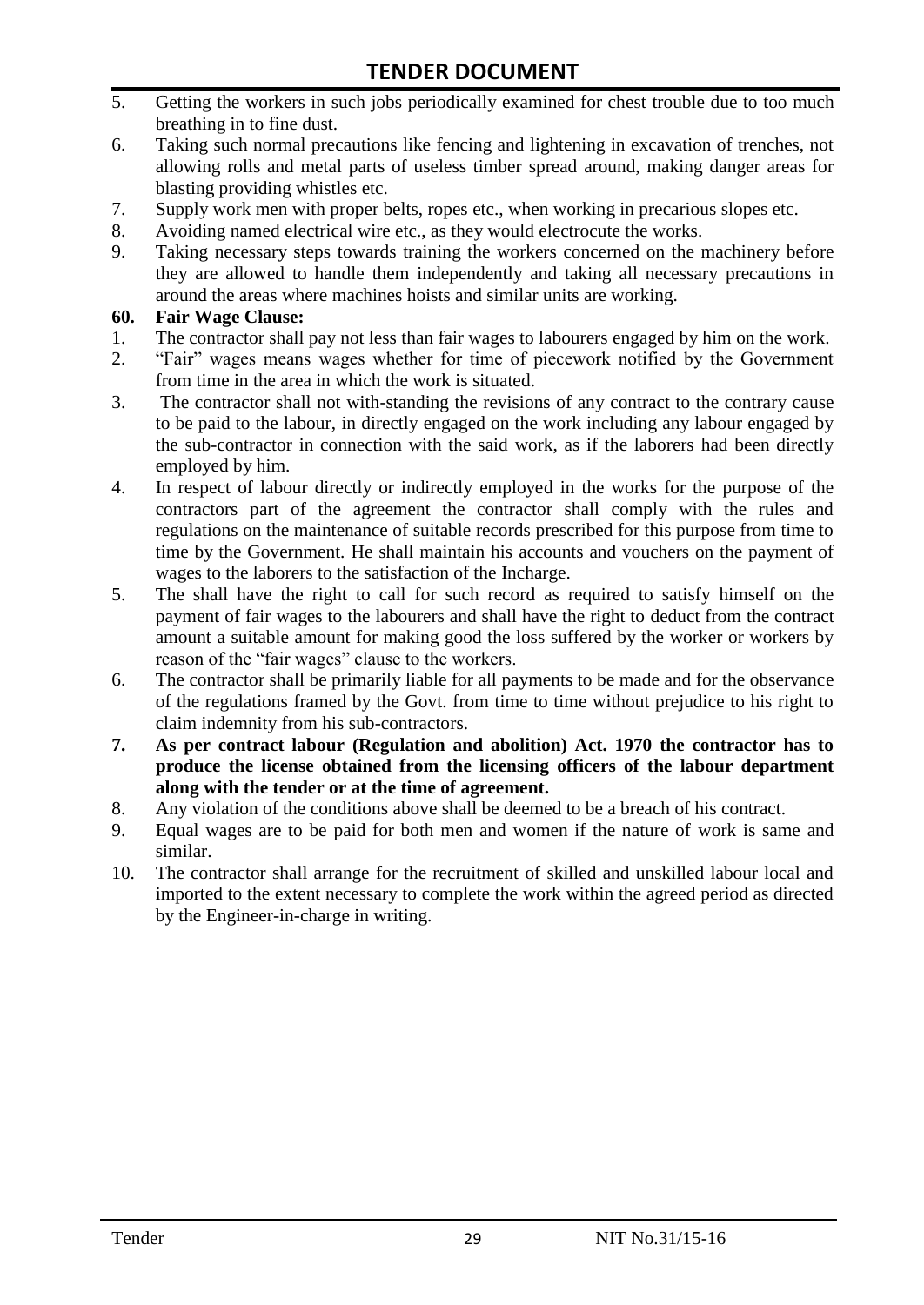#### **61. Indemnity Bond:**

**Name of work: Providing and fixing wall mounted racks in Room No. 108 at ICAR Main Building and fitting of seven numbers GI frame doors at farmers hostel, at ICAR-RCER, Patna.**

**I …………………………………. contractor S/o……………………………………..... aged ……………………………Resident of …………………………………………….** 

**do hereby bind myself to pay all the claims may come (a) under Workmen's Compensation Act. 1933 with any statutory modification there of and rules there under or otherwise for or in respect of any damage or compensation payable in connection with any accident or injury sustained (b) under Minimum wages Act 1948 (c) under payment of wages Act.1936 (d) under the Contractor labour (Regulation and Abolition) Act. 1970 by workmen engaged for the performance of the business relating to the above contract i.e., failing such payment of claims of workmen engaged in the above work, I abide in accepting for the recovery of such claims, effected from any of my assets with the departments.**

**62. Compliance with Labour Regulations:**

**During continuance of the contract, the contractor and his sub contractors shall abide at all times by all existing labour enactments and rules made there under, regulations, notifications and bye laws of the State or Central Government or local authority and any other labour law (including rules), regulations, bye laws that may be passed or notifications that may be issued under any labour law in future either by the State or the Central Government or the local authority and also applicable labour regulations, health and sanitary arrangements for workmen, insurance and other benefits. Salient features of some of the major labour laws that are applicable to construction industry are given below. The contractor shall keep the Department indemnified in case any action is taken against Department by the competent authority on account of contravention of any of the provisions of any Act or rules made there under, regulations or notifications including amendments. If the Department is caused to pay or reimburse, such amounts as may be necessary to cause or observe, or for non-observance of the provision stipulated in the notifications/bye laws/Acts/Rules/regulations including amendments, if any, on the part of the contractor, the Incharge /Department shall have the right to deduct any money due to the contractor including his amount of performance security. The Department/Incharge shall also have right to recover from the contractor any sum required or estimated to be required for making good the loss or damage suffered by the Department.**

**The employees of the Contractor and the Sub-contractor in no case shall be treated as the Department of the Department at any point of time.**

- **63. Salient features of some major labour laws applicable to establishment engaged in buildings and other construction work:**
- **(a) Workmen compensation Act 1923: The Act provides for compensation in case if injury by accident arising out of and during the course of employment.**
- **(b) Payment of Gratuity Act 1972: Gratuity is payable to an employee under the Act on satisfaction of certain conditions on separation if any employee has completed 5 years service or more, or on death, the rate of 15 days wages for every completed year of service. The Act is applicable to all establishments, employing 10 or more employees.**
- **(c) Employees P.F. and Miscellaneous provision Act 1952: The Act provides for monthly contributions by the Department plus workers @ 10% or 8.33%. The benefits payable under the Act are:**
- **(i) Pension or family pension on retirement or death, as the case may be.**
- **(ii) Deposit linked insurance on the death in harness of the worker.**
- **(iii) Payment of P.F. accumulation on retirement/death etc.,**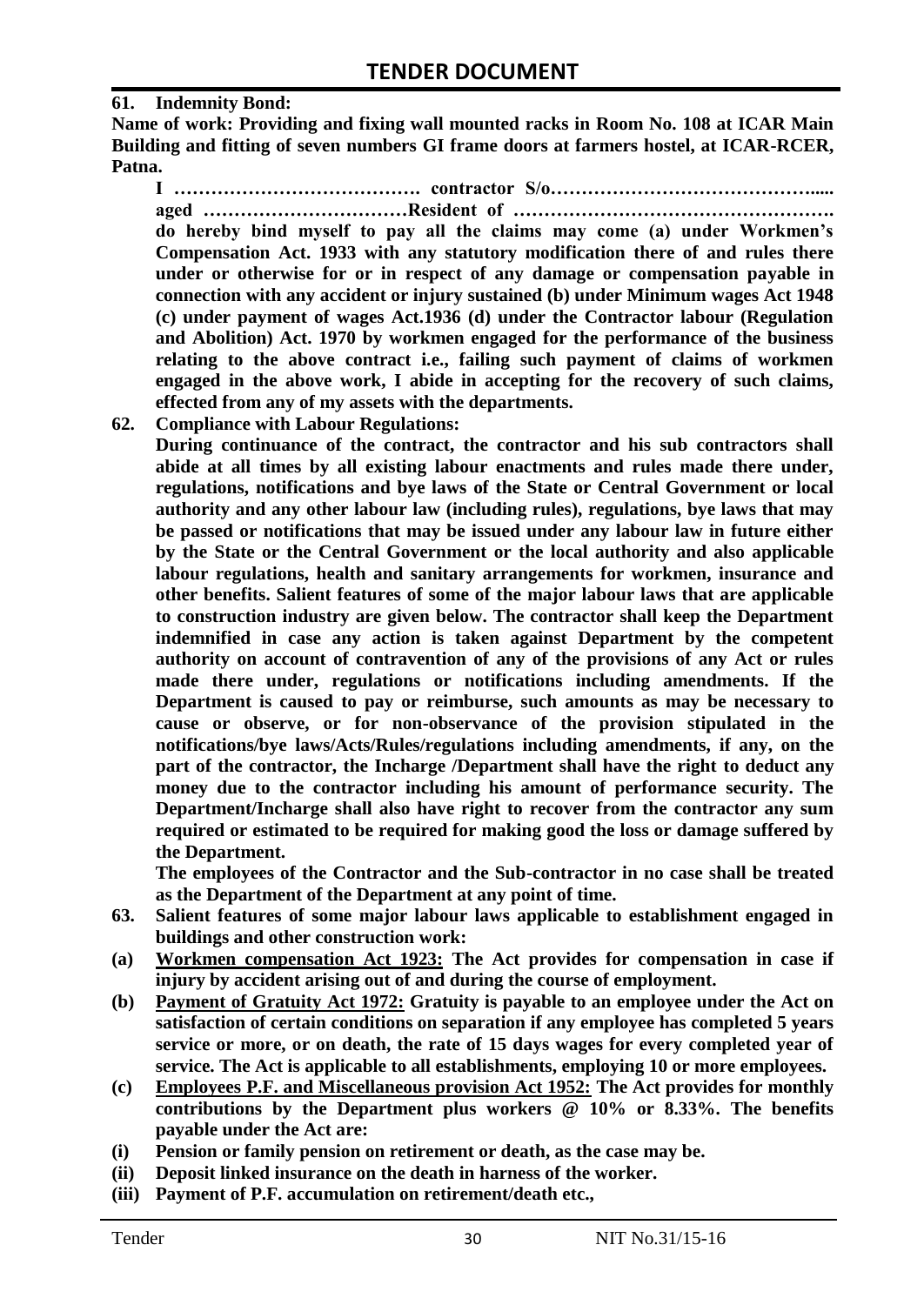- **(d) Maternity Benefit Act 1951: The Act provides for leave and some other benefits to women employees in case of confinements or miscarriage etc.**
- **(e) Contract Labour (Regulation & Abolition) Act 1970: The Act provides for certain welfare measures to be provided by the contractor to contract labour and in case the Contractor fails to provide, the same are required to be provided by the Principal Department by Law. The Principal Department is required to take certificate of Registration and the contractor is required to take license from the designated Officer. The Act is applicable to the establishments or Contractor of Principal Department if they employ 20 or more contract labour.**
- **(f) Minimum wages Act 1948: The Department is supposed to pay not less than the Minimum wages fixed by appropriate Government as per provisions of the Act if the employment is a scheduled employment construction of Buildings, Roads, Runways are scheduled employments.**
- **(g) Payment of wages Act 1936: It lays down as to by what date the wages are to be paid, when it will be paid and what deductions can be made form the wages of the workers.**
- **(h) Equal Remuneration Act 1979: The Act provides for payment of equal wages for work of equal nature to Male or Female workers and for not making discrimination against Female employee in the matters of transfers, training and promotions etc.**
- **(i) Payment of Bonus Act 1965: The Act Is applicable to all establishments employing 20 or more employees. The Act provides for payment of annual bonus subject to a minimum of 8.33% of wages and maximum of 20% of wages to employees drawing Rs. 3500/- per month or less. The bonus to be paid to employees getting Rs.2500/- per months or above and upto Rs.3500/- per month shall be worked out by taking wages as Rs.2500/- per monthly only. The Act does not apply to certain establishments. The newly set-up establishments are exempted for five years in certain circumstances. Some of the State Governments have reduced the employment size from 20 to 10 for the purpose of applicability of this Act.**
- **(j) Industrial Disputes Act 1947: The Act lays down the machinery and procedure fo resolution of Industrial disputes, in what situations a strike or lock- out becomes illegal and what are the requirements for laying off or retrenching the employees or closing down the establishment.**
- **(k) Industrial Employment (Standing Orders) Act 1946: It is applicable to all establishments employing 100 or more workmen (employment size reduced by some of the State and Central Government to 50). The Act provides for laying down rules governing the conditions of employment by the Department on matters provided in the Act and get the same certified by the designated Authority.**
- **(l) Trade Unions Act 1926: The Act lays down the procedure for registration of trade unions of workmen and Departments. The Trade Unions registered under the act have been given certain immunities from civil and criminal liabilities.**
- **(m) Child Labour (Prohibition & Regulation) Act 1986: The Act prohibits employment of children below 14 years of age in certain occupations and processes and provides for regulation of employment of children in all other occupations and processes, Employment Child Labour is prohibited in Building and Construction Industry.**
- **(n) Inter-State Migrant workmen's (Regulation of Employment & Conditions of service) Act 1979: The Act applicable to an establishment, which employs 5 or more interstate migrant workmen through an intermediary (who has recruited workmen in one state for employment in the establishment situated in another State). The inter State migrant workmen, in an establishment to which this Act becomes applicable, are required to be provided certain facilities such as housing, medical aid, traveling expenses from home upto the establishment and back, etc.**
- **(o) The Building and Other Construction workers (regulation of Employment and conditions of service) Act 1996 and the Cess Act of 1996: All the establishments who**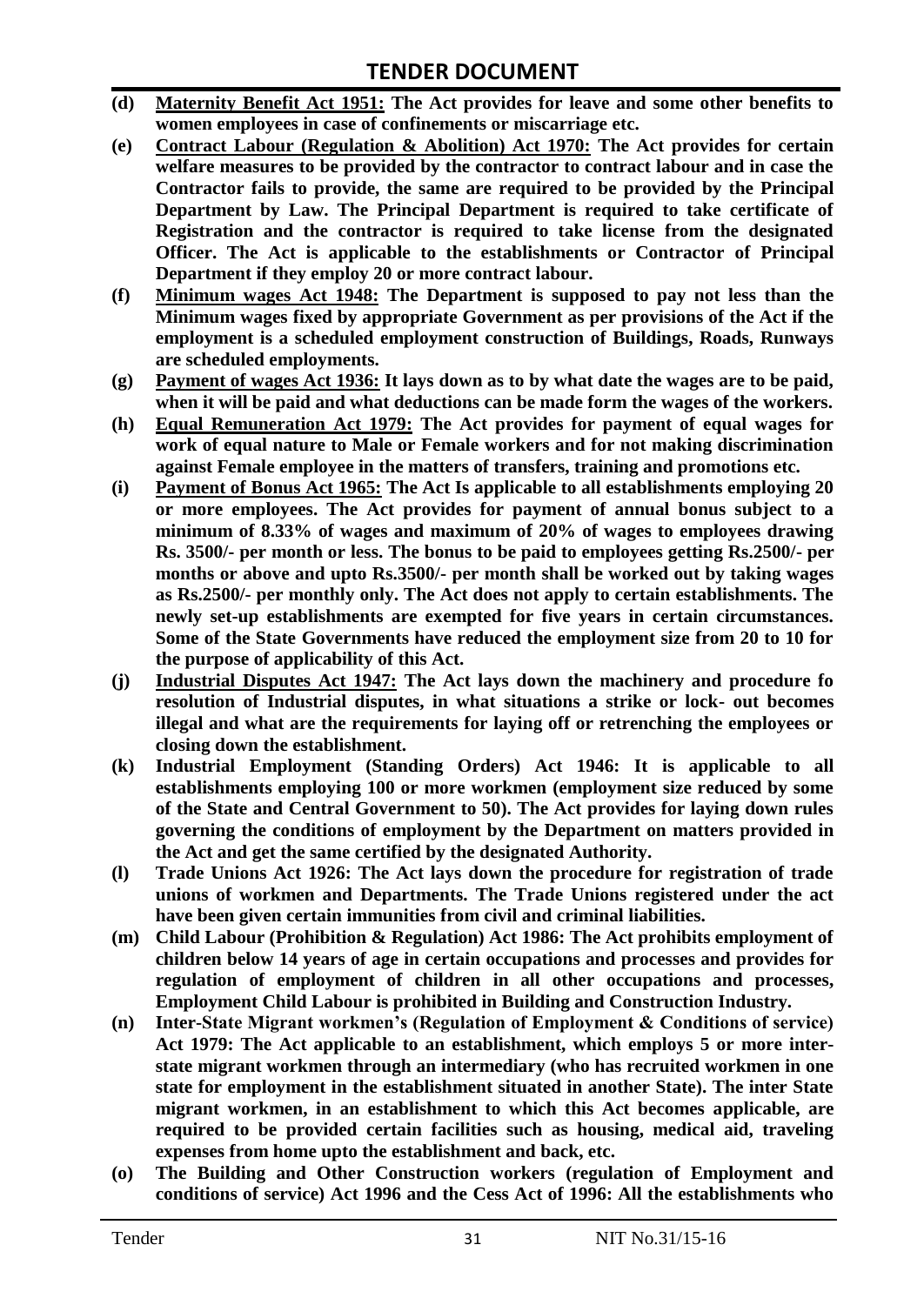**carryon any building or other construction work and employs 10 or more workers are covered under this Act. All such establishments are required to pay cess at the rate not exceeding 2% of the cost of construction as may be modified by the Government. The Department of the establishment is required to provide safety measures at the Building or construction work and other welfare measures, such as Canteens, First-aid facilities, Ambulance, Housing accommodations for workers near the work place etc. The Department to whom the Act applies has to obtain a registration certificate from the Registering Officer appointed by the Government.**

**(p) Factories Act 1948: The Act lays down the procedure for approval of plans before setting up a factory, health and safety provisions, welfare provisions, working hours, annual earned leave and rendering information regarding accidents or dangerous occurrences to designated authorities. It is applicable to premises employing 10 person or more with aid of power or 20 or more persons without the aid of power engaged in manufacturing process.**

#### **64. Liabilities of the Contractor**

64.1 Accident Relief and workmen compensation:

The contractor should make all necessary arrangements for the safety of workmen on the occurrence of the accident, which results in the injury or death of any of the workmen employed by the contractor, the contractor shall within 24 hours of the happenings of the accident and such accidents should intimate in writing to the Consultant and Incharge of the Centre. The contractor shall indemnify Centre against all loss or damage sustained by the Centre resulting directly or indirectly from his failure to give intimation in the manner aforesaid including the penalties or fines if any payable by Centre as a consequence of Centre failure to give notice under workmen"s compensation Act or otherwise conform to the provisions of the said Act in regard to such accident.

- 64.2 In the event of an accident in respect of which compensation may become payable under the workmen"s compensation Act VIII 23 whether by the contractor, by the Government it shall be lawful for the Incharge to retain such sum of money which may in the opinion of the Incharge be sufficient to meet such liability. The opinion of the Incharge shall be final in regard to all matters arising under this clause.
- 64.3 The contractor shall at all times indemnify the Centre against all claims which may be made under the workmen"s compensation act or any statutory modification thereafter or rules there under or otherwise consequent of any damage or compensation payable in consequent of any accident or injuries sustained or death of any workmen engaged in the performance of the business relating to the contractor.

#### **65. Contractor's Staff, Representatives and Labour:**

- (a) The contractor shall, at all times, maintain on the works, staff of qualified Engineers, and Supervisors of sufficient experience of similar other jobs to assure that the quality of work turned out shall be as intended in the specifications. The contractor shall also maintain at the works, a Work Manager or sufficient status, experience and office and duly authorize him to deal with all aspects of the day-today work. All communications to any commitments by the Work Manager shall be considered as binding on the Contractor.
- (b) The Contractor shall at all times submit details of skilled and unskilled labour and equipment employed to the Incharge in prescribed proforma as he may require to assess and ensure the proper progress of work.
- (c) If the contractor does not employ the technical person agreed to on the work a fine may be imposed as decided by the Competent Authority.

#### **66. Accommodation and food:**

The contractor should arrange accommodation he needs, at his own cost. The contractor shall make his own arrangements for supply of food grains, fuel and other provision to his staff and labourers including controlled commodities.

#### **67. Relationship :**

Contractor shall have to furnish information along with tender, about the relationship he is having with any officer of the Centre.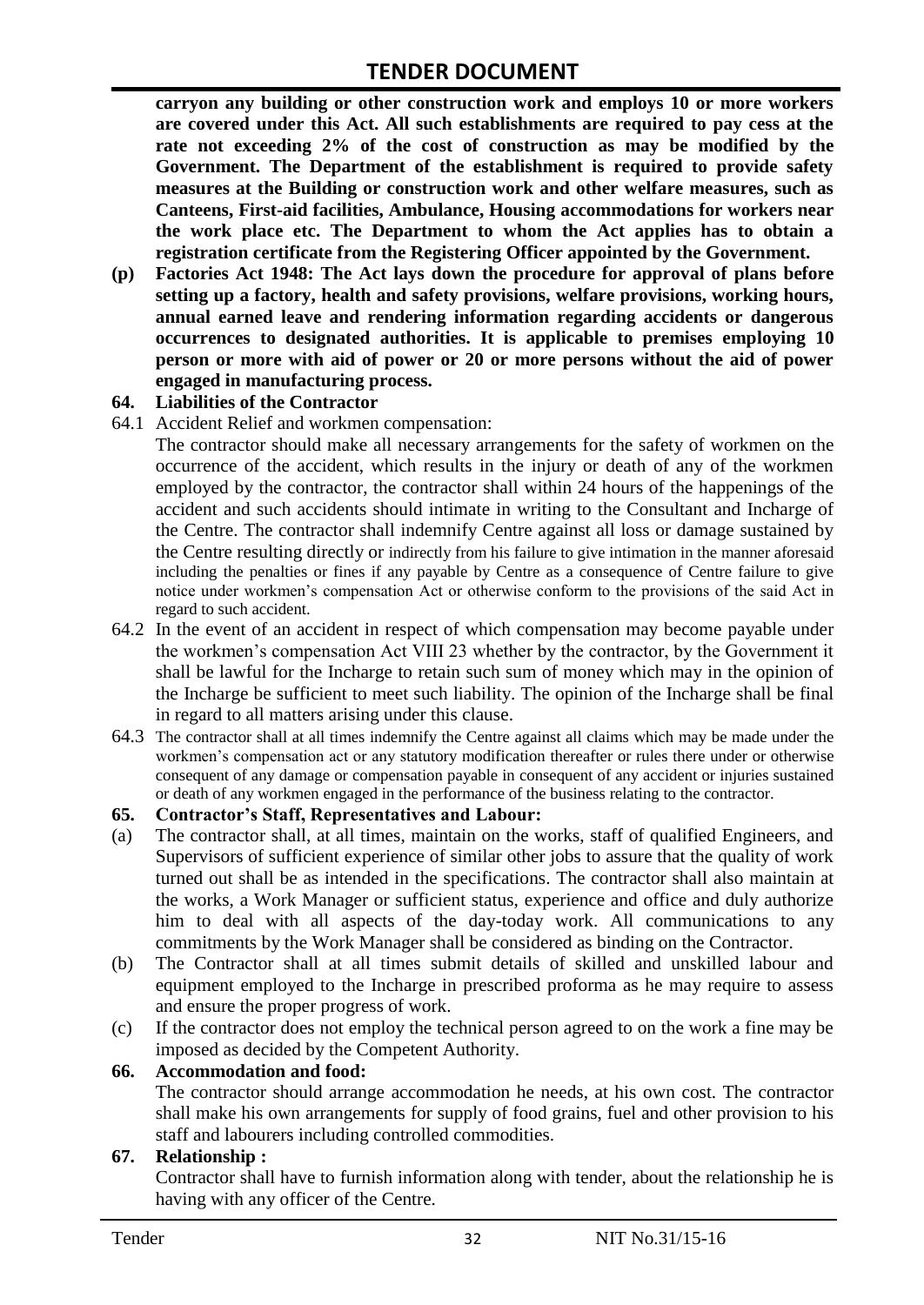#### **68. Protection of adjoining premises:**

The contractor shall protect adjoining sites against structural, decorative and other damages that could be caused by the execution of these works and make good at his cost any such damages.

#### **69. Work during night or on Sundays and holidays:**

The works can be allowed to be carried out during night, Sundays or authorised holidays in order to enable him to meet the schedule targets and the work shall require almost round the clock working keeping in view:

- (i) The provisions of relevant labour laws being adhered to:
- (ii) Adequate lighting, supervision and safety measures are established to the satisfaction of the and
- (iii) The construction programme given by the Contractor and agreed upon by the envisages such night working or working during Sundays or authorised holidays

#### **70. Layout of materials stacks:**

The contractor shall deposit materials for the purpose of the work on such parts only of the ground as may be approved by the Incharge before starting work. A detailed survey, clearly indicating position and areas where materials shall be stacked and sheds built is to be conducted by the contractor at his own cost and only after obtaining necessary approval of the plan for use of sites by the Incharge, the Contractor can use the sites accordingly.

#### **71. Use of blasting materials:**

Procurement of blasting materials and its storage is the responsibility of the contractor. The contractor shall engage licensed blaster for blasting operation. The contractor is to act in accordance with Indian Explosive Act and other rules prevailing, during the execution of work. It is the responsibility of the contractor to see, that works by other agencies in the vicinity are not hampered, in such cases if any claim is made by other agencies that should be borne by the contractor. Carriage of blasting materials, from the magazine to the work site, is the responsibility of the contractor.

#### **72. Plant and Equipment:**

- 72.1 The contractor shall have sufficient plant, equipment and labour and shall work such hours and shifts as may be necessary to maintain the progress on the work as per the approval progress schedule. The working and shifts hours shall comply with the Govt. Regulations in force.
- 72.2 It is to expressly and clearly understood that contractor shall make his own arrangements to equip himself with all machinery and special tools and plant for the speedy and proper execution of the work and the department does not undertake responsibility towards their supply.
- 72.3 The department shall supply such of the machinery that may be available on hire basis but their supply cannot be demanded as matter of right and no delay in progress can be attributed to such non-supply of the plant by the department and the department cannot be made liable for any damage to the contractor. The Contractor shall be responsible for safe custody of the departmental machinery supplied to him (which will be delivered to contractor at the machinery yard at site of work) and he has to make good all damages and losses if any other than fire, wear and tear to bring it to the conditions that existed at the time of issue to the contractor before handing over the same to the department. The hire charges for the machinery handed over to the contractor will be recovered at the rate prevalent at the time of supply. The contractor will have to execute supplemental agreement with at the time of supply of the machinery.
- 72.4 The acceptance of departmental machinery on hire is optional to the contractor.

#### **73. Steel forms:**

Steel forms should be used for all items involving and use of centering and shuttering shall be single plane without any dents and undulations.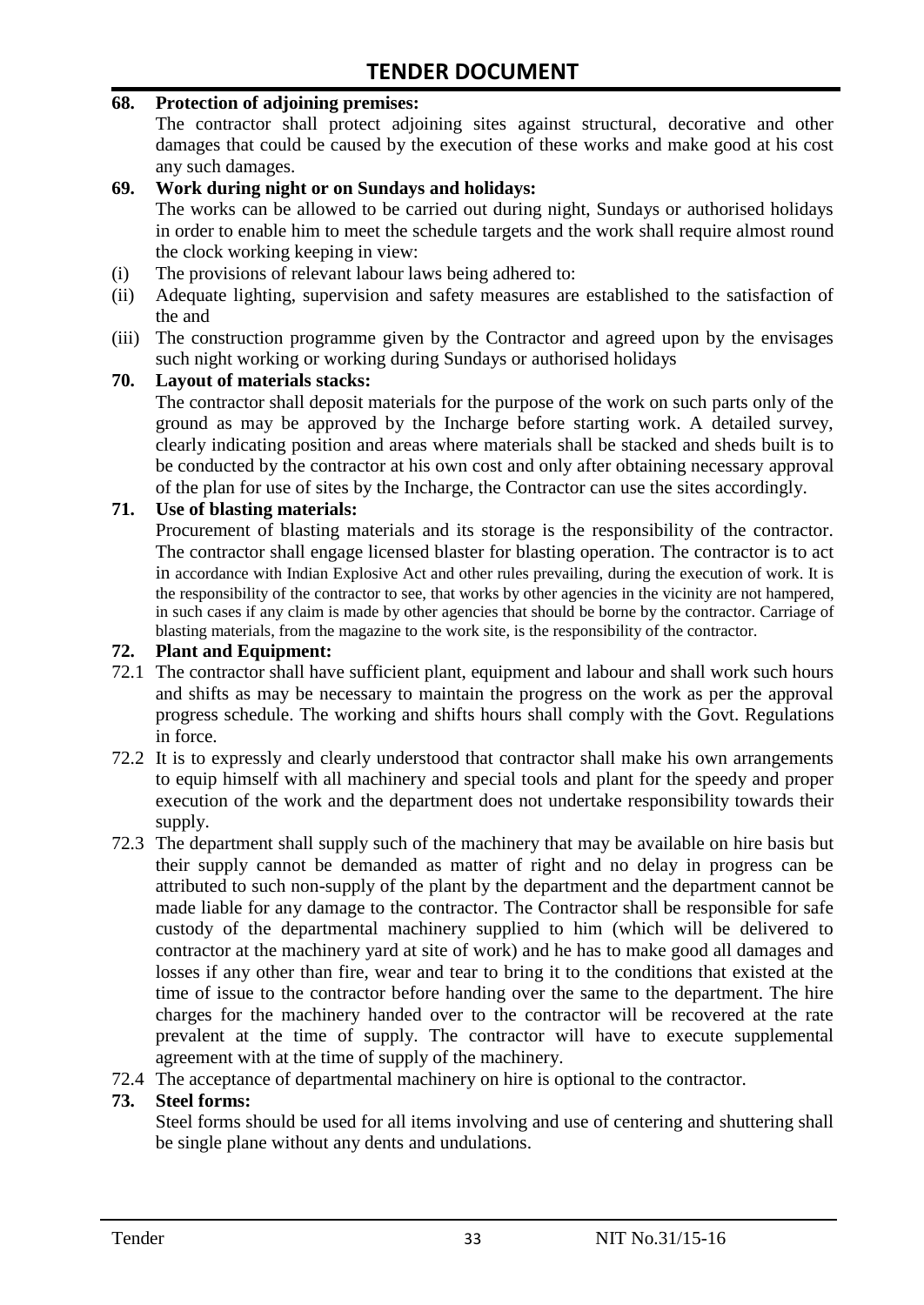#### **74. Inconvenience to public:**

The contractor shall not deposit materials at any site, which will cause inconvenience to public. The Incharge may direct the contractor to remove such materials or may undertake the job at the cost of the contractor.

**75. Conflict of interest:**

**Any bribe, commission, gift or advantage given, promised or offered by on behalf of contractor or his partner, agent or servant or any one on his behalf to any officer, servant, representatives, agents of Incharge or any persons on their behalf, in relation to the obtaining or to execution of this, or any other contract with Incharge shall in addition to any criminal liability, which it may occur, subject to the cancellation of this or all other contracts and also to payment of any loss or damage resulting from any such cancellation. Incharge shall then be entitled to deduct the amount, so payable from any money, otherwise due to the contractor under this or any other contract.**

#### **76. Contract documents and materials to be treated as confidential:**

All documents, correspondences, decisions and orders, concerning the contract shall be considered as confidential and/or restricted in nature by the contractor and he shall not divulge or allow access to them by any unauthorized person

#### **77. General obligations of Contractor:**

- 77.1 The contractor shall, subject to the provision of the contract and with due care and diligence, execute and maintain the works in accordance with specifications and drawings.
- 77.2 The contractor shall promptly inform the Department and the Incharge of any error, omission, fault and such defect in the design of or specifications for the works which are discovered when reviewing the contract documents or in the process of execution of the works.
- 77.3 If Contractor believes that a decision taken by the Incharge was either outside the authority given to the Incharge by the Contract or that the decision was wrongly taken, the decision shall be referred to the technical expert within 14 days of the notification of the Incharge's decisions.
- 77.4 Pending finalisation of disputes, the contractor shall proceed with execution of work with all due diligence

#### **78. Security measures:**

- a) Security requirements for the work shall be in accordance with the Government's general requirements including provisions of this clause and the Contractor shall conform to such requirements and shall be held responsible for the actions of all his staff, employees and the staff and employees of his sub-contractors
- b) All contractors' employees, representatives and sub-contractor's employees shall wear identifications badges provided by the contractor. Badges shall identify the contractor, showing and employee's number and shall be worn at all times while at the site. Individual labour will not be required to wear identification badges.
- c) All vehicles used by the contractor shall be clearly marked with contractor"s name.
- d) The contractor shall be responsible for the security of the works for the duration of the contract and shall provide and maintain continuously adequate security personnel to fulfil these obligations. The requirements of security measures shall include, but not limited to maintenance of order on the site, provision of all lighting, fencing, guard flagmen and all other measures necessary for the protection of the works within the colonies, camps and elsewhere on the site, all materials delivered to the site, all persons employed in connection with the works continuously throughout working and non working period including nights, Sundays and holidays for duration of the contract.
- e) Other contractors working on the site concurrently with the contractor will provide security for their own plant and materials. However, their security provisions shall in no way relieve the contractor of his responsibilities in this respect.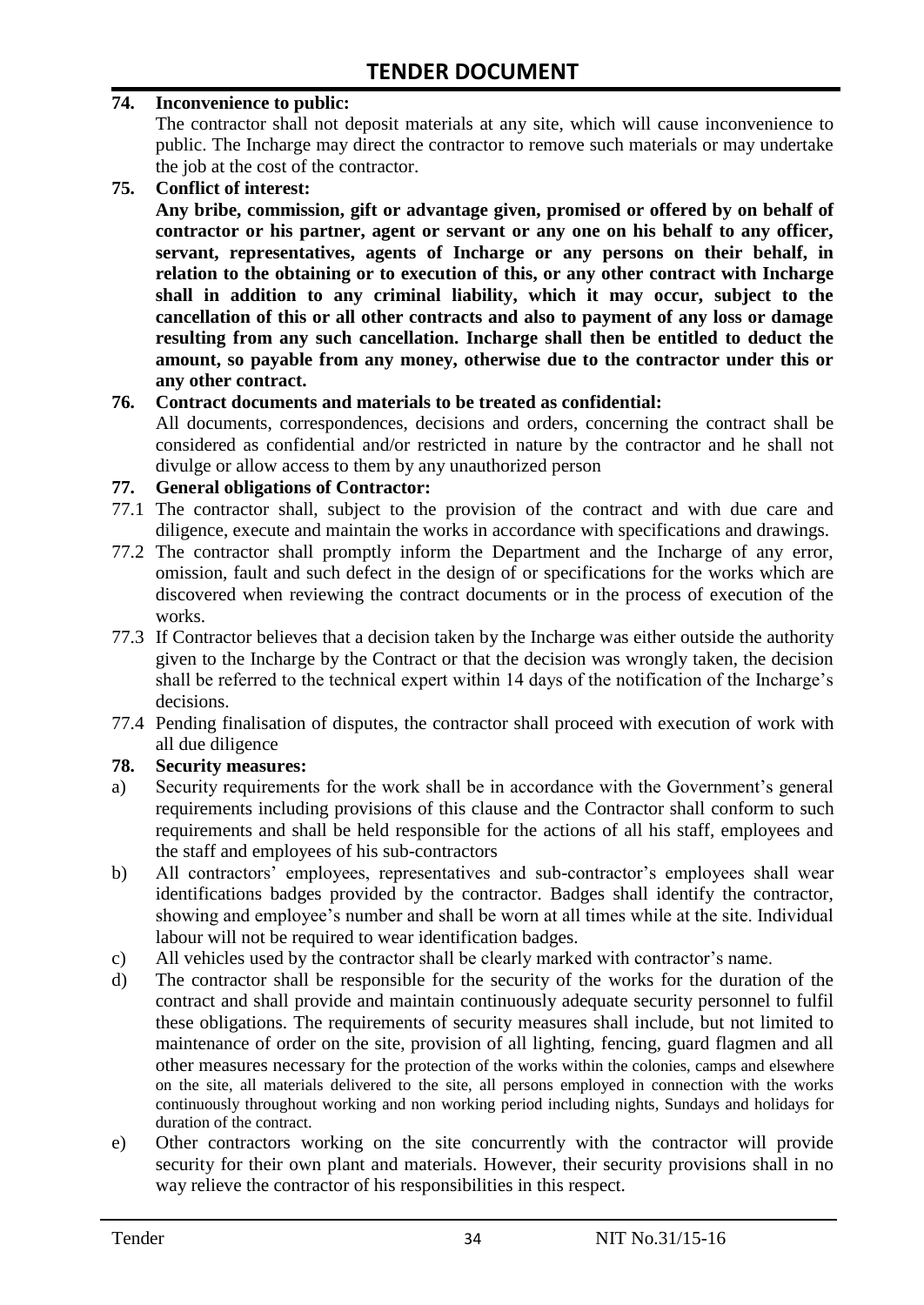f) Separate payment will not be made for provision of security services.

#### **79. Fire fighting measures:**

- a) The contractor shall provide and maintain adequate fire fighting equipment and take adequate fire precaution measures for the safety of all personnel and temporary and permanent works and shall take action to prevent damage to destruction by fire of trees shrubs and grasses.
- b) Separate payment will not be made for the provision of fire prevention measures.

#### **80. Sanitation:**

The contractor shall implement the sanitary and watch and ward rules and regulations for all forces employed under this contract and if the Contractor fails to enforce these rules, the Incharge may enforce them at the expenses of the Contractor.

#### **81. Training of personnel:**

The contractor, shall, if and as directed by the Incharge provide free of any charge adequate facilities, for vocational training of Government Officers, students, Engineers, supervisors, foremen, skilled workmen etc. not exceeding six in number at any one time on the contractor"s work. Their salaries, allowances etc. will be borne by the Government and the training schemes will be drawn up by the Incharge in consultation with the contractor.

#### **82. Ecological balance:**

- a) The contractor shall maintain ecological balance by preventing de-forestation, water pollution and defacing of natural landscape. The contractor shall so conduct his construction operation as to prevent any unnecessary destruction, scarring, or defacing of the natural surrounding in the vicinity of the work. In respect of the ecological balance, Contractor shall observe the following instructions.
- i) Where unnecessary destruction, scarring, damage or defacing may occur, as result of the operation, the same shall be repaired replanted or otherwise corrected at the contractor"s expense. The contractor shall adopt precautions when using explosives, which will prevent scattering of rocks or other debris outside the work area. All work area including borrow areas shall be smoothened and graded in a manner to conform to the natural appearances of the landscape as directed by the Incharge.
- ii) All trees and shrubbery which are not specifically required to be cleared or removed for construction purposes shall be preserved and shall be protected from any damage that may be caused by the contractor's construction operation and equipment. The removal of trees and shrubs will be permitted only after prior approval by the Incharge. Special care shall be exercised where trees or shrubs are exposed to injuries by construction equipment, blasting, excavating, dumping, chemical damage or other operation and the contractor shall adequately protect such trees by use of protective barriers or other methods approval by the Incharge. Trees shall not be used for anchorages. The contractor shall be responsible for injuries to trees and shrubs cause by his operations. The term "injury" shall include, without limitation bruising, scarring, tearing and breaking of roots, trunks or branches. All injured trees and shrubs be restored as nearly as practicable without delay to their original condition at the contractor"s expense.
- (iii) The contractor's construction activities shall be performed by methods that will present entrance or accidental spillage of solid matter contaminants, debris and other objectionable pollutants and wastage into river. Such pollutant and waste include earth and earth products, garbage, cement concrete, sewage effluent, industrial wastes, radio-active substances, mercury, oil and other petroleum products, aggregate processing, mineral salts and thermal pollution. Pollutants and wastes shall be disposed off in a manner and at sites approved by the Incharge.
- (iv) In conduct of construction activities and operation of equipments the contractor shall utilize such practicable methods and devices as are reasonably available to control, prevent and otherwise minimize the air pollution. The excessive omission of dust in to the atmosphere will not be permitted during the manufacture, handling and storage of concrete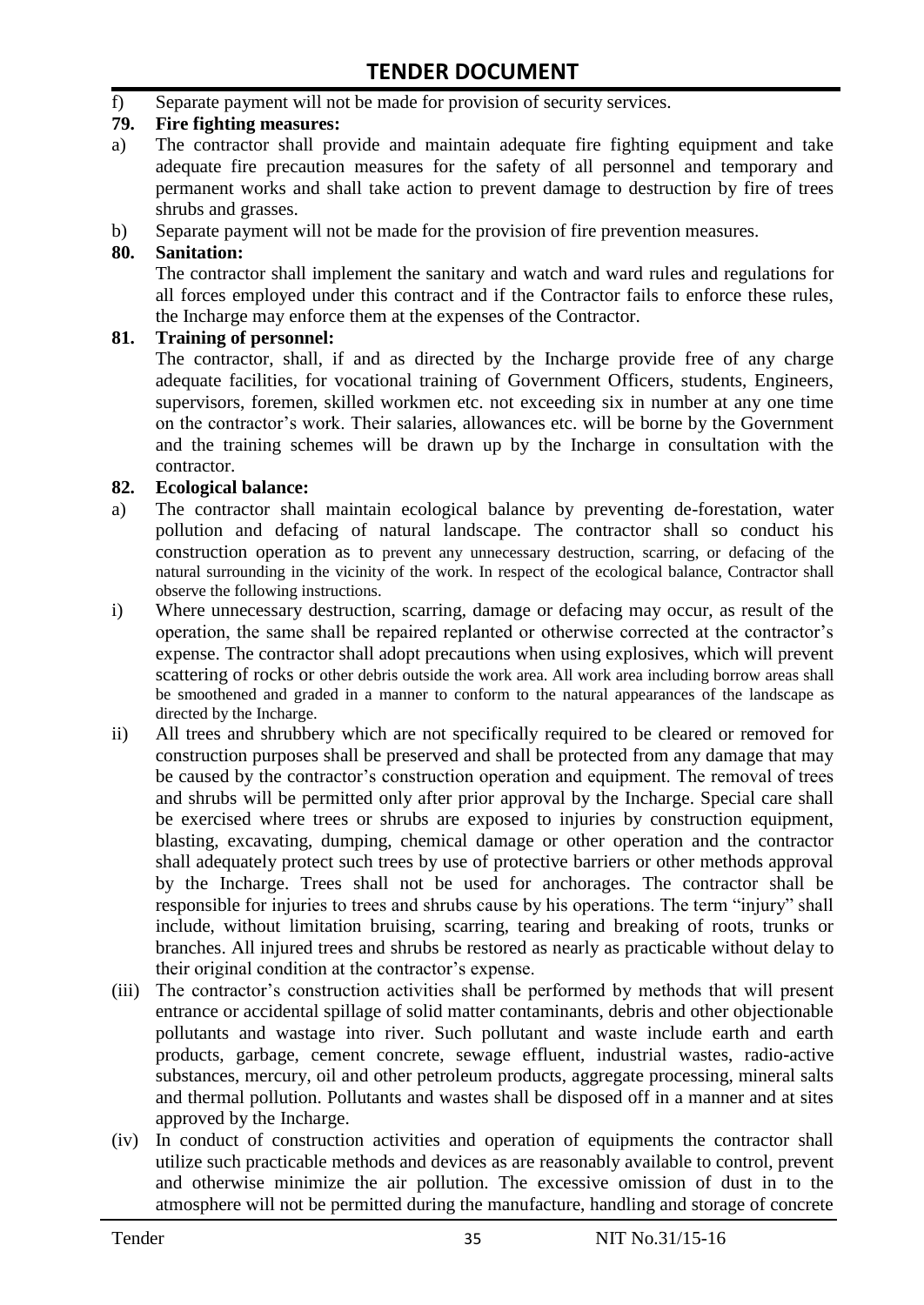aggregates and the contractor shall use such methods and equipment as a necessary for collection and disposal or prevention of dust during these operation. The contractor's methods of storing and handling cement shall also include means of eliminating atmospheric discharges of dust, equipment and vehicles that give objectionable omission of exhaust gases shall not be operated. Burning of materials resulting from clearing of trees, bushes, combustible construction materials and rubbish may be permitted only when atmospheric conditions for burning are considered favourable.

b) Separate payment will not be made for complying with the provisions of this clause and all cost shall be deemed to have been included in the unit rates and prices included in the contract if any provision is not complied with within a reasonable time even after issue of a notice in this respect, the necessary operations would be carried out by the Incharge at the cost of the Contractor, Orders of the Incharge in this respect would be final and binding on the contractor.

#### **83. Preservation of existing vegetation:**

- a) The contractor will preserve and protect all existing vegetation such as trees, on or adjacent to the site which do not unreasonably interfere with the construction as may be determined by the Incharge. The contractor will be held responsible for all unauthorized cutting or damage of trees, including damage due to careless operation of equipment, stockpiling of materials or tracking of grass areas by equipment. Care shall be taken by the Contractor in felling tress authorised for removal to avoid any unnecessary damages to vegetation and tress that are to remain in place and to structures under construction or in existence and to workmen.
- b) All the produce from such cutting of trees by the contractor shall remain the property of Government and shall be properly stacked at site, approved by the Incharge. No payment whatsoever, shall be made for such cutting and its stacking by the Contractor. If an produce from such cutting is not handed over to the Government by the contractor, he shall be charged for the same at the rates to be decided by the Incharge. The recovery of this amount shall be made in full from the intermediate bill that follows.
- c) The contractor shall also make arrangements of fuel deposits for supply of required fuel for the labourer to be employed for cooking purpose at his own cost in order to prevent destruction of vegetation growth in the surrounding area of the work site.

#### **84. Possession prior to completion:**

The Incharge shall have the right to take possession of or use any completed part of work or works or any part there of under construction either temporarily or permanently. Such possession or use shall not be deemed as an acceptance of any work either completed or not completed in accordance with the contract, except where expressly otherwise specified by the Incharge.

#### **85. Payment upon termination:**

If the contract is terminated because of a fundamental breach of contract by the contractor, the Incharge shall issue a certificate for the value of the work done less advance payment received upon the date of the issue of the certificate and less the rate to apply to the work not completed as indicated in the contract data. Additional liquidated damages shall not apply. If the total amount due to the Department exceeds any payment due to the contractor the difference shall be a debt payable to the Department. In case of default for payment within 28 days from the date of issue of notice to the above effect, the contractor shall be liable to pay interest at 12% per annum for the period of delay.

#### **86. Access to the contractor's books:**

Whenever it is considered necessary by the Incharge to ascertain the actual cost of execution of any particular extra item of work or supply of the plant or material on which advance is to be made or of extra items or claims, he shall direct the contractor to produce the relevant documents such as payrolls, records of personnel, invoices of materials and any or all data relevant to the item or necessary to determine its cost etc. and the contractor shall when so required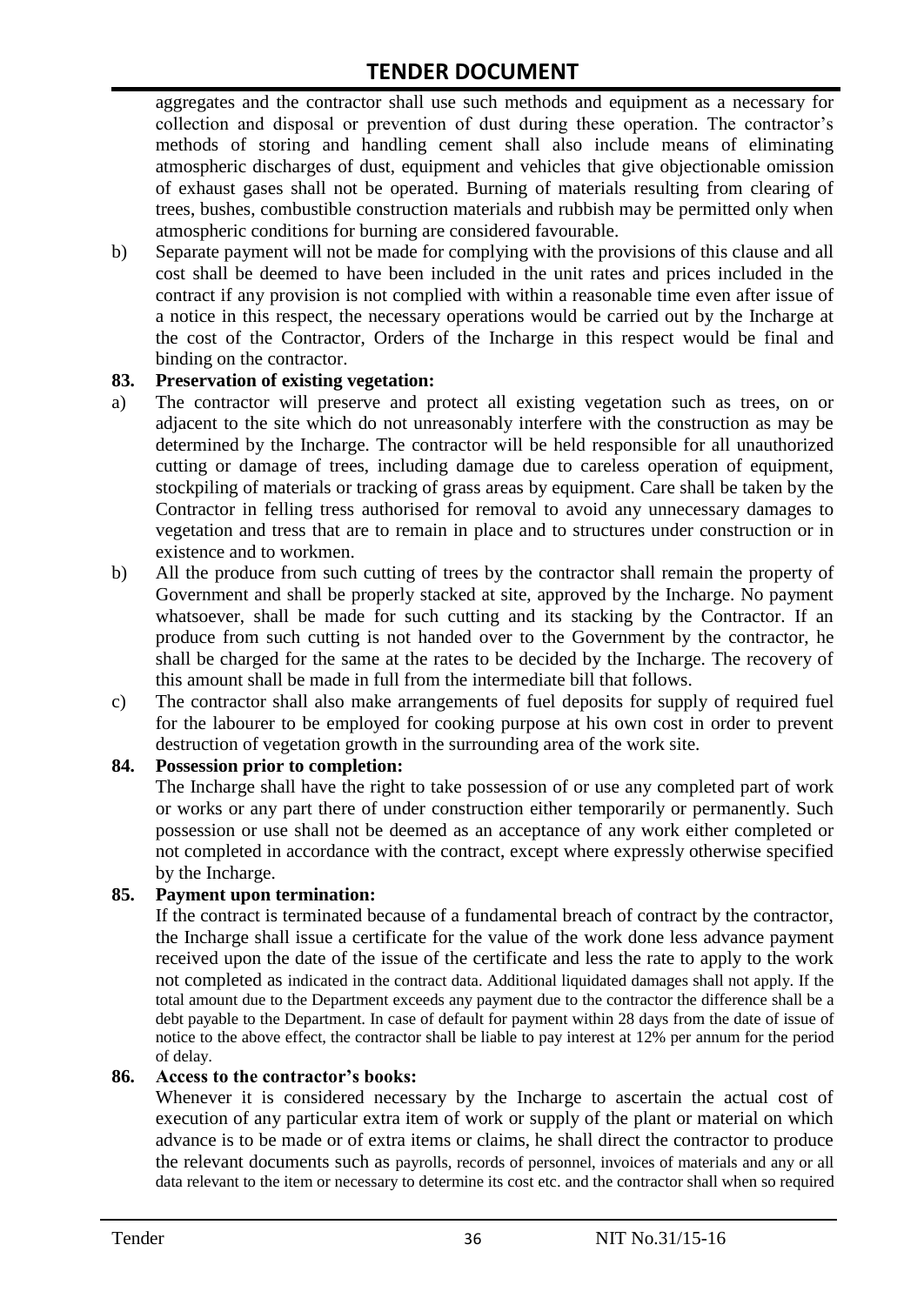furnish all information pertaining to the aforesaid items in the mode and manner that may be specified by the Incharge.

#### **87. Drawing to be kept at site:**

One copy of the drawings furnished to the contractor shall be kept by the contractor on the site and the same shall at all reasonable time be available for inspection and use by the Incharge and the Incharge"s representative and by any other persons authorized by the Incharge in writing.

#### **88. B.I.S. [I.S.I.] books to be kept at site:**

A complete set of Indian Standard specification referred to in "Technical Specifications" shall be kept at site for reference.

#### **89. Site Order Book:**

An order book shall be kept at the site of the work. As far as possible, all orders regarding the work are to be entered in this book. All entries shall be signed and dated by the Department Officer in direct charge of the work and by the contractor or by his representative. In important cases, the Incharge will countersign the entries, which have been made. The order book shall not be removed from the work, except with the written permission of the Incharge.

#### **90. Variations by way of modification, omissions or additions:**

For all modifications, omissions from or additions to the drawings and specifications, the will issue revised plans, or written instructions, or both and no modification, omission or addition shall be made unless so authorised and directed by the Incharge in writing. The shall have the privilege of ordering modifications, omission or additions at any time before the completion of the work and such orders shall not operate to annual those portions of the specifications with which said changes do not conflict. "s Decision:

It shall be accepted as in separable part of the contract that in matters regarding materials, workmanship, removal of improper work, interpretation of the contract drawings and contract specification, mode of the procedure and the carrying out o the work, the decision of the Incharge, which shall be given in writing shall be binding on the contractor.

- **91. Income tax**
- **a) During the currency of the contract deduction of income tax at 2.24% shall be made from the gross value of each bill of the contract, the contract value of which is in excess of Rs. 10,000/- for deduction of tax at rates lower than 2.24% procedure stipulated under section 194-C(4) of Income Tax Act, 1961 shall be followed.**
- **b) Income Tax clearance certificate should be furnished before the payment of final bill.**
- **c) The contractor's staff, personnel and labour will be liable to pay personnel income taxes in respect of their salaries and wages as are chargeable under the laws and regulations for the time being in force, and the contractor shall perform such duties in regard to such deductions thereof as may be imposed on him by such laws and regulations.**
- **92. Value Added Tax (VAT):**
- **92.1. The Contractor has to pay the Sales Tax/ VAT wherever payable.**
- **92.2. The contractor should produce a valid Value Added Tax Clearance Certificate before the payment of the final bill, otherwise payment to the contractor will be withheld.**

#### **93. Supply of construction materials:**

- i) The contractor has to make his own arrangements for procurements, supply and use of construction materials.
- ii) All materials so procured should confirm to the relevant specifications indicated in the bidding documents.
- iii) The contractor shall follow all regulations of the Department/Government of India in respect of import licenses etc., of the procurement of the materials is through imports and he shall be responsible for the payment of applicable duties and taxes, port clearances, inland transportation etc.
- iv) The contractor shall make his own arrangements for adequate storage of the materials.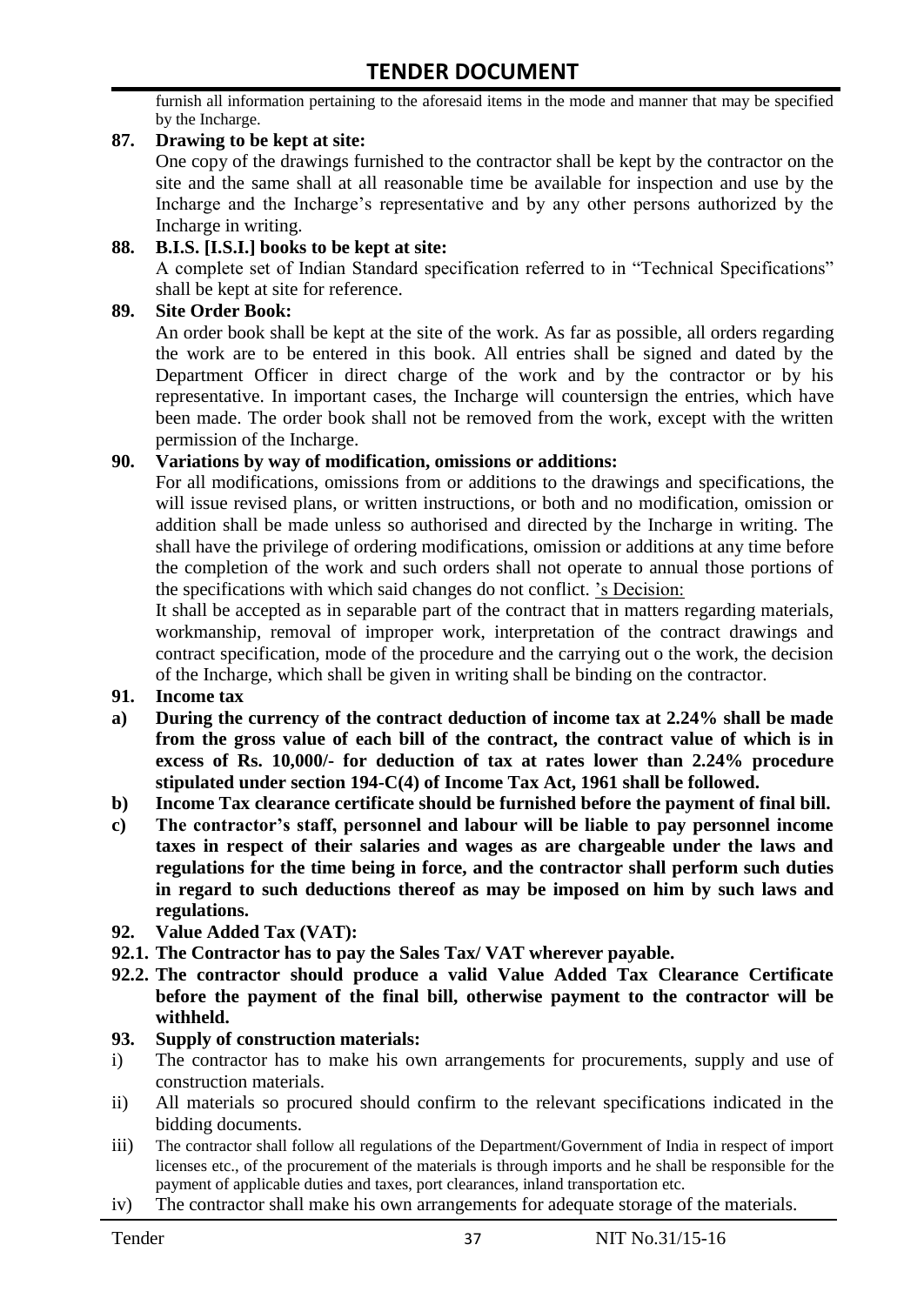# **ADDITIONAL CONDITIONS TO TENDER NOTICE**

A Statement giving brief particulars of equipment and resources that will be put at the disposal of the work under the following classification should accompany the tender

- 1. a. Equipment transport for material viz. Lorrie / Carts, Crushers etc.,
	- b. Organization: 1.Technical 2. Unskilled
	- c. Methods that will be adopted to speed up the work to ensure completion within the prescribed time.
- 2. The contractor shall make his own arrangements for all the tools and plants required for the execution of the work. The equipment if any, available with the Department may be hired to the contractor at rates and conditions prescribed by the Department.
- 3. National Savings Certificates and other Government Bonds will not be accepted towards the Earnest Money Deposit.
- 4. A Separate tender must be submitted to each work as mentioned in the list of works enclosed. Tenders submitted for more than one work in one cover will be rejected. Only one tender should be enclosed in the cover.
- 5. All rejected materials shall be removed from the site, within 24 hours after written instructions of rejecting and materials and ordering their removal have been issued in case of default, on the part of the contractor to carryout such order, the materials will be got removed through other agency at the contractor's risk and cost.
- 6. All materials rejected or obstructing traffic shall be removed by the Contractor, with the least possible delay, within the time specified, failing which it is open to the Department to remove them at the contractor's risk, through other agency. All labour in testing and measuring during measurements and check measurements should be borne by the contractor.
- 7. The contractor shall with his own expenses, make all the arrangements and take all possible steps and precautionary measures, for the safety of the public, during the execution of the electrical works. The rates offered by the contractor should be inclusive of such incidental charges.
- 8. Fully accepted agreement rates will be paid only after all the items of work are completed. The agreement executing authority will decide the exact items, the rates of which are considered to be high, for the purpose of this clause and his decision of the Incharge shall be final and binding on the contractor.
- **9. As per new section 104 – C of the Income Tax 1961, deduction at the rate of 2.24% on the gross amounts of payments, will be made towards Income Tax should the value of the contract exceeds Rs. 10,000/- (Vide Government of India Reference F. N. 275 / 100/ 72 –1 – TJI – dated 29-5-72).**
- 10. Where the value of the contract exceeds the sum of Rs. 10,000/- the contractor has to produce a valid income tax clearance certificate along with the tender, atleast at the time of payment of final bill of the work. In case the final bill is withheld, the bill will be paid only after production of the certificate.
- 11. Once a contractor buys a tender schedule he shall not be permitted to return the schedule.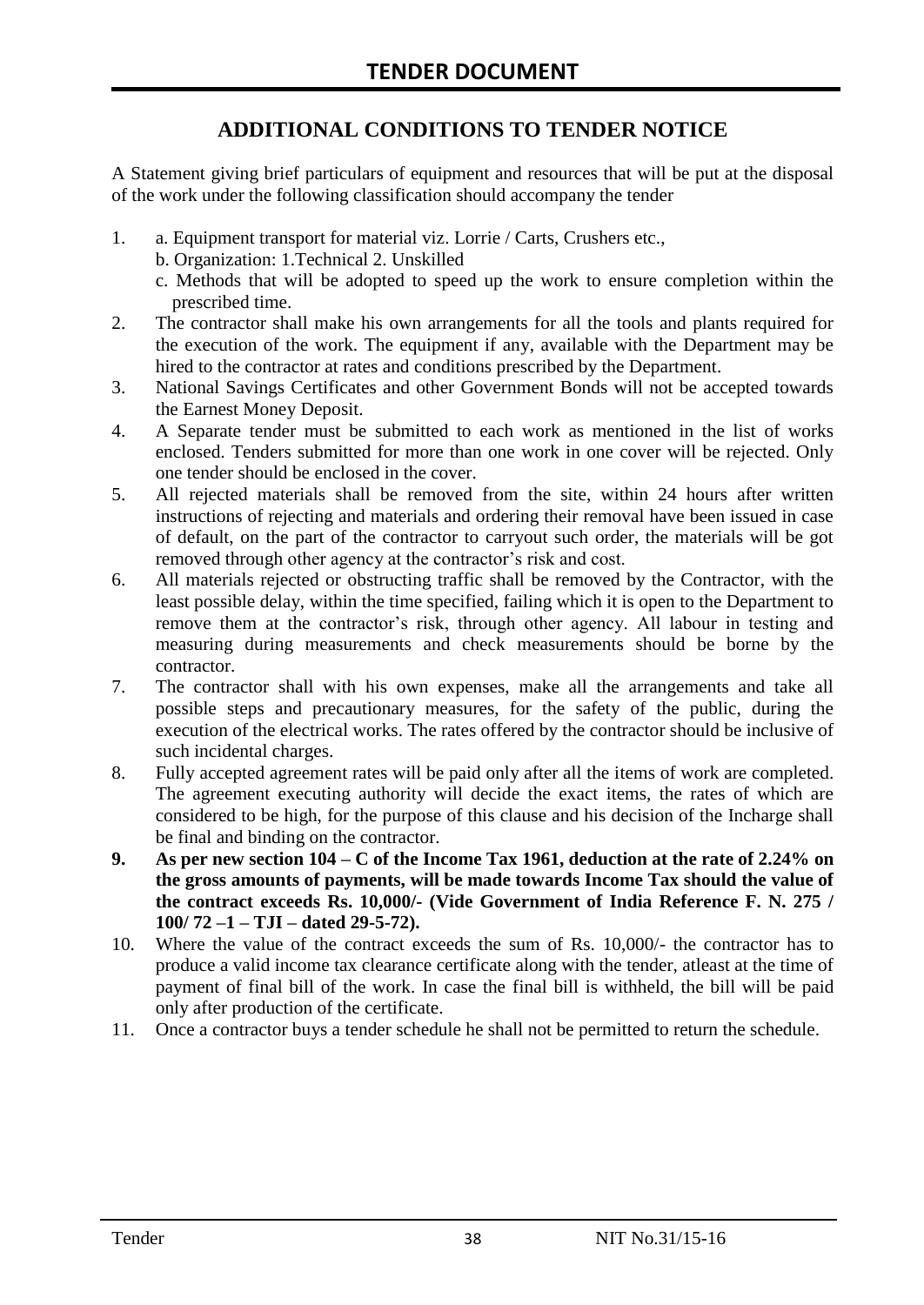# **GENERAL SPECIFICATIONS**

#### **1. General Specifications for (Name of the work)**

#### **2. General Specifications and Instructions for Electrical Work**

- 1. I.E. RULES 1956: The installation shall generally be carried out in conformity with the Indian Electricity rule 1956 as amended from time to time and National Electrical code which contains specific regulations to be adhered to in the supply and use of electricity energy in the interest of safety.
- 2. PRESSURE AND FREQUENCY OF SUPPLY: All current consuming devices shall be suitable for the pressure and frequency of supply stated in the special conditions of contract
- 3. SYSTEM OF WIRING: The wiring shall be carried out on such a system as may be specified in the conditions of contract. "Power wiring shall be kept separate and distinct from lighting wiring. All conductors shall be run as far as possible along the walls and ceiling, so as to be easily accessible for inspection. The balancing of circuits in 3 phase

#### **a) General Conditions for Electrical Works**

- 1. The make of material mentioned in the Schedule A, should be used on the work in variably and the Department reserves the right to insist upon using any of the make of the material mentioned in the Schedule – A from their choice.
- 2. The work shall be carried out strictly in conformity with (i) code of practice for Electrical wiring and fittings in Government Building (ii) The Indian Standard Specification (iii) The Department specification, if the work carried out does not comply with the code of practice and Departmental specifications and if the work man ship is unsatisfactory it will be binding of the contractor to redo the job without any extra cost and pay penalty as decided by the department towards inconvenience caused , if any.
- 3. The work should be carried out under the direct supervision of persons holding a certificate of competency for the type of work involved.
- 4. After completion of work a plan of building should be furnished indicating the location of various main and sub- boards and all the fittings together with a circuit diagram duly numbered ( in the diagram)
- 5. The contractor will be responsible for any defect noticed during either improper workmanship or defective materials supplied by him for two calendar years from the date of final completion of work.
- 6. Lugs should be provided for all earth connections.
- 7. The contractor himself should arrange for the transportation of men and material to their work spot.
- 8. All Civil works and patch works indicated for providing electrical installations should be well finished to the satisfaction of the authorities. A certificate from them should be obtained to the effect that the Civil and patch work done is to the satisfaction of authorities. It will be the responsibility of the electrical contractor to obtain such certificate from the Engineer. Unless such certificate is produced this office will have right to with held the bill.
- 9. Concreting to the pole and providing independent earthing should be done in presence of departmental staff.
- 10. The distribution boards with Switch controls shall be separate in each floor for normal supply and essential supply.
- 11. The lighting circuits shall be provided with separate conductor to enable to connect the normal lighting and essential lighting without linking to any of the above systems to ensure to switch over to essential supply in order to have minimum lighting to avoid inconvenience to the staff working.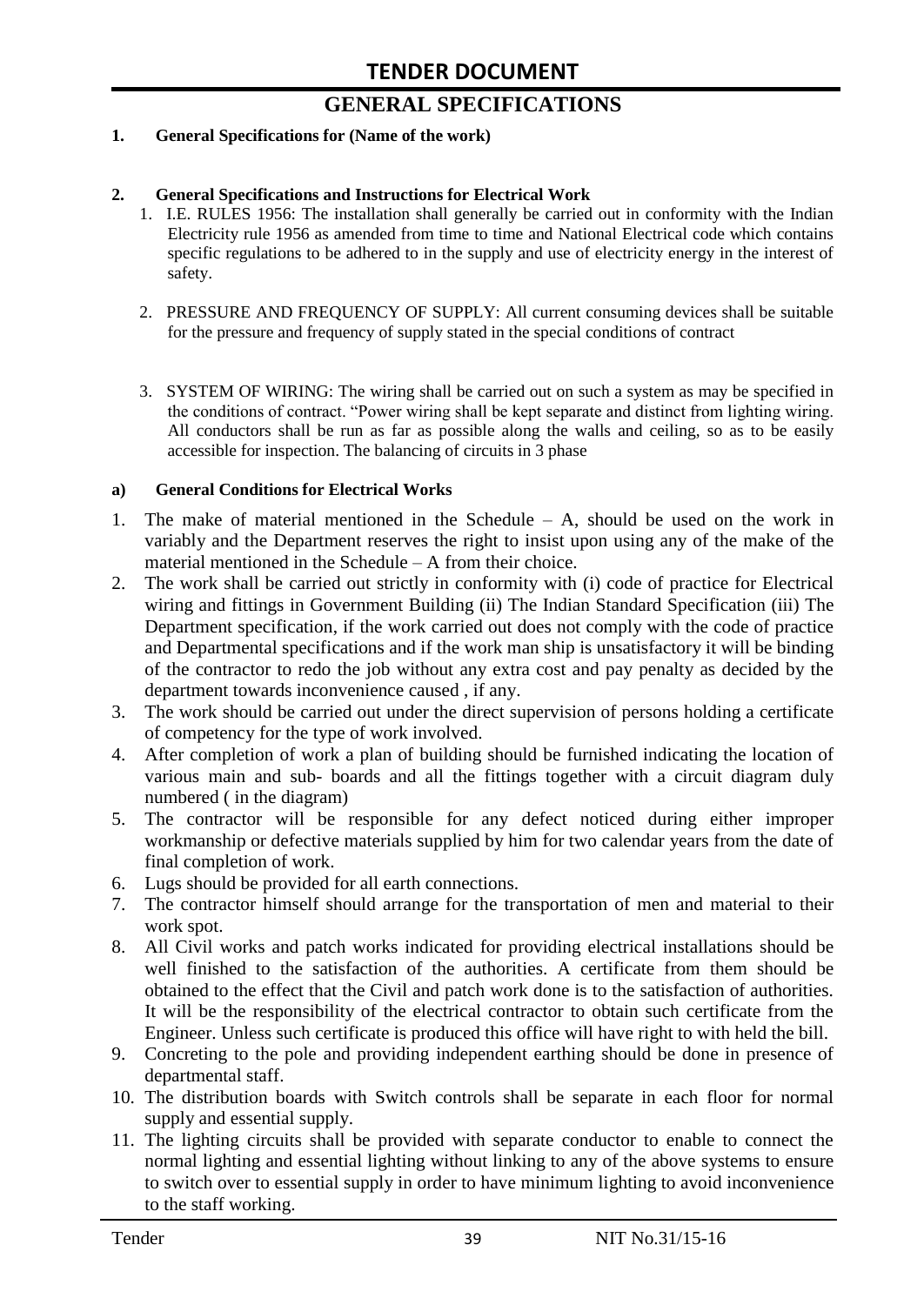- 12. The control for the luminaire to be provided in the hall for both to be connected to the normal supply and essential supply shall be separate and away from the each system.
- 13. For the points to be connected to essential supply, a separate conduit system is to be laid as enumerated in the above conditions includes circuit main of any system.
- 14. The locations for the D. B"s and Switch controls for essential supply will be decided during the course of execution where the circuit conduit way have to be terminated.
- 15. The tenderer / agency is bound to supply the materials prescribed in Schedule A and no change of specification and make will be entertained. The tenderer has to survey the market regarding availability of the materials for specified item brand / specified make in schedule – A of the tender schedules before tendering for the work. In case of Discrepancy Final Decision will be taken by the tender accepting authority.
- 16. The tenderer has to furnish the copy of the relevant test certificates /delivery challan against the materials supplied in support of genuine electrical materials.
- 17. Tenderer has to furnish compliance report comprising the details of the testing of the installation duly indicating IR values and fitness before the Energisation as per IE rules and he is solely responsible after Energisation of the installation during the defect liability.
- 18. It is bounded duty of the tenderer to see that the site is taken over after issue of the work order or after signing the agreement and should commence the work without delay. Any failure in this regard will be viewed seriously and necessary penalty will be levied as per agreement conditions.
- 19. The tenderer has to keep the necessary test equipment at site at his own cost for the convenience of the inspecting officers till the work is completed.

#### **Drawings**

#### **1. Discrepancies**

- 1.1 In case of discrepancies between documents the following order of procedure shall apply:-
- 1.1.1 Between the written description of written dimensions in the drawings and the corresponding one in the specifications, the latter shall apply.
- 1.1.2 Figured dimensions shall supersede scaled dimensions. The drawings on a larger scale shall take precedence over those on a smaller scale.
- 1.1.3 Drawings issued as construction drawings from time to time shall supersede tender drawings and also the correspondence drawings previously issued.
- Note: The contractor should not execute any component of work without obtaining the working drawings. Any work done without drawings shall be at the contractor"s responsibility only. Acceptance for such work will be at the discretion of the Incharge.

#### **2.0 SECRECY CLAUSE**

The drawings and specifications made available to the tenderer shall exclusively be used on the work and they are retained from passing on each plan to any unauthorized hand either in parts or in full under the provisions of Section-3 and 5 of the official secrets Act 1923. Any violation in this regard will entail suitable action under appropriate clause or official secret Act 1923.

- 3. The Drawings enclosed to the tender are as follows:
	- a. Site plan and Building Plan **(as per page No.).**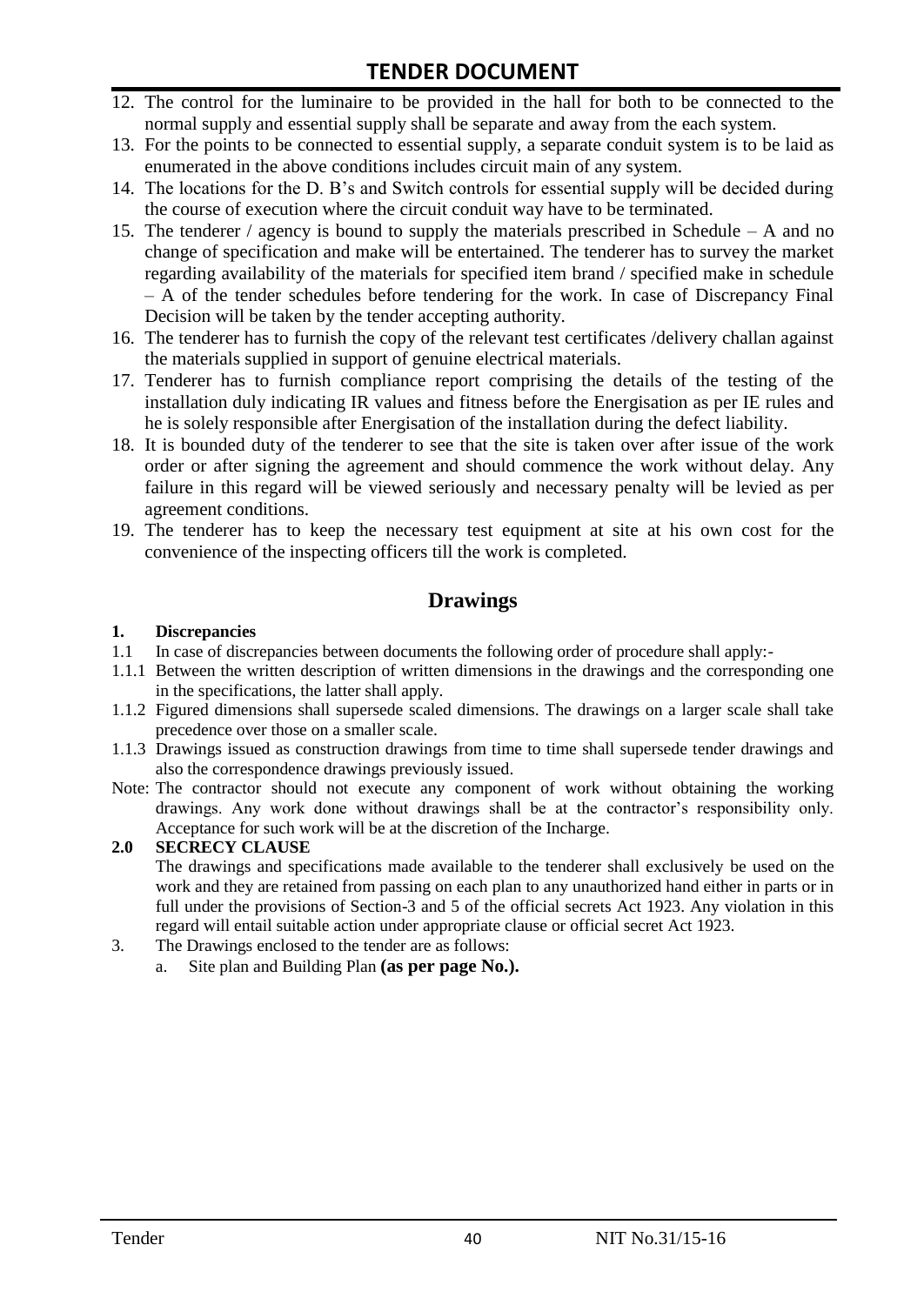#### **BILL OF QUANTITIES**

#### **Name of work: Providing and fixing wall mounted racks in Room No. 108 at ICAR Main Building and fitting of seven numbers GI frame doors at farmers hostel, at ICAR-RCER, Patna.**

#### **PREAMBLE**

- 1. The Bill of Quantities shall be read in conjunction with the instructions to Tenderers, General and Special conditions of Contract Technical Specifications and Drawings.
- 2. The quantities given in the Bill of Quantities are estimated and provisional and are given to provide common basis for tendering. The quantities here given are those upon which the lumpsum tender cost of the work is based but they are subject to alterations, omissions, deductions or additions as provided for in the conditions of this contract and do not necessarily show the actual quantities of work to be done. The basis of payment will be actual quantities of work ordered and carried out as measured by the Contractor and verified by the Engineer and valued at the estimate rate plus or Bill of Quantities where applicable, and otherwise at such rates and prices as the Incharge may fix within the terms of Contract.
- 3. The estimate rates in the Bill of Quantities shall, except in so-far as it is otherwise provided under the Contract include cost of all constructional material, labour, machinery, transportation, erection, maintenance, profit, taxes and duties together with all general risks, liabilities and obligations set out or implied in the Contract.
- 4. The plans enclosed with the tender are liable to be altered during execution of work as per necessity of site conditions. The Tender rate quoted by the tenderer shall hold good for execution of work even with altered plans.
- 5. The whole cost of complying with the provisions of the Contract shall be included in the estimated rates for items provided in the Bill of Quantities and where no items are provided in the Bill of Quantities, their cost shall be deemed to be distributed among the estimate rates entered for the related items of work.
- 6. General directions and descriptions of work and materials are not necessarily repeated nor summarised in the Bill of Quantities. References to the relevant sections of the Contract documentation shall be made before entering estimate rate against each item in the Bill of Quantities.
- 7. The method of measurements of completed work for payment shall be in accordance with the relevant B.I.S. Codes.
- 8. All items of work are to be executed as per the drawings / specifications supplied with the contract documents. If there is any contradiction between the drawings and the text of the specifications, the later shall prevail.
- 9. The Tenderer should inspect and select the quarries of his choice before he quotes the tender rate in the Schedule of Bill of Quantities and satisfy himself about the availability of required quantum of materials.
- 10. Diversion drains should be excavated before completion of the embankments and the useful soils should be used in the nearby embankments.
- 11. The actual mix proportion by weight to be adopted during execution will be got designed in the laboratories to suit the grade of concrete and mortar to be used. It will be the responsibility of the contractor to manufacture concrete and mortar of required strength.
- 12. The quantum of measurement for all items of earthwork involving conveyance manually or by machinery shall be as assessed by level measurement. The measurements for the embankment will be for the consolidated banks only.
- 13. Wherever bailing out of water is involved either for excavation or for foundations or for constructions, the rate quoted shall take into account the dewatering charges necessary. No separate payment will be made for dewatering.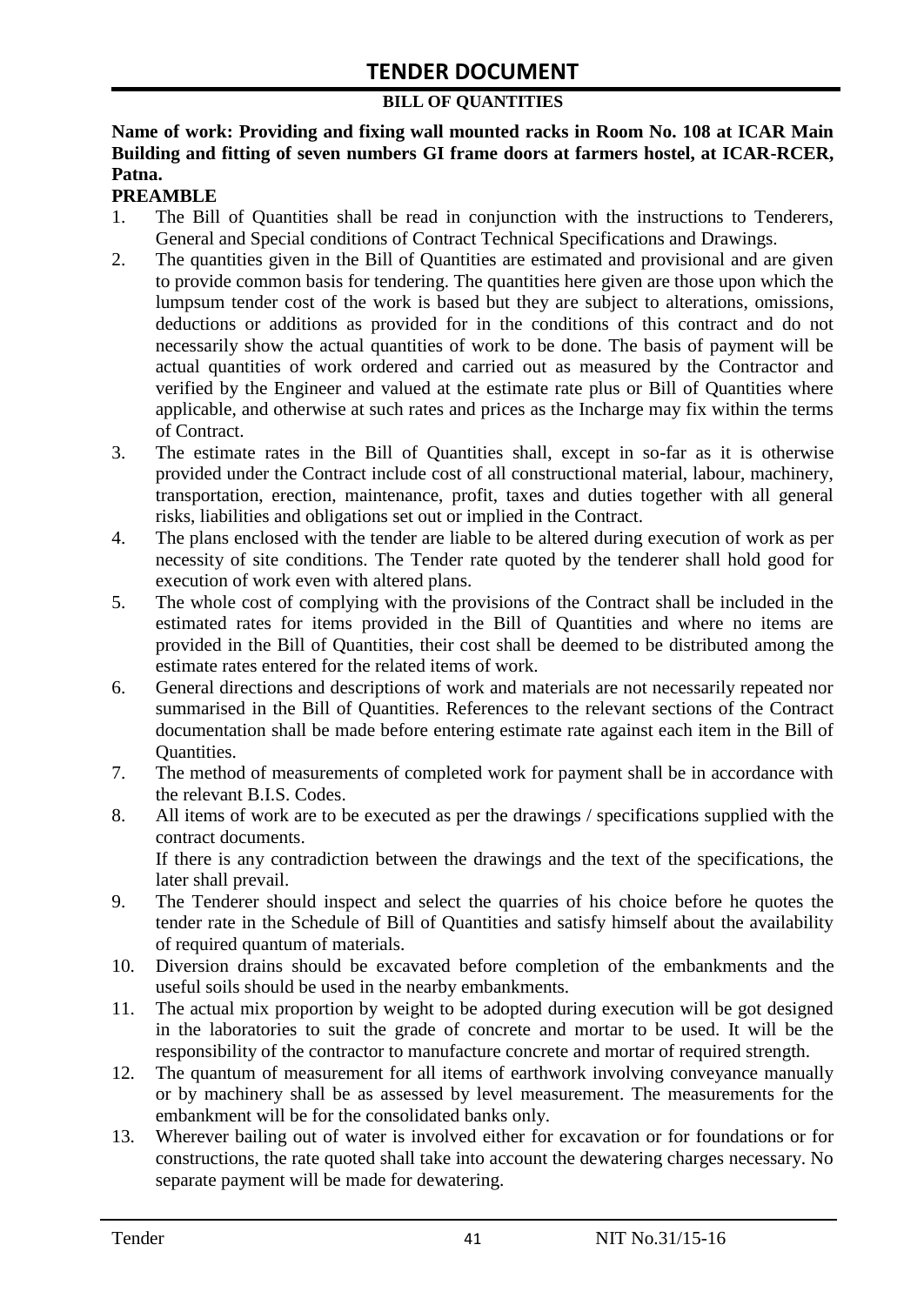- 14. Wherever embankment work is involved, useful soils approved by the Incharge from the cutting reaches and diversion drains shall be taken and used for forming nearby embankments soils used for constructions will be at free of cost.
- 15. The quoted tender rates shall also include the work of any kind necessary for the due and satisfactory construction, completion and maintenance of the works according to the drawings and these specifications and further drawings and orders that may be issued by the Incharge from time to time. The quoted tender rate shall include compliance by the Contractor with all the general conditions of contract, whether specifically mentioned or not in the various clauses of these specifications, all materials, machinery, plant, equipment, tools, fuel, water, strutting, timbering, transport, offices, stores, workshop staff, labour and the provision of proper and sufficient protective works, diversions, temporary fencing and lighting. It shall also include safety of workers, first aid equipments suitable accommodation for the staff and workmen, with adequate sanitary arrangements, the effecting and maintenance of all insurances, the payment of all wages, salaries, fees, royalties / Taxes, duties or other charges arising out of the execution of works and the regular clearance of rubbish, reinstatement and clearing-up of the site as may be required on completion of works safety of the public and protection of the works and adjoining land. The work of Building in quality control / assurance shall be deemed to be covered in the quoted rate.
- 16. The Contractor shall ensure that, the quoted tender r a t e shall cover all stages of work such as setting out, selection of materials, selection of construction methods, selection of equipment and plant, deployment of personnel and supervisory staff, quality control testing etc. The work quality assurance shall be deemed to be covered in the tender rate.
- 17. a) The special attention of the tenderer is drawn to the conditions in the tender notices and the Standard preliminary specifications containing therein. These preliminary specifications shall apply to the agreement to be entered into between the contractor and the ICAR-RCER and shall form an in-separable condition of the contract along with the estimate. All these documents taken together shall be deemed to form one contract and shall be complimentary to another.

b) The tenderer shall examine, closely the BIS also the standard preliminary specifications contained therein and sign the Incharge office copy of the BIS and its addenda volume in token of such study before submitting his overall tender rate which shall be for finished work in-situ. He shall also carefully study the drawings and additional specifications and all the documents, which form part of the agreement to be entered into by the successful tenderer.

- 18. The tenderers attention is directed to requirements for materials conforming to the Bureau of Indian Standards specifications etc., shall be used on the work and the tenderers shall quote his overall tender rate accordingly.
- 19. The tenderer has to do his own testing of materials and satisfy himself that they conform to the specifications of respective I.S.I. Codes before tendering.
- 20. The contractor shall himself procure the required construction materials of approved quality including the earth for formation of embankment and water from quarries / sources of his choice. All such quarries / sources of materials required for the work shall be got approved by the Incharge in writing well before their use of the work.
- 21. The contractor shall himself procure the steel, cement, Bitumen, Blasting materials, sand, metal, soils, etc., and such other materials required for the work well in advance. The contractor has to bear the cost of materials for conveyance. The department will not take any responsibility for fluctuations in market in cost of the materials, transportation and for loss of materials etc.
- 22. Inspection of site and quarries by the tenderer: Every tenderer is expected before quoting his overall tender rate, to inspect the site of proposed work. He should also inspect the quarries and satisfy himself about the quality, and availability of materials. The best class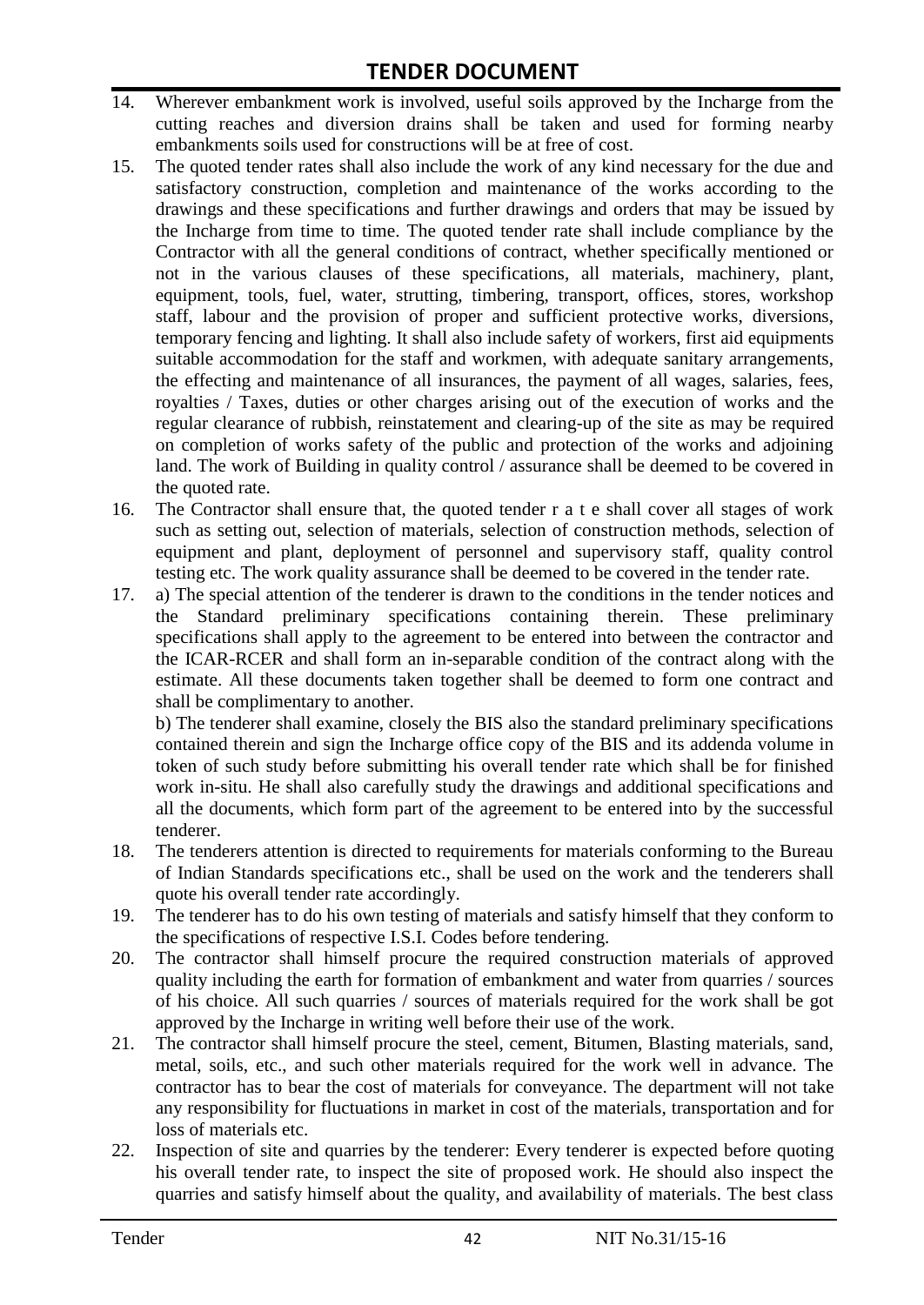of materials to be obtained from quarries, or other sources shall be used on the work. In every case the materials must comply with the relevant standard specifications. Samples of materials as called for in the standard specifications or in this tender notice, or as required by the, in any case, shall be submitted for the "s approval before the supply to site of work is begun.

- 23. The tenderer"s particular attention is drawn to the sections and clauses in the BIS/CPWD specification dealing with
	- a) Test, inspection and rejection of defective materials and work.
	- b) Carriage
	- c) Construction plant
	- d) Water and lighting
	- e) Cleaning up during the progress and for delivery.
	- f) Accidents
	- g) Delays
	- h) Particulars of payments.

The contractor should closely peruse all the specification clauses, which govern the overall tender rate he is tendering.

- 24. The defect liability period of contract in terms of GO Ms No: 8, T(R&B)Dept.dated: 8.1.2003 is twenty four months.
- 25. The estimate rates for items shown in the Schedule "A" include all construction materials. No escalation in rates will be paid unless specified in the tender document. The tenderer has to quote an overall tender rate considering all the aspects of the tender to complete the finished item of work as per the B.I.S. specifications, the special specifications appended, Drawings etc.
- 26. If there is any contradiction between UE / and B.I.S. specifications, listed and detailed technical specifications, the latter shall prevail.
- 27. In case of a job for which specifications are not available with the Schedule or in B.I.S. code and are required to be prescribed, such work shall be carried out in accordance with the written instructions of the Incharge.
- 28. The contractor should use the excavated useful soils and stone for construction purpose. Soils used for construction either for homogeneous section in hearting or in casing zone based on the suitability will be at free of cost and the cost of stone used for construction purpose will be recovered from the contractor's bill.

The contractor should quote his tender rate keeping in view of the above aspects.

- 29. Additions and alternations by the Tenderer in the Schedule of quantities will disqualify the tender.
- 30. In the case of discrepancies between the written description of the item in the Schedule "A" and the detailed description in the specification of the same item, the latter shall be adopted.
- 31. The Unit rates noted below are those governing payment of extras or deductions for omissions according to the conditions or the contract as set-forth in the preliminary specifications of the Indian standard specifications and other conditions of specification of this contract.
- 32. It is to be expressly understood that the measured work is to be taken according to the actual quantities when in place and finished according to the drawings or as may be ordered from time to time by the and the cost calculated by measurement or weight at their respective rates without any additional charge for any necessary or contingent works connected works connected herewith. The rate quoted are for works in situ and complete in every respect.
- 33. For all items of work in excess of the quantities indicated the rates payable for such excess quantities will be tendered rates.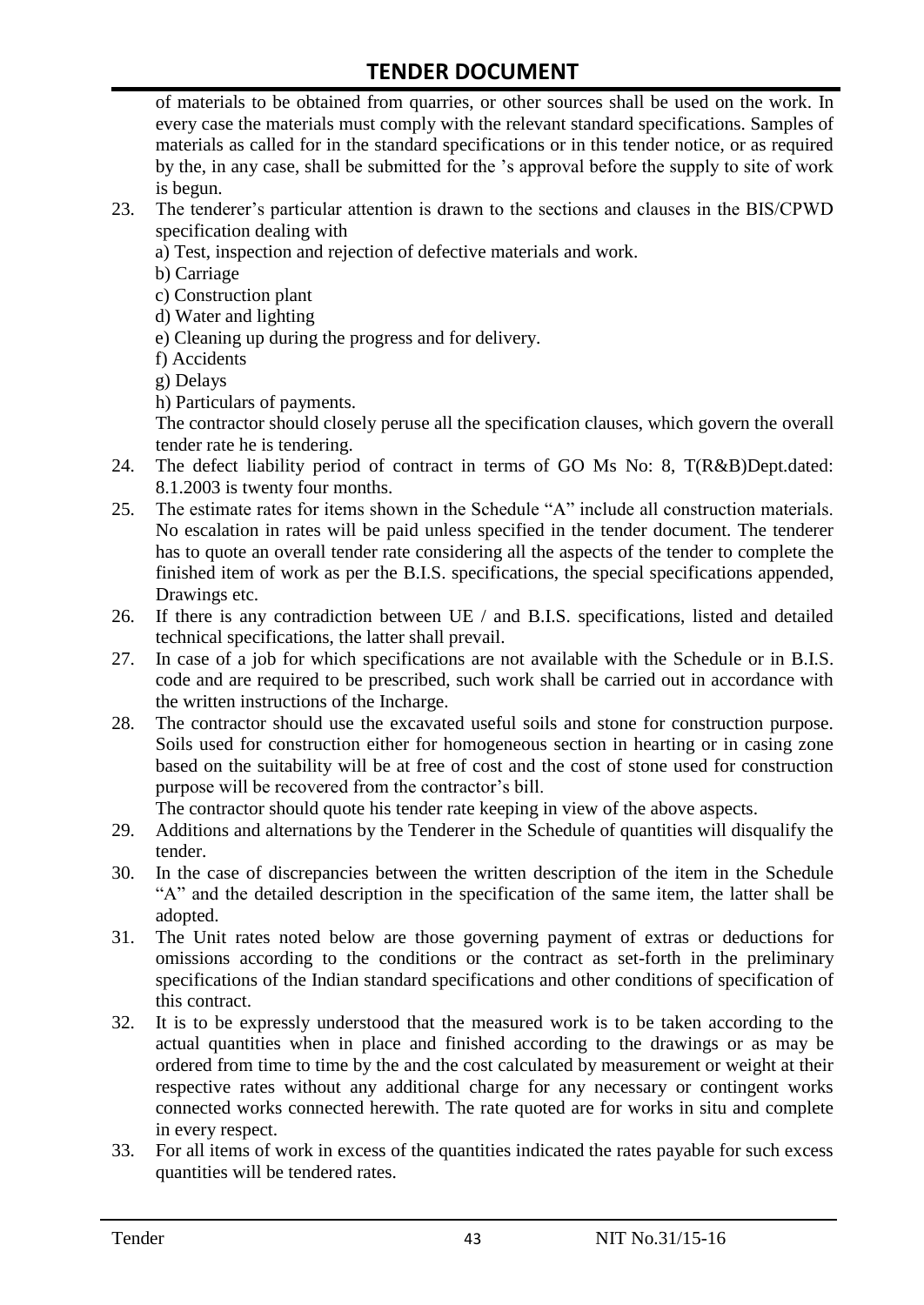- 34. For all items of work, intermediate payment will be made provisionally as per relevant clause. Full-accepted agreement rates will be paid only after all the items of works are completed.
- 35. The contractor is bound to execute all supplemental works that are found essential incidental and inevitable during execution of main work.
- 36. The payment of rates for supplement items of work will be regulated as under.

Supplemental items directly deductible from similar items in the original agreement.

The rates shall be derived by adding to or subtracting from the agreement rate of such similar item the cost of the difference in the quantity of materials labour between the new items and similar items in the agreement worked out with reference to the schedule of rates adopted in the sanctioned estimate with which the tenders are compared.

a) Similar items but the rates of which cannot be directly deducted from the original agreement.

b) Purely new items which do not correspond to any item in the agreement.

The rate of all such items shall be overall tender rate.

#### **37. ENTRUSTMENT OF ADDITIONAL ITEMS.**

- a) Where ever additional items not contingent on the main work and outside the scope of original agreement are to be entrusted to the original contractor dispensing with tenders and if the value of such items exceeds the limits upto which the officer is empowered to entrust works initially to contractor without calling for tenders approval of next higher authority shall be obtained. Entrustment of all such items on nomination shall be rates not exceeding the estimate rates.
- b) Entrustment of supplement items contingent on the main work will be authorised by the officers upto the monetary limits upto which they themselves are competent to accept items in the original agreement so long as the total amounts upto which they are competent to accept in an original agreement rates for such items shall be worked in accordance with the procedure prescribed by CPWD.
- c) Entrustment of either the additional supplemental items shall be further subject to the provisions under CPWD Code viz., the items shall not be ordered by an officer on his own responsibility if the revised estimate or deviation statement providing for the same requires the sanction of higher authority.
- Note:It may be noted that the term estimate rate used above means the rate in the sanctioned estimate with which the tender"s compared or if no such rate is available in the estimate the rate derived will be with reference to the schedule of rates adopted in the sanctioned estimate with which tenders are compared.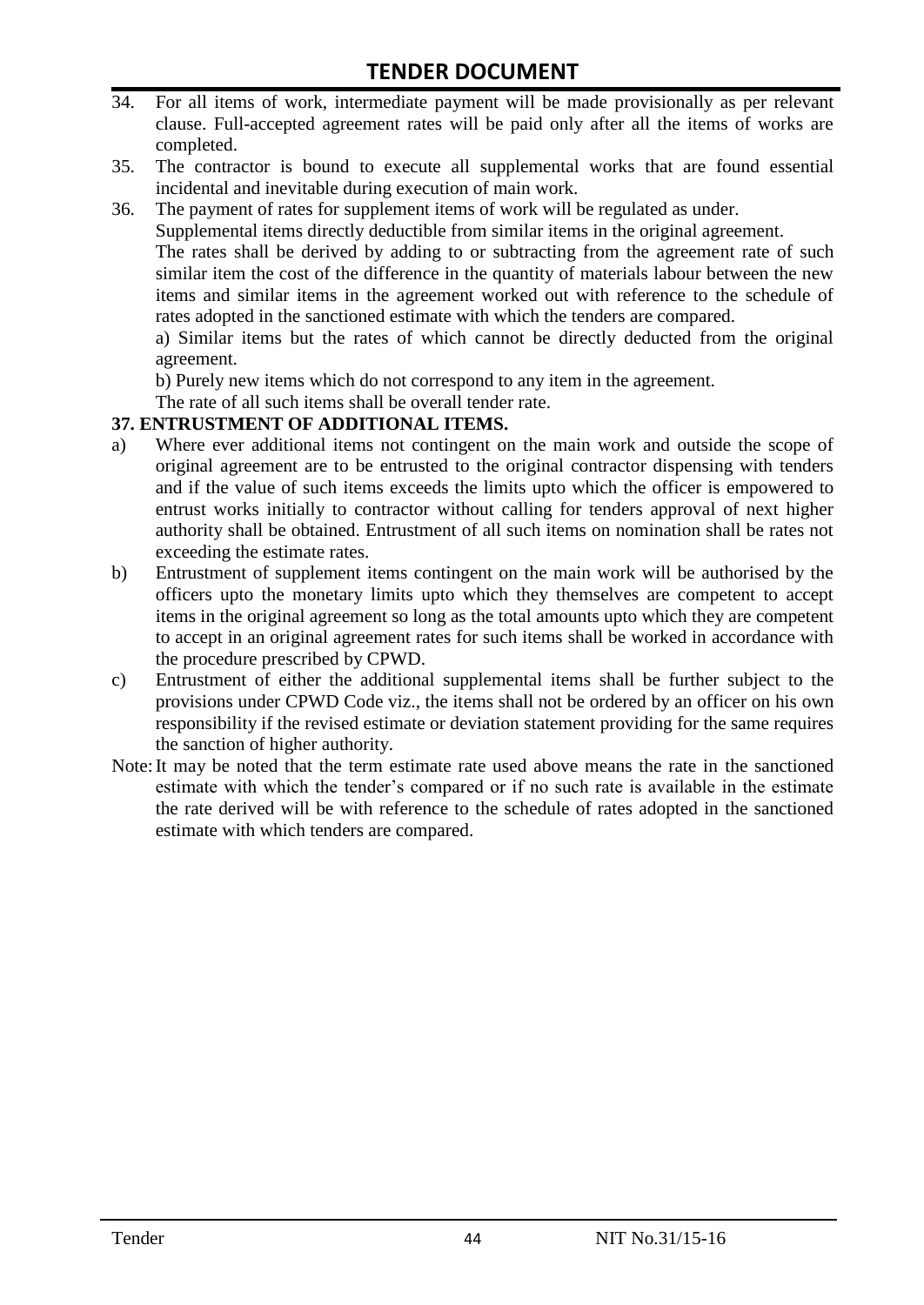# **Schedule - A Price Schedule & Bill of Quantities**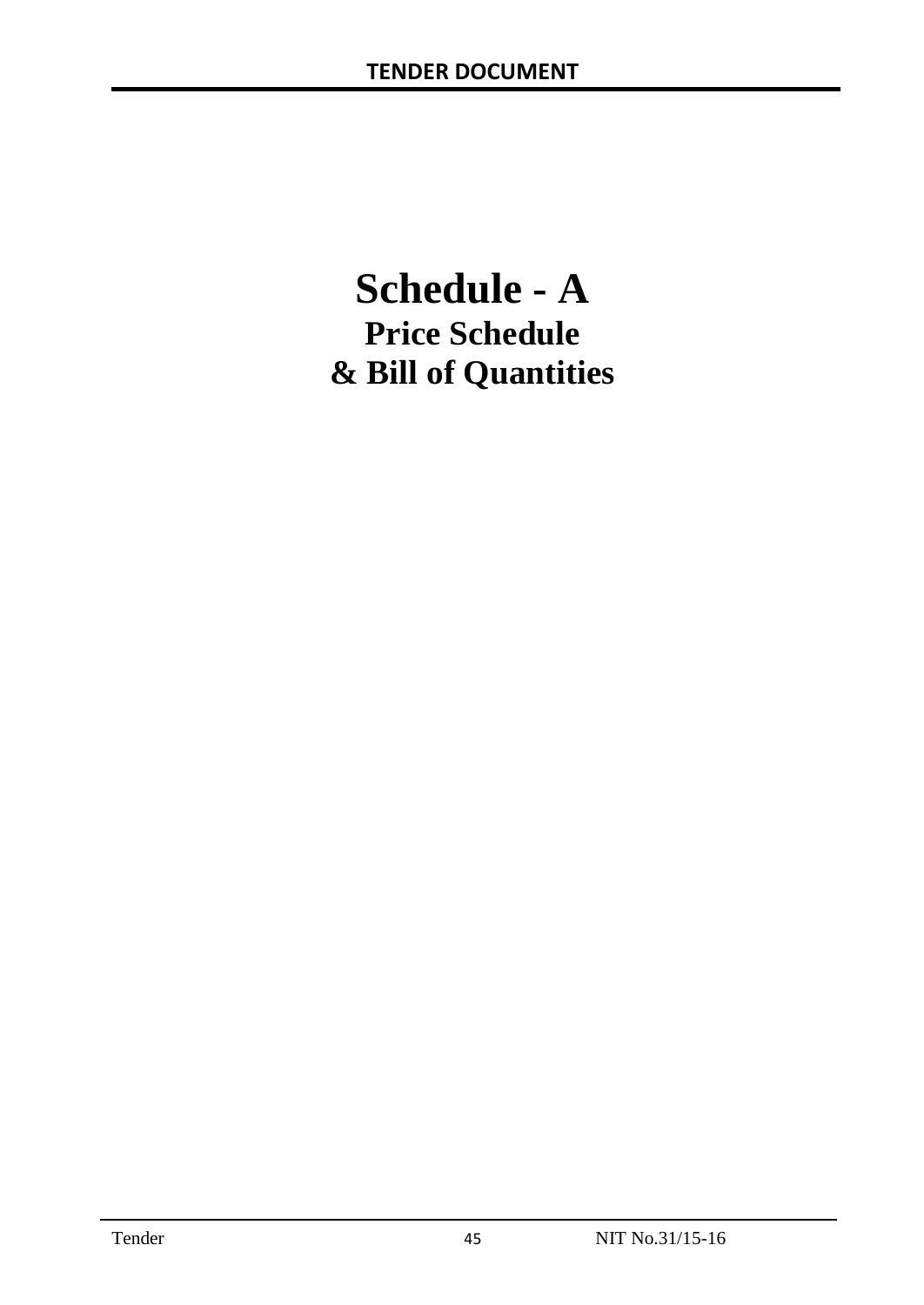#### **PRICE SCHEDULE OF CONTRACT**

Date : …………………

To, Director, ICAR-RCER, ICAR Parisar, Patna-14 Sir,

I/We do hereby tender and if this tender is accepted, undertake to execute the following work viz **(Providing and fixing wall mounted racks in Room No. 108 at ICAR Main Building and fitting of seven numbers GI frame doors at farmers hostel, at ICAR-RCER, Patna.)** as per the specifications, drawings and such other data furnished.

I/We have studied the scope of work, including item wise specifications, with unit rates and agree to execute the work, when the lump sum payment under the terms of the agreement is varied by payment on measurement quantities. I/We certify that I/We have inspected the site of the work before quoting my rate excess or less on ECV, I/We have satisfied about the quality, availability and transport facilities for all the materials.

I/We undertake to execute the work indicated in price schedules of this tender at the rates quoted below:

| Package   Description | Price   | Price      |
|-----------------------|---------|------------|
| of package            | In Rs.) | (In Words) |
| Civil Works           |         |            |

I/We hereby distinctly and expressly, declare that the rates quoted by us is inclusive of all taxes and duties, prevailing at the time of execution of work. Further, I/We declare that I/We will not claim any price escalation or extra compensation on this account.

I/We agreed to keep the offer in this tender valid for a period of 6 (Six) Months mentioned in Tender Notice and not to modify the whole or any part of it for any reason within above period. If the tender is withdrawn by me / us for any reasons whatsoever, the earnest money deposit (EMD) paid by me / us will be forfeited to the Government.

IF MY / OUR tender is not accepted the sum shall be returned to me/us on application when intimation is sent to me/us of rejection or at the expiration of three months from last date of receipt of this tender, whichever is earlier. If my/our tender is accepted the earnest money shall be retained by the Government as security for the due fulfilment of this contract. If upon written intimation to me/us by the Office, I/We fail to attend the said office on the date herein fixed or if upon intimation being given to me/us or acceptance of my/our tender, and if I/We fail to make the additional security deposit or to enter into the required agreement as defined in the tender notice, then I/We agree the forfeiture of the earnest money. Any notice required to be served on me/us here under shall be sufficiently served on me/us if delivered to me/us hereunder shall be sufficiently served on me/us if delivered to me/us personally or forwarded to me/us by post to (registered or ordinary) or left at my/our address given herein. Such notice shall if sent by post be deemed to have been served on me/us at the time when in due course of post it would be delivered at the address to which it is sent.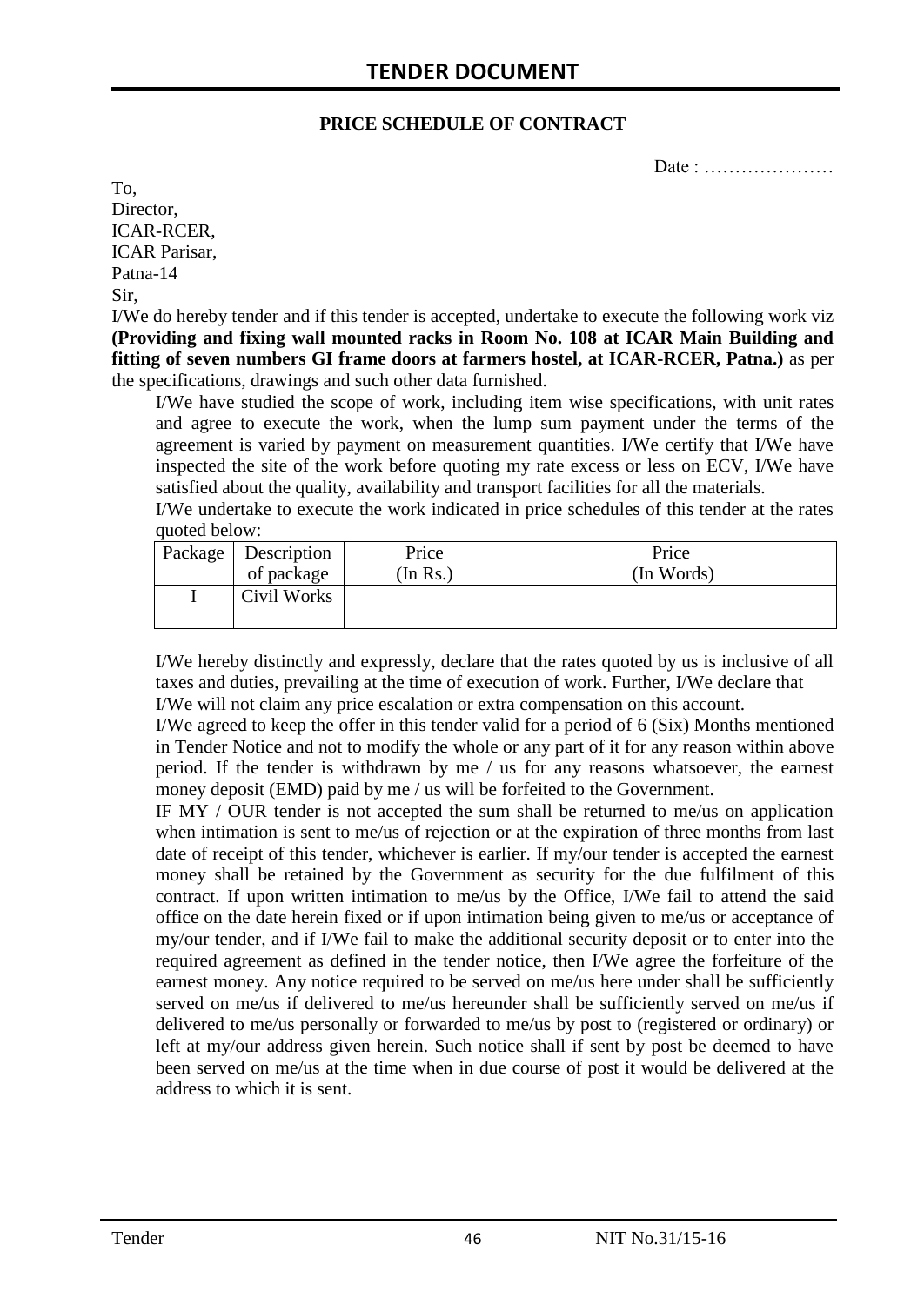I/WE fully understand that the written agreement to be entered into between me/us and Government shall be the foundation of the rights of the both the parties and the contract shall not be deemed to be complete until the agreement has first been signed by me/us and then by the proper officer authorised to enter into contract on behalf of Government. The bid form of the tender is duly signed by the authorized signatory of the Firm/company and sealed in presence of the following witness.

| Address of the Tenderer:                                                                  | (Signature of Tender). |
|-------------------------------------------------------------------------------------------|------------------------|
|                                                                                           |                        |
|                                                                                           |                        |
|                                                                                           |                        |
| $(Fax No: \dots \dots \dots \dots \dots \dots \dots \dots \dots \dots \dots \dots \dots)$ |                        |
|                                                                                           |                        |

#### WITNESS:

| ⌒ |  |
|---|--|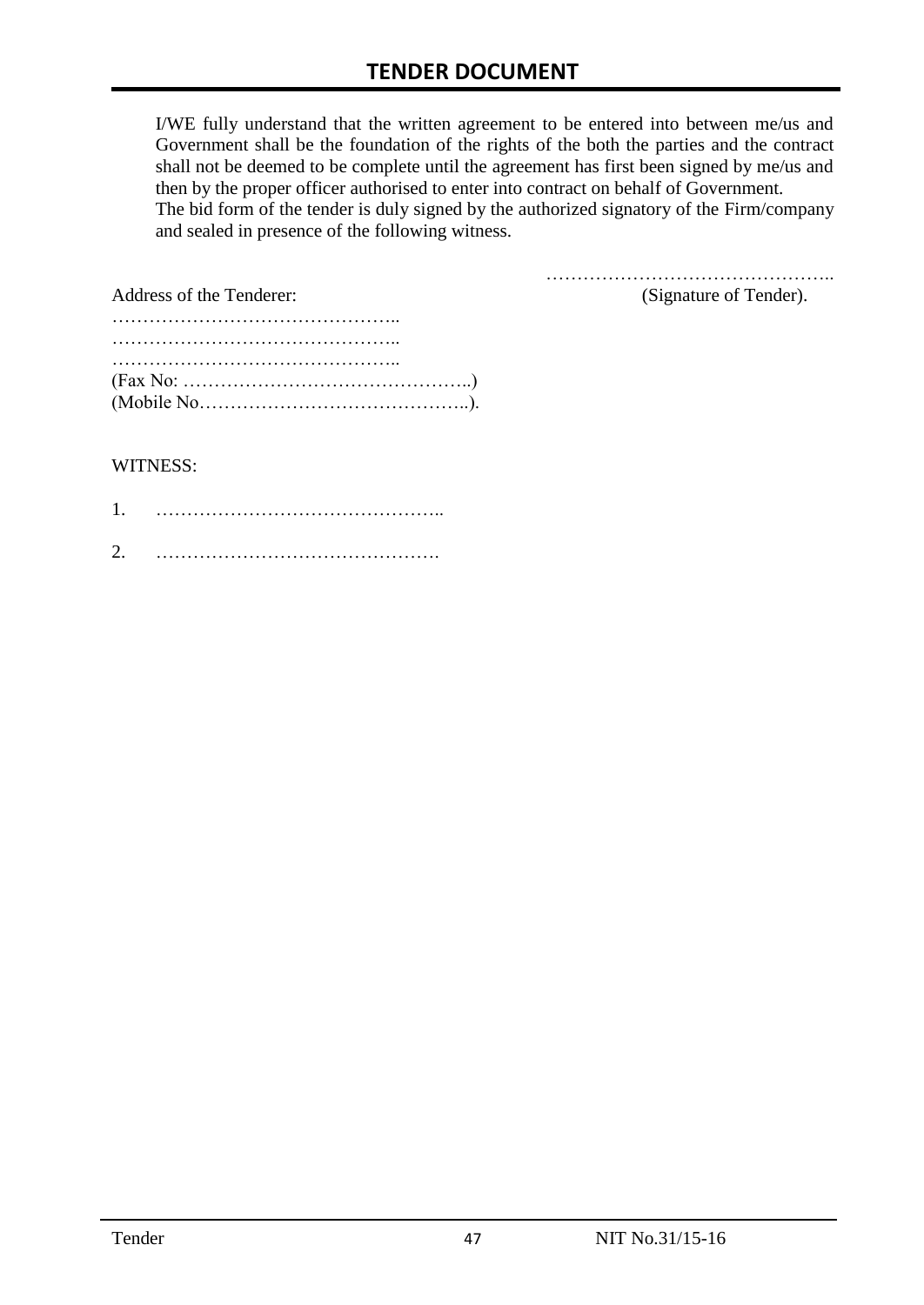#### **PRICE SUMMARY**

**Name of the work: Providing and fixing wall mounted racks in Room No. 108 at ICAR Main Building and fitting of seven numbers GI frame doors at farmers hostel, at ICAR-RCER, Patna.**

PACK-I : CIVIL & ALLIED WORKS: AMOUNT. (Rs).

1 Civil Works.

GRAND TOTAL FOR PROJECT (INCL.TAXES)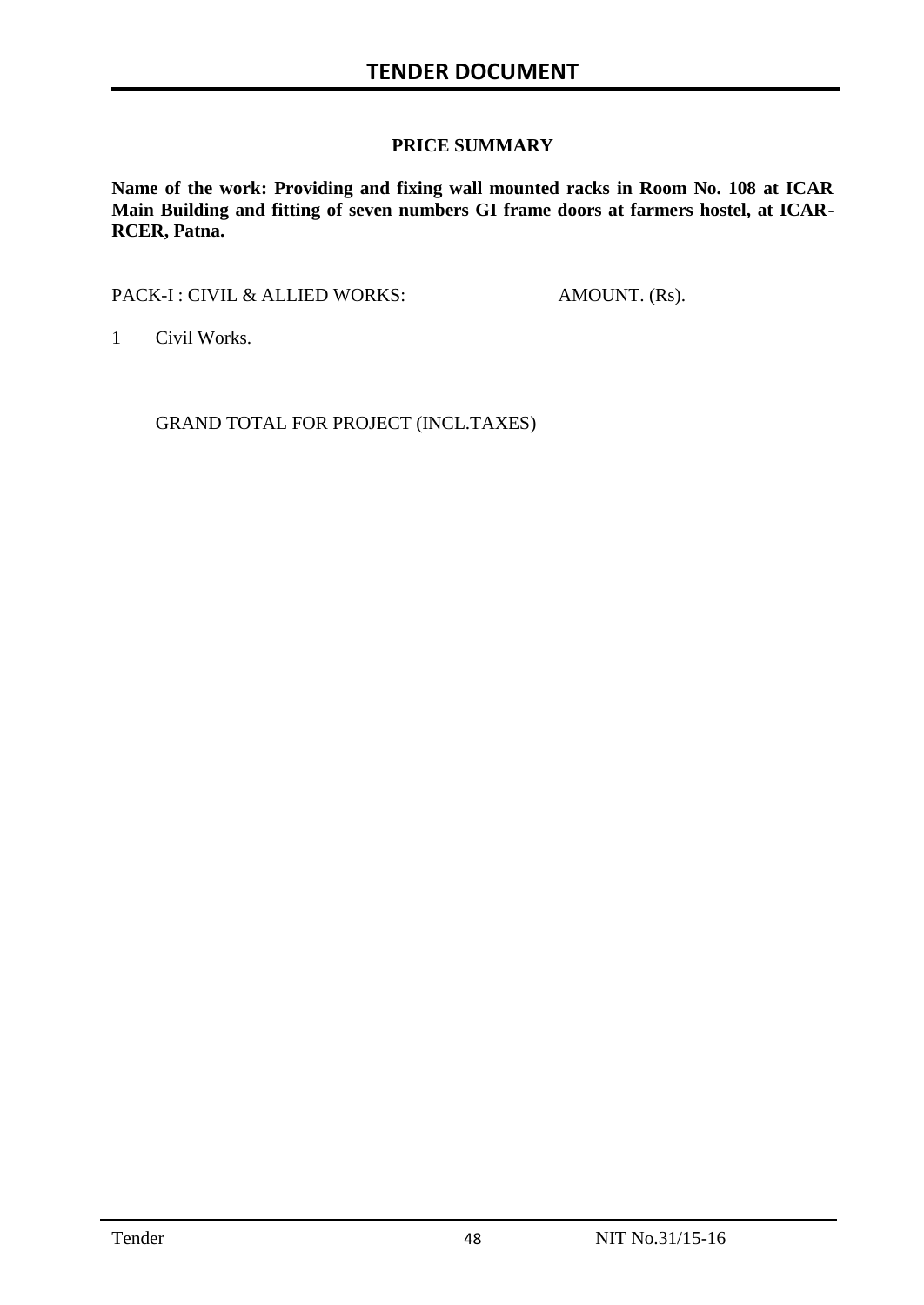**Price Schedule for: Providing and fixing wall mounted racks in Room No. 108 at ICAR Main Building and fitting of seven numbers GI frame doors at farmers hostel, at ICAR-RCER, Patna.**

| Name of Work:- Providing and fixing wall mounted racks in Room No. 108 at ICAR Main             |                                                                                                                                                                                                                                                                                                                                                                                                                                                                                                                                 |       |      |      |                           |  |  |
|-------------------------------------------------------------------------------------------------|---------------------------------------------------------------------------------------------------------------------------------------------------------------------------------------------------------------------------------------------------------------------------------------------------------------------------------------------------------------------------------------------------------------------------------------------------------------------------------------------------------------------------------|-------|------|------|---------------------------|--|--|
| Building and fitting of seven numbers GI frame doors at farmers hostel, at ICAR-RCER,<br>Patna. |                                                                                                                                                                                                                                                                                                                                                                                                                                                                                                                                 |       |      |      |                           |  |  |
| <b>S.I.</b><br>N <sub>0</sub>                                                                   | <b>Description of item</b>                                                                                                                                                                                                                                                                                                                                                                                                                                                                                                      | Qty   | Unit | Rate | <b>Amount</b><br>(in Rs.) |  |  |
| $\overline{1}$                                                                                  | Providing and fixing Pre-laminated flat pressed 3<br>layer (medium density) particle board or graded<br>wood particle board IS: 3087 marked, with one<br>side decorative and other side balancing<br>lamination Grade I, Type II exterior<br>grade IS: 12823 marked, in shelves with screws<br>and fittings wherever required, edges to be painted<br>with polyurethane primer (fittings to be paid<br>separately).<br>18 mm thick<br>$(11'1''+10'2''x2)2+3x2(4x2+3)+(8'2''x2+7)x3+w$<br>astage20%<br>$= 238.64$ sft > 22.17sqm | 22.17 | sqm  |      |                           |  |  |
| $\overline{2}$                                                                                  | Providing and fixing flat pressed 3 layer particle<br>board medium density exterior grade (Grade I) or<br>graded wood particle board IS: 3087 marked, to<br>frame, backing or studding with screws etc.<br>complete (Frames, backing<br>or studding to be paid separately) :<br>12 mm thick<br>$(10'2"x2+11"y3 = 94.2sft > 8.75sqm \approx 9sqm$                                                                                                                                                                                | 9     | sqm  |      |                           |  |  |
| 3                                                                                               | Fitting charge- to be lifted up to $7'0''$ ht & fixed to<br>the wall (wall mounted) in positions with help of<br>scaffolding (bamboos & ballash)                                                                                                                                                                                                                                                                                                                                                                                | L/S   | pc   |      |                           |  |  |
| 4                                                                                               | Providing and fixing expandable fasteners of<br>specified size with necessary plastic sleeves and<br>galvanised M.S. screws including drilling holes in<br>masonry work /CC/ R.C.C. and making good etc.<br>complete. 50 mm long<br>$9x2+3 = 21pc$                                                                                                                                                                                                                                                                              | 21    | pc   |      |                           |  |  |
| 5                                                                                               | Providing and fixing in wall lining flat pressed<br>three layer (medium density) particle board or<br>graded wood Pre-laminated one side decorative<br>lamination and other side balancing lamination<br>Grade I, Type II, IS: 12823<br>marked, including priming coat on unexposed<br>surface, with necessary fixing arrangement and<br>screws etc. complete : 18 mm thick under/, bottom<br>of rack<br>$10'2''x2+11'1'' = 31.4$ ft x3" = 7.83sft > 0.72sqm                                                                    | 0.72  | sqm  |      |                           |  |  |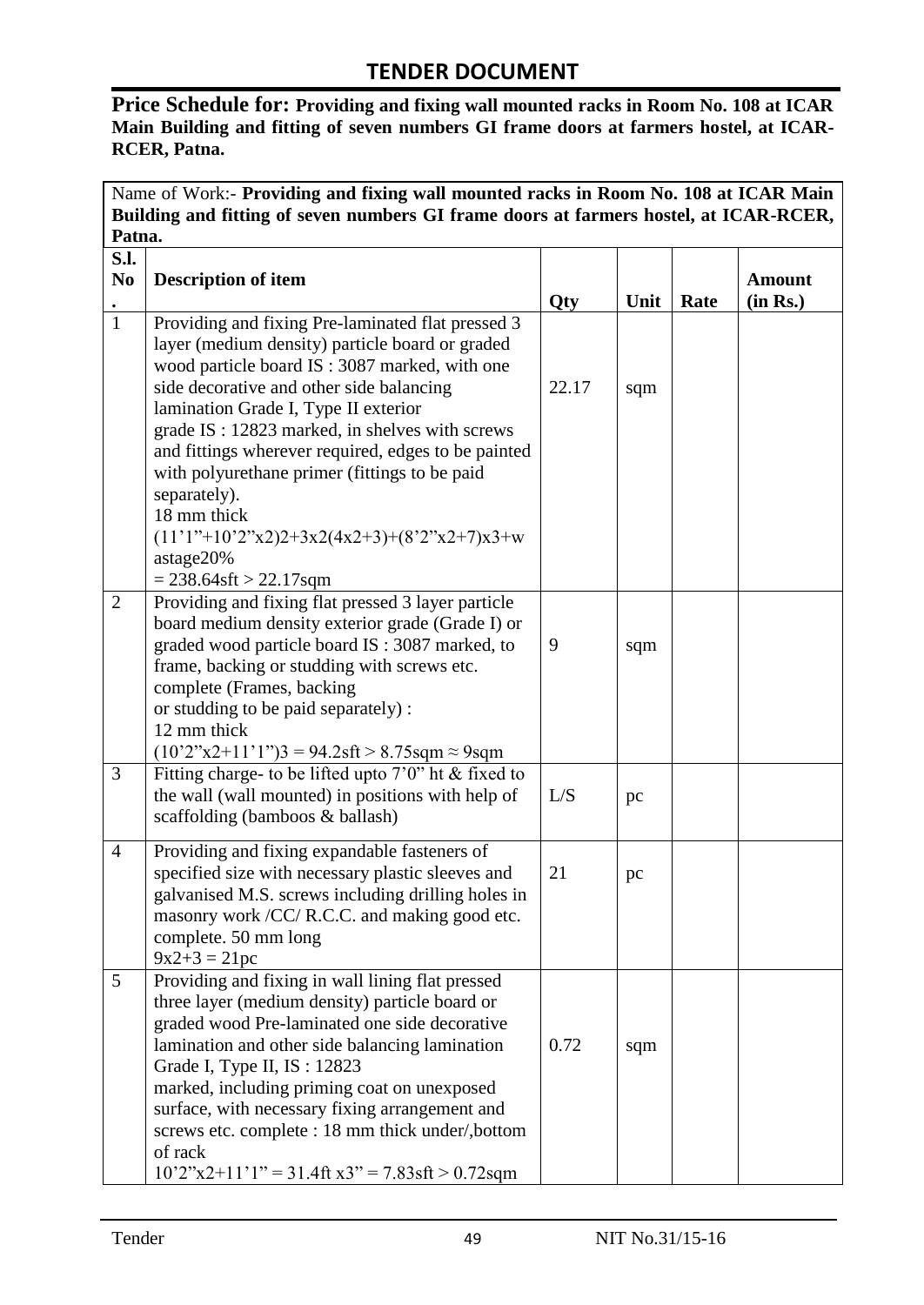| 6              | Providing M.S. Piano hinges ISI marked IS: 3818<br>finished with nickel plating and fixing with<br>necessary screws etc., complete. Overall width 35<br>mm<br>$6x12 = 72$ ft > 21.94m $\approx$ 22m                                                                                                                                                                | 22    | m   |  |
|----------------|--------------------------------------------------------------------------------------------------------------------------------------------------------------------------------------------------------------------------------------------------------------------------------------------------------------------------------------------------------------------|-------|-----|--|
| $\overline{7}$ | Providing and fixing special quality bright<br>finished brass cupboard or ward robe locks with<br>four levers of approved quality including<br>necessary screws etc. complete. 50mm<br>6nos.                                                                                                                                                                       | 6     | nos |  |
| 8              | Providing and fixing bright finished brass handles<br>with screws etc. complete: 100mm<br>12pc                                                                                                                                                                                                                                                                     | 12    | pc  |  |
| 9              | Providing and fixing aluminium tower bolts, ISI<br>marked, anodised (anodic coating not less than<br>grade AC 10 as per IS : 1868 ) transparent or dyed<br>to required colour or shade, with necessary screws<br>etc. complete :<br>150x10 mm 12pc                                                                                                                 | 12    | pc  |  |
| 10             | Providing and fixing magnetic catcher of<br>approved quality in cupboard /ward robe shutters,<br>including fixing with necessary screws etc.<br>complete. Double strip (horizontal type)<br>24pc                                                                                                                                                                   | 24    | pc  |  |
| 11             | Providing and fixing wooden moulded beading to<br>door and window frames with iron screws, plugs<br>and priming coat on unexposed surface etc.<br>complete: 50x12 mm<br>$9x12 = 108sft > 32.91m \approx 33m$                                                                                                                                                       | 33    | m   |  |
| 12             | Applying priming coat: With ready mixed pink or<br>Grey primer of approved brand and manufacture<br>on wood work (hard and soft wood)<br>10'2"x2x4x2+7'1"x2x4x2+3x2x8+(10'2"x3x2+1<br>$1'1''x3$ )2<br>$+8'2''x3x2+7'1''x3 = 521.48$ sft > 48.46sqm                                                                                                                 | 48.46 | sqm |  |
| 13             | Wall painting with acrylic emulsion paint of<br>approved brand and manufacture to give an even<br>shade.<br>48.46sqm                                                                                                                                                                                                                                               | 48.46 | sqm |  |
| 14             | Providing and fixing 1mm thick M.S. sheet door<br>with frame of $40x40x6$ mm angle iron and 3 mm<br>M.S. gusset plates at the junctions and corners, all<br>necessary fittings complete, including applying a<br>priming coat of approved steel primer Using<br>M.S. angels 40x40x6 mm for diagonal brace<br>$7'x3'7''x5$ nos $+7'x3'x2$ nos = 167.3sft > 15.55sqm | 15.55 | sqm |  |
| 15             | Finishing with Deluxe Multi surface paint system<br>for interiors and exteriors using Primer as per<br>manufacturers specifications: Painting Steel work<br>with Deluxe Multi Surface Paint to give an even<br>shade. Two or more coat applied @ 0.90 ltr/ 10<br>sqm over an under coat of primer applied @ 0.80                                                   | 31.1  | sqm |  |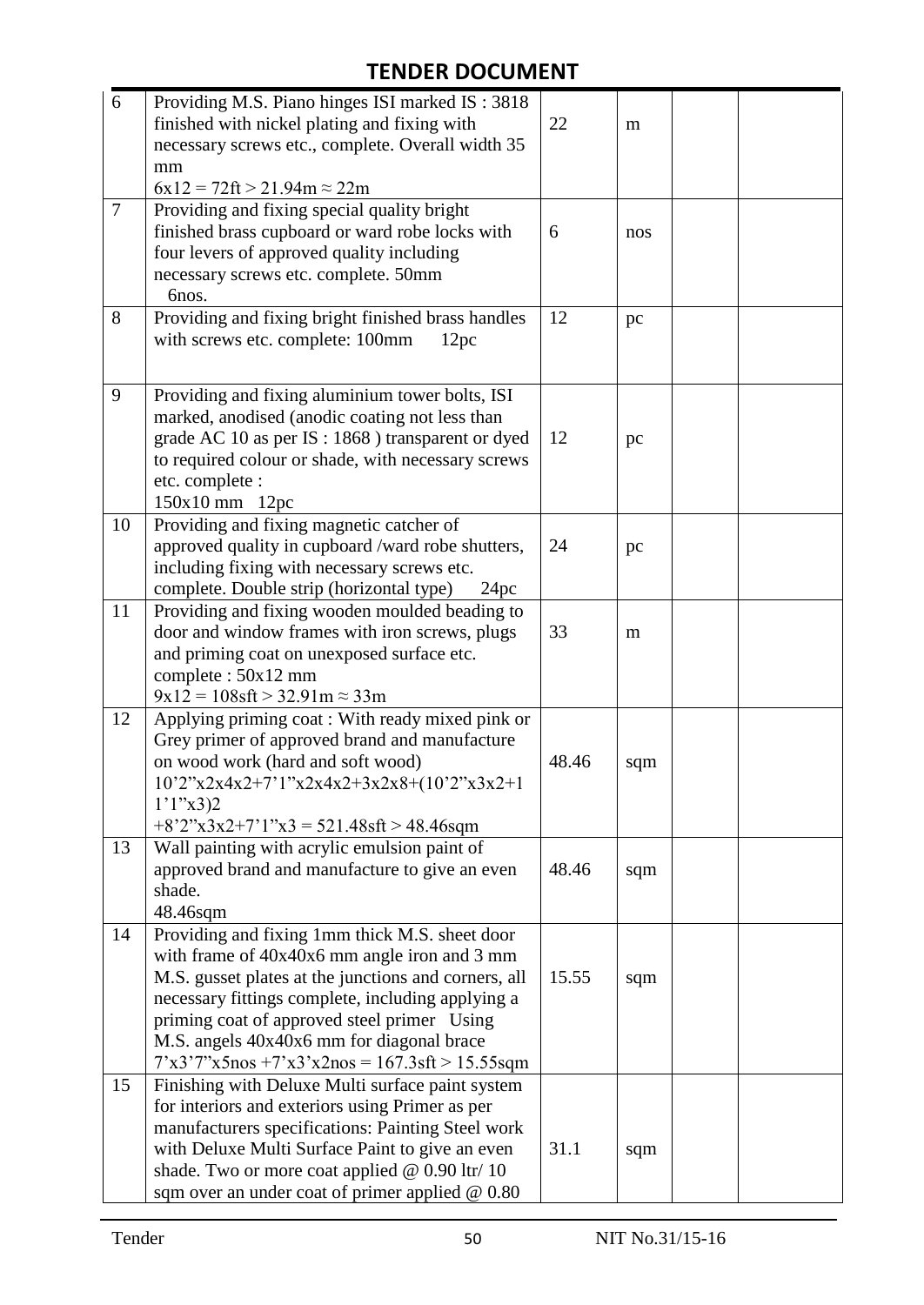| ltr/ 10 sqm of approved brand and manufacture<br>$15.55X2 = 31.1$ sqm |  |  |  |  |
|-----------------------------------------------------------------------|--|--|--|--|
| Total (Rs.)                                                           |  |  |  |  |

**(Signature of Contractor/Firm with seal and date)**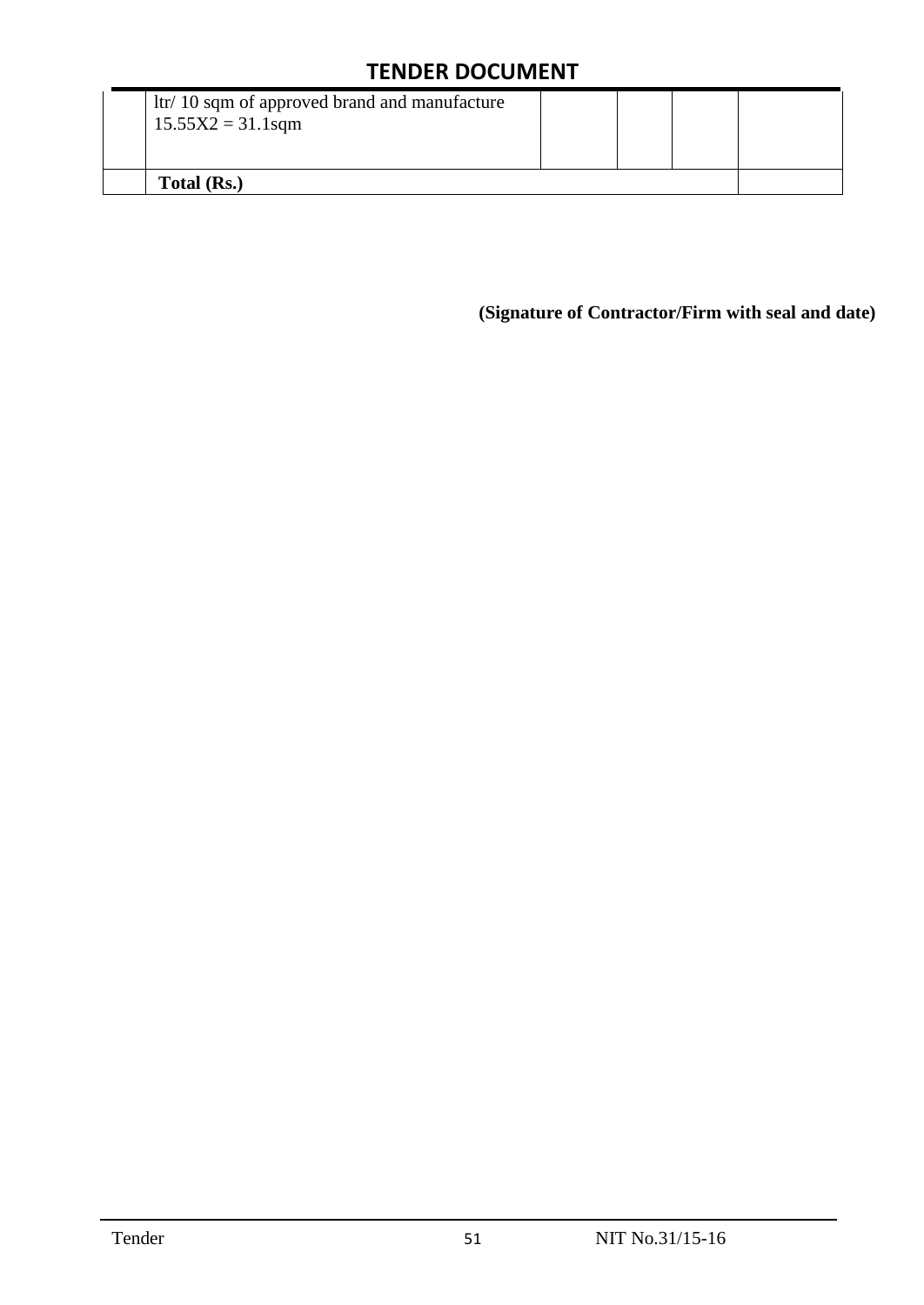#### **CONTRACT FORM**

| This Contract made the | day of                                                                                               |
|------------------------|------------------------------------------------------------------------------------------------------|
|                        | (Month), ____________________(Year) between the <b>Hon'ble President</b> of <b>Indian Council of</b> |
|                        | Agricultural Research acting through the Director, ICAR Research Complex for Eastern                 |
|                        | Region (Indian Council of Agricultural Research), Patna – 800014 (Bihar) (name and address           |
|                        |                                                                                                      |
|                        | (name and address of contractor) (hereinafter called "the <b>Contractor</b> " of the other party).   |

WHEREAS the Employer is desirous that the Contractor executes the Work of:-

#### **1. Providing and fixing wall mounted racks in Room No. 108 at ICAR Main Building and fitting of seven numbers GI frame doors at farmers hostel, at ICAR-RCER, Patna.**

(Ref. No………………………………….) (name and identification number of contract) (hereinafter called "the **Works**") at ICAR-RCER, Patna -800014 (Bihar) and the **Employer** has accepted the Bid by the **Contractor** for the execution and completion of such works and the remedying of any defects therein, at a contract price of **Rs……………(Rupees …………………………………… only)**

NOW, THEREFORE, IT IS HEREBY AGREED BETWEEN THE PARTIES AS FOLLOWS:

- 1. In this Contract, words and expressions shall assume the same meanings as are respectively assigned to them in the conditions of Contract hereinafter referred to and they shall be deemed to form and be read and construed as part of this Agreement.
- 2. In consideration of the payments to be made by the Employer to the Contractor as hereinafter mentioned, the Contractor hereby covenants with the Employer to execute and complete the works and remedy the defects therein in conformity in all aspects with the provisions of the contract.
- 3. The Employer hereby covenants to pay the Contractor in consideration of the execution and completion of the works and in remedying the defects wherein the Contract Price or such other sum as may become payable under the provisions of the Contract at the times and in the manner prescribed by the Contract.
- 4. The following documents shall be deemed to form and be read and construed as part of this Contract, viz.:
	- i) Letter of Acceptance
	- ii) Notice to proceed with the works
	- iii) Contractor"s Bid
	- iv) Bidding data
	- v) General conditions of contract (including special conditions of contract)
	- vi) Specifications
	- vii) Drawings
	- viii) Bill of quantities
	- ix) Any other documents listed in the contract data as forming part of the contract